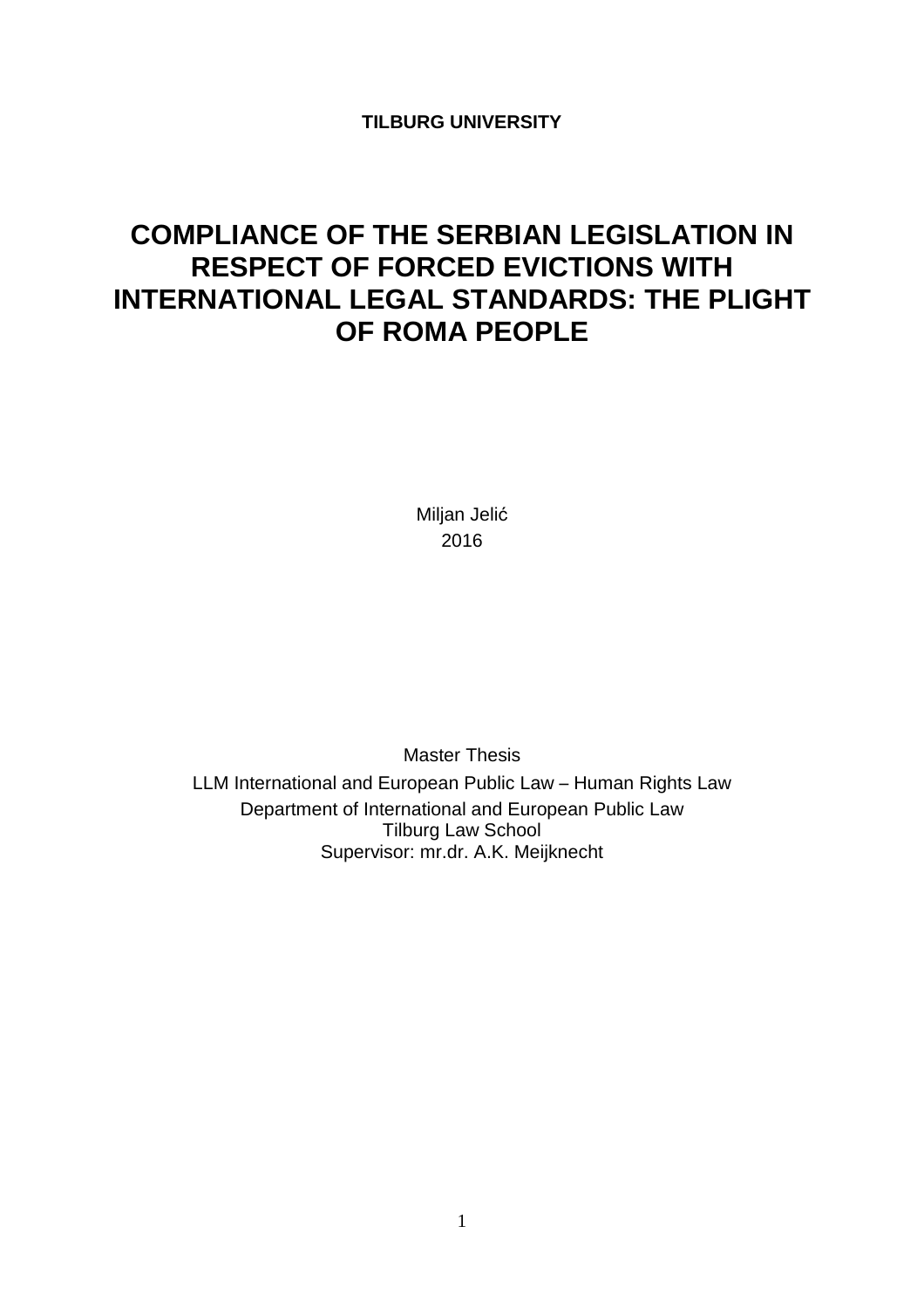### <span id="page-1-0"></span>**ABSTRACT**

Roma are among the most disadvantaged social groups in Serbian society. They are constantly enduring discrimination in the areas of employment, healthcare and education. Nevertheless, one of the most important issues that Roma population in Serbia has been faced with is the problem of forced evictions. This problem disproportionately affects Roma and it is even more facilitated due to the neoliberal market reforms and colossal gentrification plans that change the urban landscape of Belgrade. Therefore, the purpose of this work is to examine to what extent Serbian legislation is compliant with the international legal framework in respect of forced evictions. Naturally, this question follows another problem that will be briefly pointed out in this work, and that is the issue of a democratic deficit in Serbia as an issue that is inextricably linked to the problem of forced evictions. In order to conduct this research, national legislation will be put in the context of international human rights law in order to shed light on these questions. In order to reach the conclusion on this topic, this master thesis will firstly describe factual background on the living conditions of Roma in Serbia. Secondly, it will focus also on the international legal framework on forced evictions. Thirdly, it will depict national legislation in this respect in order to compare it to the international legal safeguards on forced evictions. Finally, it will pose some suggestions in which direction relevant legislation should be changed.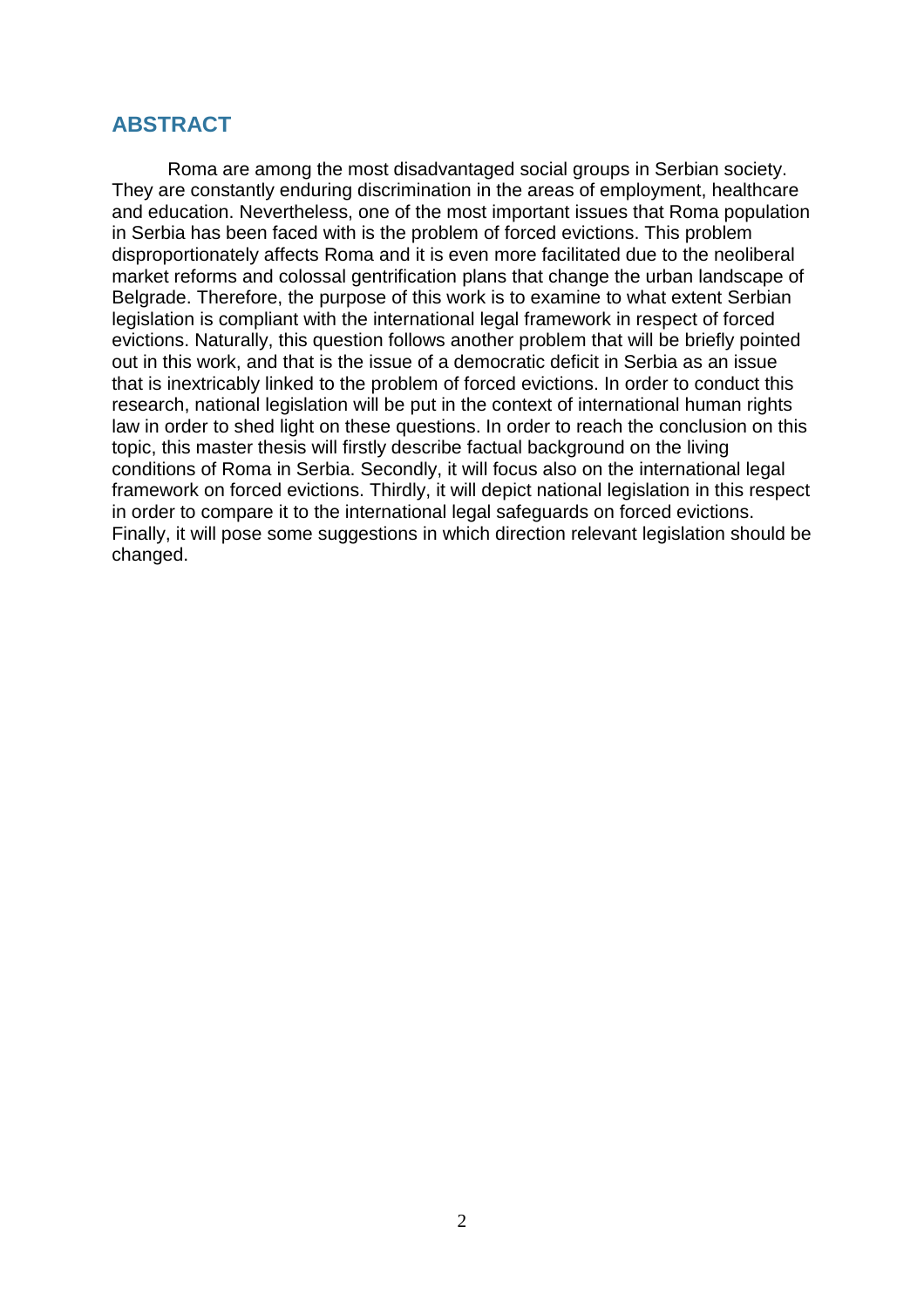# <span id="page-2-0"></span>**LIST OF ABBREVIATIONS AND ACRONYMS:**

CE – Council of Europe;

CEDAW – Convention on the Elimination of All Forms of Discrimination against Women;

CESCR – Committee on Economic, Social and Cultural Rights;

CRC – Convention on the Right of the Child;

EBRD- European Bank for Reconstruction and Development;

ECHR - European Convention of Human Rights;

ECtHR – European Court of Human Rights;

EIB- European Investment Bank;

ESC – European Social Charter;

ECSR – European Committee of Social Rights;

ICCPR – International Covenant on Civil and Political Rights;

ICERD – International Convention on the Elimination of All forms of Racial Discrimination;

ICESCR – International Covenant on Economic, Social and Cultural Rights;

NGO – Non – governmental organization;

OP-ICESCR - Optional Protocol to the International Covenant on Economic, Social and Cultural Rights;

UDHR – Universal Declaration on Human Rights;

UN – United Nations;

YUCOM – Komitet pravnika za ljudska prava.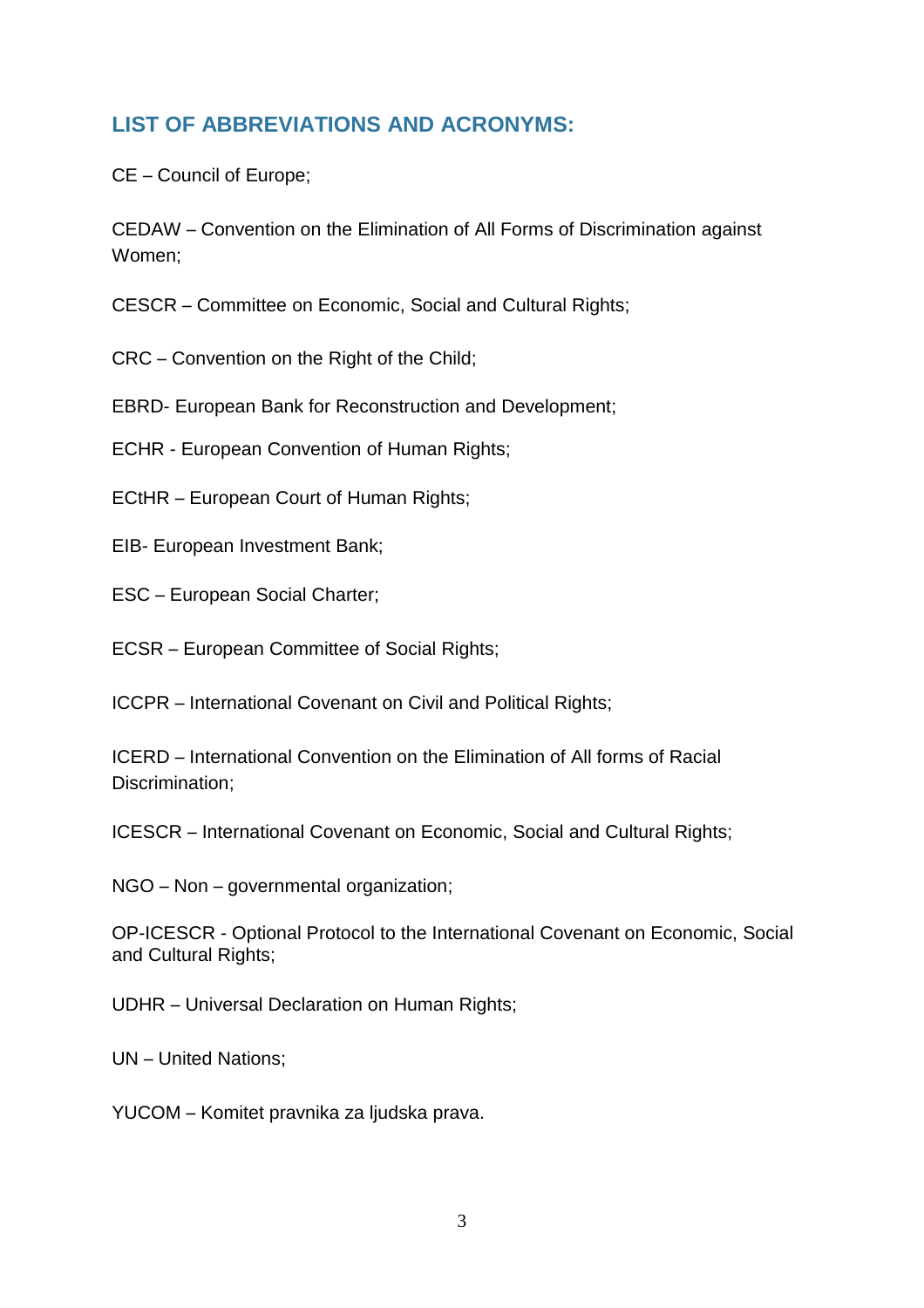# **Contents**

| $1_{\cdot}$                                     |  |
|-------------------------------------------------|--|
|                                                 |  |
|                                                 |  |
|                                                 |  |
|                                                 |  |
|                                                 |  |
|                                                 |  |
|                                                 |  |
|                                                 |  |
|                                                 |  |
|                                                 |  |
|                                                 |  |
| 3. INTERNATIONAL AND REGIONAL LEGAL FRAMEWORK17 |  |
|                                                 |  |
|                                                 |  |
|                                                 |  |
|                                                 |  |
|                                                 |  |
|                                                 |  |
|                                                 |  |
|                                                 |  |
|                                                 |  |
|                                                 |  |
|                                                 |  |
|                                                 |  |
|                                                 |  |
|                                                 |  |
|                                                 |  |
|                                                 |  |
|                                                 |  |
|                                                 |  |
|                                                 |  |
|                                                 |  |
|                                                 |  |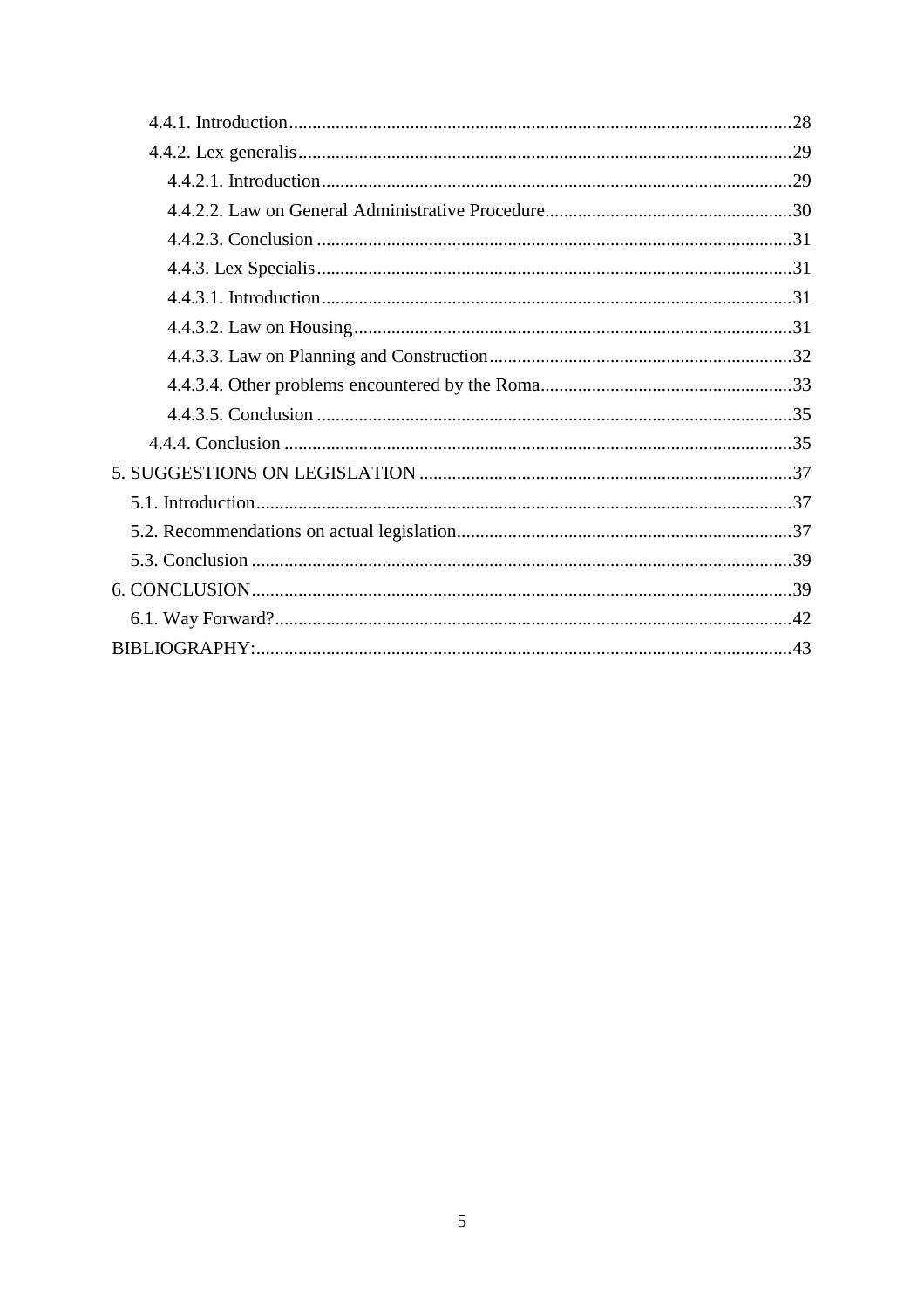# <span id="page-5-0"></span>**1. INTRODUCTION**

 $\overline{a}$ 

This work will explore the extent to which the Serbian legislation, in a sphere of forced evictions, is in compliance with the international legal standards. This is a highly important issue since many underprivileged people suffer from violations of eviction procedures envisaged by the international human rights rules, such as the poorest layers of society – especially, former workers of the big public undertakings that have been destroyed through the privatization processes. This work is aimed at assessing the compliancy of national legislation with international law, relying on one important and most disadvantaged group in Serbia – the Romani people. There are two reasons why I decided to do master thesis in this area. Firstly, Romani are the population who disproportionately endures violations of their rights in the course of evictions.<sup>1</sup> Secondly, this was a natural decision, since I have lived in a place near informal settlements inhabited by Roma population. The latter is a private reason that triggered my attention, giving me a strong impetus to start my work since people living in these settlements suffered violations in respect of legal safeguards regulating the eviction procedures. Although an interesting topic, many problems impeded my work in this area, especially the lack of academic sources.

Be that as it may, this does not mean that Romani people`s issues are not relevant in today`s society. All suffering of the Romani people is an example of what people have endured or are about to endure. Romani population is the litmus paper what state and public authorities are ready to embark upon when a targeted group is deprived of any kind of legal safeguards. This is not only the question of the Romani community in particular – workers of formerly large enterprises are continuously encountering this problem. Workers of the Trudbenik construction enterprise, for example, are permanently subjected to threats or evictions from their apartments, located only 15 - 20 minutes away from the place where one of the most well-known Romani settlements was placed, before it was torn down. Gentrification projects that are pursued by the government are heralding that this practice is to be continued – demolition of objects in the middle of the night or eviction of refugees from their communal centers in one part of Belgrade<sup>2</sup>, or attempt of eviction of Romani habitants from informal settlements.<sup>3</sup>

On the other hand, facilitation of the societal position of Romani people is a condition for engaging in talks on Chapter 23 of the negotiation process on Serbia`s road to EU membership.<sup>4</sup> Furthermore, European Commission provided Serbia with 3,6 million euros in order to provide accommodation of Romani who were evicted

<sup>1</sup> Press Statement Special Rapporteur on adequate housing as a component of the right to an adequate standard of living, and on the right to non-discrimination in this context, Ms Leilani Farha Visit to Serbia, including Kosovo, Belgrade, 25 May 2015. Available on:

<http://www.ohchr.org/EN/NewsEvents/Pages/DisplayNews.aspx?NewsID=16005&LangID=E> accessed 25.02.2016.

<sup>2</sup> Refugee Centre Razed For Belgrade Waterfront, Balkan Insight, 27.04.2016, available at: [http://www.balkaninsight.com/en/article/belgrade-s-refugee-aid-centre-demolished-for-belgrade](http://www.balkaninsight.com/en/article/belgrade-s-refugee-aid-centre-demolished-for-belgrade-waterfront-04-27-2016)[waterfront-04-27-2016](http://www.balkaninsight.com/en/article/belgrade-s-refugee-aid-centre-demolished-for-belgrade-waterfront-04-27-2016) accessed 22.05.2016.

<sup>3</sup> Belgrade Roma Families Living in Fear of Eviction, Balkan Insight, 13.08.2015, available at: <http://www.balkaninsight.com/en/article/belgrade-roma-families-in-fear-of-eviction-08-13-2015> accessed 22.04.2016.

<sup>4</sup> Davenport: Improving lives of Roma key for Opening of Chapter 23, European Western Balkans, 12.04.2016. Available at: [https://europeanwesternbalkans.com/2016/04/12/davenport-improving-lives](https://europeanwesternbalkans.com/2016/04/12/davenport-improving-lives-of-roma-key-for-opening-of-chapter-23/)[of-roma-key-for-opening-of-chapter-23/](https://europeanwesternbalkans.com/2016/04/12/davenport-improving-lives-of-roma-key-for-opening-of-chapter-23/) accessed 18.04.2016.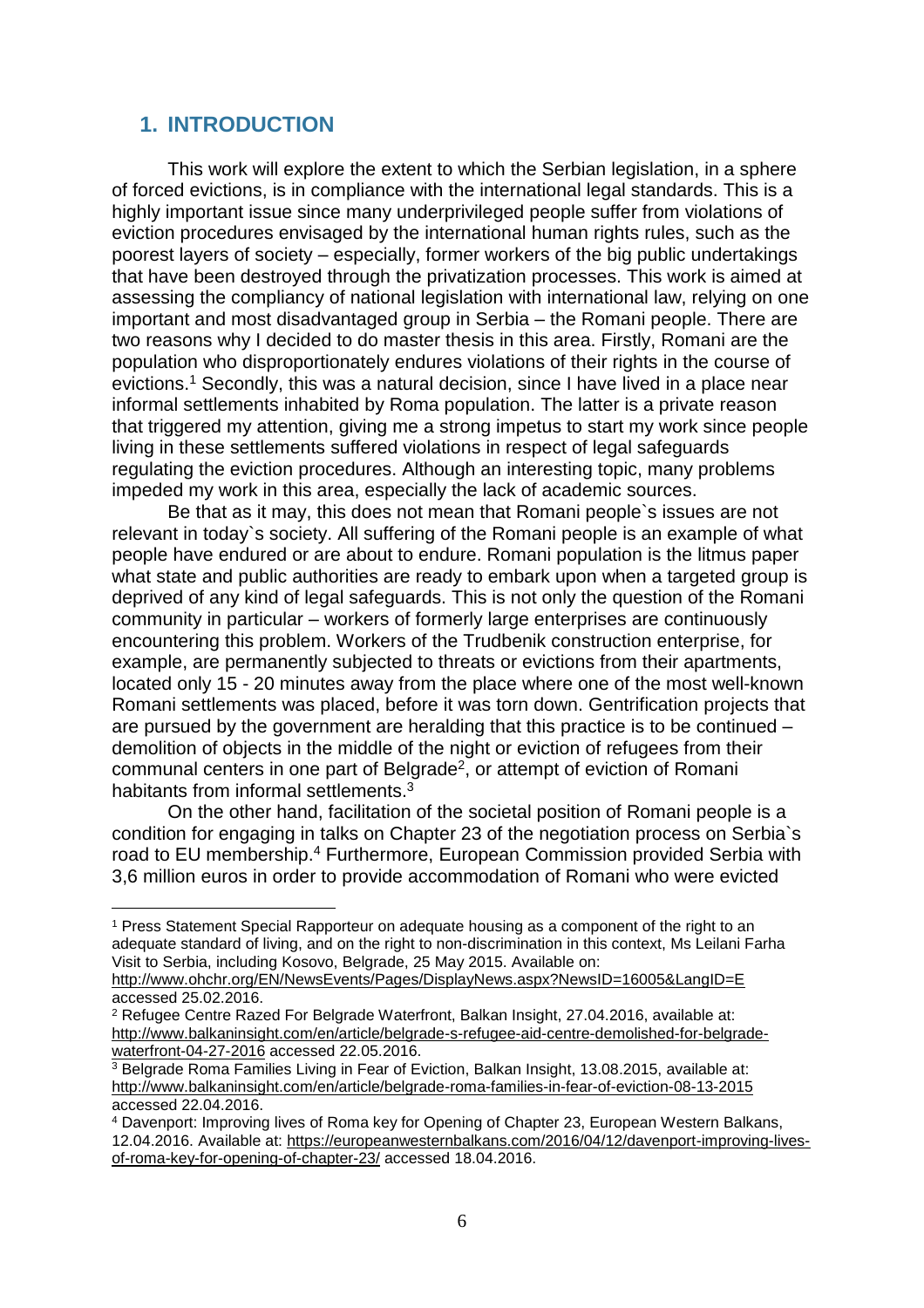from one of Belgrade`s settlements; eventually, that project failed, due to malpractices of city authorities.<sup>5</sup> However, it must also be said that EU and its financial institutions also played a negative role - the EBRD and EIB also pursued a project in Belgrade that eventually resulted in forced evictions of the Romani.<sup>6</sup>

Different measures that both affect the Romani and, at the same time, enhance their positions are generally practiced in Europe.<sup>7</sup> This contradictory role is also practiced in both current and prospective members – progress made is always followed by detrimental trends.<sup>8</sup> Therefore, these countries encountered what some experts label as the `Europeanized hypocrisy` phenomenon (Ram) - parallel existence of discriminatory and inclusionary policy.<sup>9</sup> In this respect, EU is applying a top down approach which creates false images of improvement of living conditions of the Romani population – an approach simultaneously followed by racist policies emanating from public opinion and other relevant social factors. <sup>10</sup>

In addition, some other organizations played an extremely detrimental role, which directly hit the Romani people. For example, NATO aggression on the Federative Republic of Yugoslavia in 1999 resulted in Romani becoming refugees, rendering many of them helpless, leaving them to search for help on their own.<sup>11</sup> Many of them are now living in informal settlements and are struggling with the right to residence.<sup>12</sup>

Contextualization of the Romani people`s living conditions is a really complicated and interesting issue, but will not be the focus of this work. However, broader insight is important, because this issue is not only a legislative one, but is deeply entrenched in the geopolitical and sociological landscape, as can be seen above.

#### <span id="page-6-0"></span>**1.1. Research question**

The key goal of this work will be to examine to what extent Serbian legislation, with respect to the evictions, is in compliance with the international legal framework on this matter. The issue is really complicated in this aspect, not only because of the legal documents that are numerous in this area, but also because of the soft law documents that contain complex legal safeguards on forced evictions. This work will focus on the relevant provisions of several laws in this respect in order to describe them – Law on General Public Procedure, Law on Housing and the Law on Planning and the Construction of the Republic of Serbia. The legal framework is dubious in this area and shattered in numerous provisions of various legislative acts, so only laws that are deemed most important to the subject at matter are included in this

<sup>5</sup> Serbia: Forcibly evicted Roma still awaiting resettlement despite EU millions, Amnesty International 2015, available at: [https://www.amnesty.org/en/latest/news/2015/04/serbia-forcibly-evicted-roma-still](https://www.amnesty.org/en/latest/news/2015/04/serbia-forcibly-evicted-roma-still-awaiting-resettlement-despite-eu-millions/)[awaiting-resettlement-despite-eu-millions/](https://www.amnesty.org/en/latest/news/2015/04/serbia-forcibly-evicted-roma-still-awaiting-resettlement-despite-eu-millions/) accessed 02.02.2016.

<sup>6</sup> Stop the Forced Evictions of Roma Settlements, Amnesty International, June 2010, p. 3. <sup>7</sup> Melanie H. Ram, Europeanized Hypocrisy: Roma Inclusion and Exclusion in Central and Eastern Europe, Journal on Ethnopolitics and Minority Issues in Europe, Vol 13, No 3, 2014, p. 15-17, 36-37. 8 Ibid.

<sup>&</sup>lt;sup>9</sup> Ibid.

 $10$  Ibid.

<sup>&</sup>lt;sup>11</sup> For these issues, see full report: No Residence, No Rights, Praxis. Available at:

[http://www.praxis.org.rs/images/praxis\\_downloads/No\\_residence\\_no\\_rights.pdf](http://www.praxis.org.rs/images/praxis_downloads/No_residence_no_rights.pdf) accessed 18.03.2016.  $\overline{12}$  Ibid.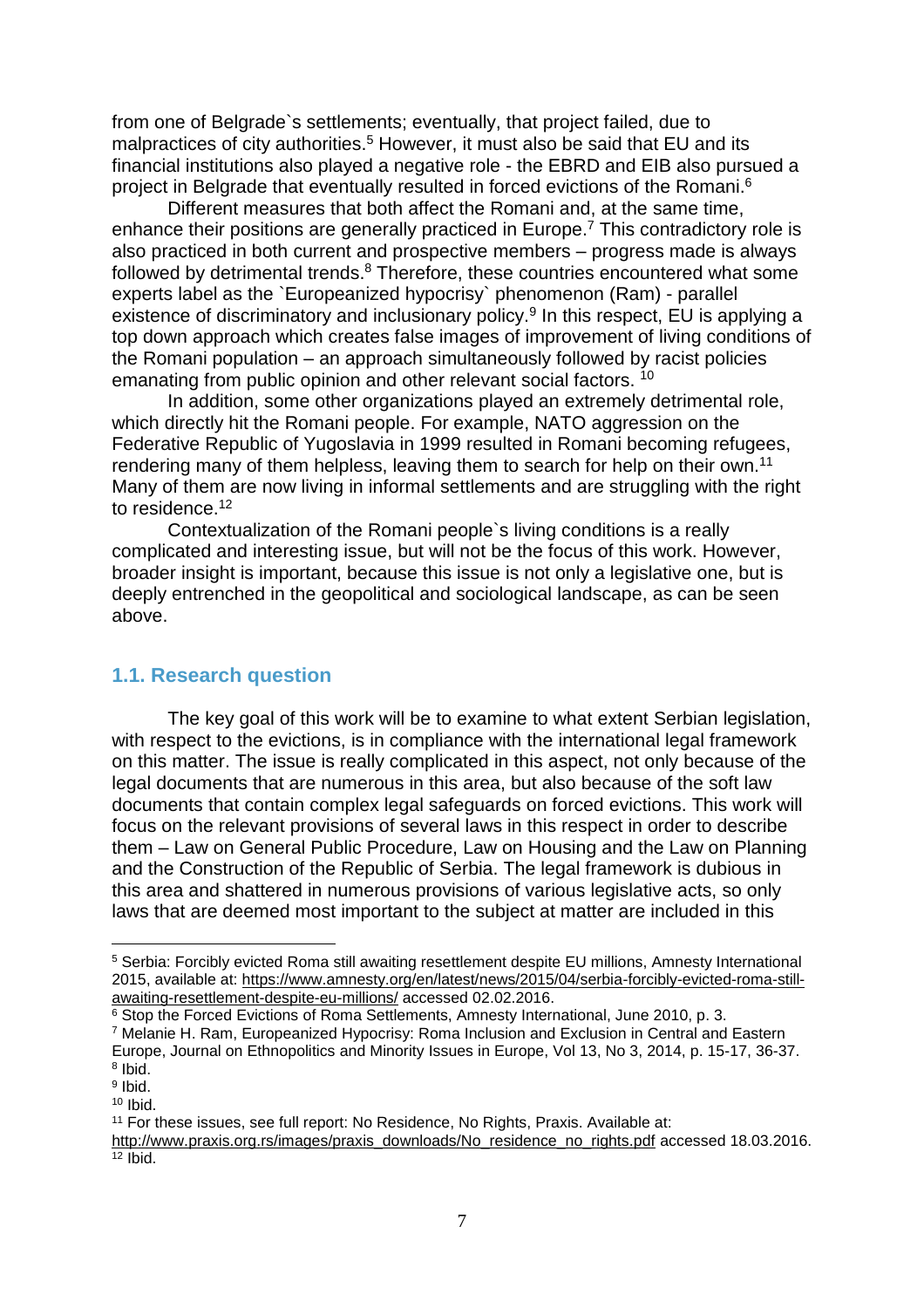work. Furthermore, I will compare these legislations with international safeguards enshrined in some international human rights instruments, such as International Covenants and their respective General Comments, European Convention on Human Rights, European Social Charter and respective practices of the relevant regional bodies, just to name a few.

#### <span id="page-7-0"></span>**1.1.2. Research Sub-question**

Finally, it is more than natural to define an answer to an additional question that, because this is not only a legislative question, but also a question of broader social concern. Considering this, it must be added that illegal procedures can be regarded as a consequence of democratic deficit that suffocates Serbian society.

#### <span id="page-7-1"></span>**1.2. Added value of this paper**

This topic is important for several reasons. First of all – there is a lack of sources and literature in this area, so it is quite challenging but necessary for academics to grasp this issue and make, at least a modest, contribution in this domain. Secondly, it is highly important because evictions are frequent phenomenon in the Serbian society.

Thirdly, this can be linked with the crisis of democracy, where basic democratic processes are not implemented, such as consultations before eviction and non-participation of Romani communities. It should not only be seen in the aspect of consultations with the affected communities, but also in the context of legislative procedures – new law that will contain housing and eviction issues is drafted without transparent procedure.

Finally, Romani people, especially those who are living in informal settlements are deprived of decent living conditions and access to many rights, such as access to healthcare, education, work, et cetera. In addition, it is important to say that many evictions that have already been conducted, or are to be, have two main issues at the forefront: legality issues and development process of the Serbian neoliberal capitalism and undergoing gentrification process. Informal settlements are mainly demolished under the article of the Law on Planning and Construction, based upon the lack of construction permits for objects that are to be demolished.<sup>13</sup> Secondly, development and change of urban landscape result in the establishment of expensive shopping malls, blocks of flats with skyrocketing prices, and prospective elitist centers. This results in forced evictions going hand in hand with gentrification consequences that are fully embedded in situations where most expensive areas are located in a close vicinity of the slums where Romani people live.

#### <span id="page-7-2"></span>**1.3. Methodology**

 $\overline{a}$ 

Many sources, especially on factual conditions in this respect could be found. Unfortunately, those sources are not approaching this question in an analytical

<sup>&</sup>lt;sup>13</sup> Analysis of the Main Obstacles and Problems in Access of Roma to the Right to Adequate Housing, Praxis, Belgrade 2013, page 41.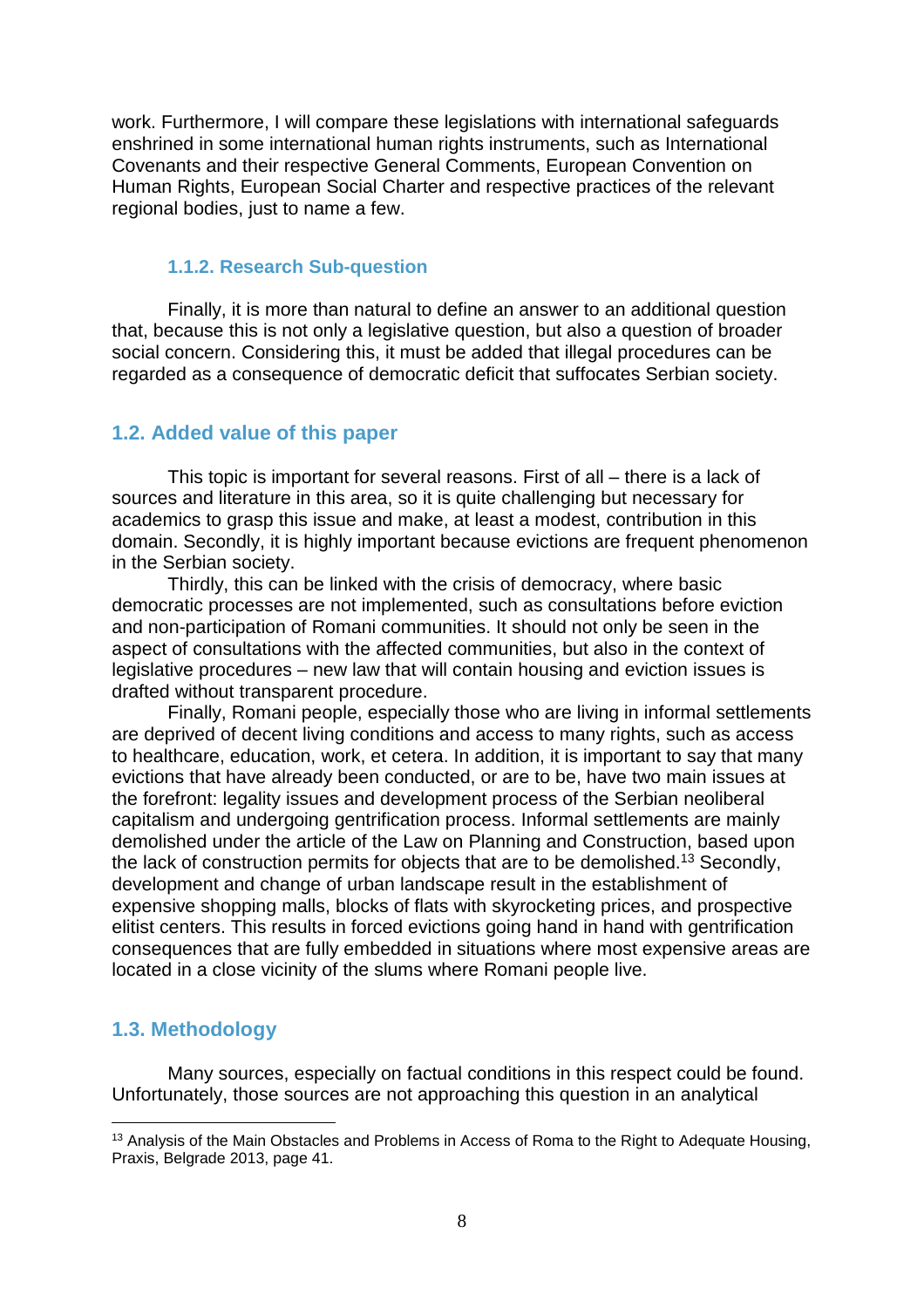framework; on the contrary, they are rather descriptive and focused on factual background, trying to grasp discrepancies between factual actions of the state bodies in eviction procedures and international standards. Nevertheless, they do not provide much information on differences between Serbian legislation and global safeguards in this matter.

Similarly, data on the Romani is also discouraging. It is difficult to find some information that might be regarded as valuable. For instance, the number of Romani people in Serbia. There are no relevant statistics on how many people live in the informal settlements<sup>14</sup>, or even how many of those settlements are situated in Belgrade. <sup>15</sup> There are just approximate claims that there are around 190 informal settlements just in Belgrade.<sup>16</sup> In it unnecessary to say that some of this information might be viewed as obsolete since some of the relevant statistics were made in 2002. This is not the only problem that has been encountered. Some important legal issues can make this problem even more complex. For example, what is an `informal settlement<sup>o</sup>? There are different conceptions of that term. If we glance at the UNHABITAT Issue Paper on Informal Settlements, it has a very broad definition, some of which include squatting, informal rent, structures not consistent with urban plans or `real estate speculation`.<sup>17</sup> On the other hand, in Serbia, a more precise definition was endorsed – informal settlements are those which are constructed without construction permits.<sup>18</sup>

This issue is important, since out of all Romani settlements, 70% of them are informal.<sup>19</sup> Therefore, it is not surprising that evictions in these settlements are carried out under the banner of legality, due to a lack of legal security of these households, and in the name of urban development. Just by looking at the period

from 2009 – 2012, information arose that 18 big evictions occurred, affecting more than 2,800 persons.<sup>20</sup> Under Article 5 of the Law on Housing, in 2010 and 2011, 936 eviction procedures were conducted, mostly in Belgrade.<sup>21</sup> These statistics gathered by non-governmental organizations are significant, since no data on the ethnic structure of evictees was gathered by the respectful municipalities.<sup>22</sup>

Furthermore, the actual legal framework is hard to grasp. Not only is it scattered around many separate laws, with vague provisions and legal loopholes,

l

<sup>14</sup> Neformalna naselja nevidljiva za statistiku, Politika, 30.09.2014, available at: http://www.politika.rs/scc/clanak/306566/Neformalna-naselja-nevidljiva-za-statistiku accessed 27.03.2016.

 $15$  Ibid.

<sup>16</sup> Ibid.

<sup>17</sup> UNHABITAT Issue Paper on Informal Settlements, New York 2015, available at:

http://unhabitat.org/wp-content/uploads/2015/04/Habitat-III-Issue-Paper-22\_Informal-Settlements-2.0.pdf accessed 22.03.2016.

<sup>18</sup> Platforma za predlaganje "lex specijalis" zakona o legalizaciji romskih naselja, p.1, available at: http://www.mcnis.org.rs/wp-content/uploads/2014/02/Predlog-PLATFORMA-ZA-LEX-SPECIJALIS.pdf accessed 23.03.2016.

<sup>&</sup>lt;sup>19</sup> Zlata Vuksanovic Macura, The Mapping and Enumeration of Informal Roma Settlements in Serbia, Environment and Urbanization, vol. 24, no 2, October 2012, p. 687.

<sup>&</sup>lt;sup>20</sup> Analysis of the Main Obstacles and Problems in Access of Roma to the Right to Adequate Housing, Praxis, Belgrade 2013, p.8.

<sup>21</sup> Ibid, p.22.

<sup>22</sup> Ibid, footnote 31.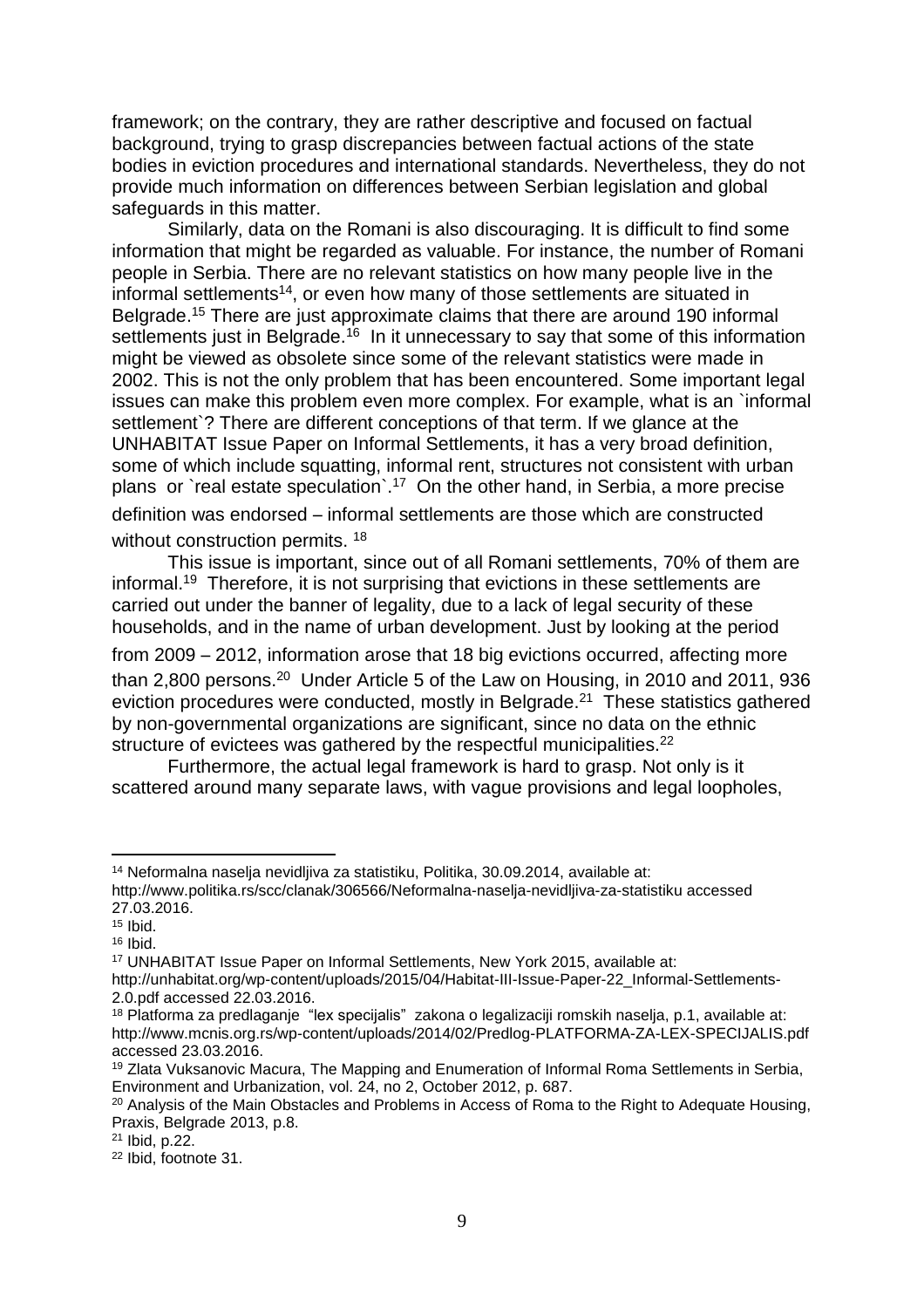but it also encompasses norms that are contrary to international safeguards. $^{23}$  Due to that, the author had to rely on relevant reports in order to try to find focus in a plethora of legal provisions, to distinguish more relevant from less relevant legislation and to compare provisions to other international sources, such as international Covenants and General Comments aimed at elaboration of human rights instruments.

In this master thesis, the `desk study` approach will be used. It will focus on various sources, such as international law and national legislation, as well as legal practices on both planes, national and international. Both legally binding sources, as well as some soft law documents, will be employed. Positive law and case law must be used in order to show the complexity of this research question and to help me to analyze the problem from both practical and positive law aspects. Most important international legislation that is to be considered is International Covenant on Economic, Social and Cultural Rights (ICESCR); regional is European Convention on Human Rights (ECHR) and European Social Charter (ESC); national legislation – Constitution, anti-discriminatory legislation, several laws in a domain of administrative procedure, especially the Law on General Administrative Procedure, the Law on Housing and the Law on Planning and Construction. Soft law sources that helped to conduct this research are General Comments 4 and 7, and UN Basic principles and guidelines on development-based evictions and displacement. Finally, some relevant case law, such as – European Court of Human Rights (Oneryildiz v Turkey) and European Committee of Social Rights (European Romani Rights Center v. Greece) case law, as well as a legal practice and creative roll of the ECtHR were relied upon. Also, other legislation will be employed for auxiliary purposes.

#### <span id="page-9-0"></span>**1.4. Structure**

 $\overline{a}$ 

This paper is organized in six chapters. In Chapter 2, factual background and some statistics related to the Roma people in respect of living conditions and forced evictions will be presented. In addition, justifications must be depicted, ones which are utilized for evictions. In Chapter 3, the international human rights framework will be described. It is composed of two important pillars - the international legal system, which is based on the International Covenant on Economic Social and Cultural Rights, followed by the relevant General Comments, United Nations Basic Principles and Guidelines on Development-based Evictions and Displacement and the regional legal system, which consists of Council of Europe instruments – ECHR and European Social Charter, as well as the legal practice of competent bodies. The fourth part will focus on the national legal framework in Serbia. Analysis will encompass several most relevant legal documents – firstly, the Constitution of Serbia, anti-discriminatory legislation, then the Law on General Administrative Procedure, as a lex generalis in the area of administrative processes, and two lex specialis – the Law on Housing and the Law on Planning and Construction. The fifth part will deal with some of the suggestions by the relevant institutions and

<sup>&</sup>lt;sup>23</sup> Written Comments of the European Roma Rights Centre, Concerning Serbia For Consideration by the Committee on Economic, Social and Cultural Rights at the 52nd Session (2-6 December 2013), ERRC, p.4.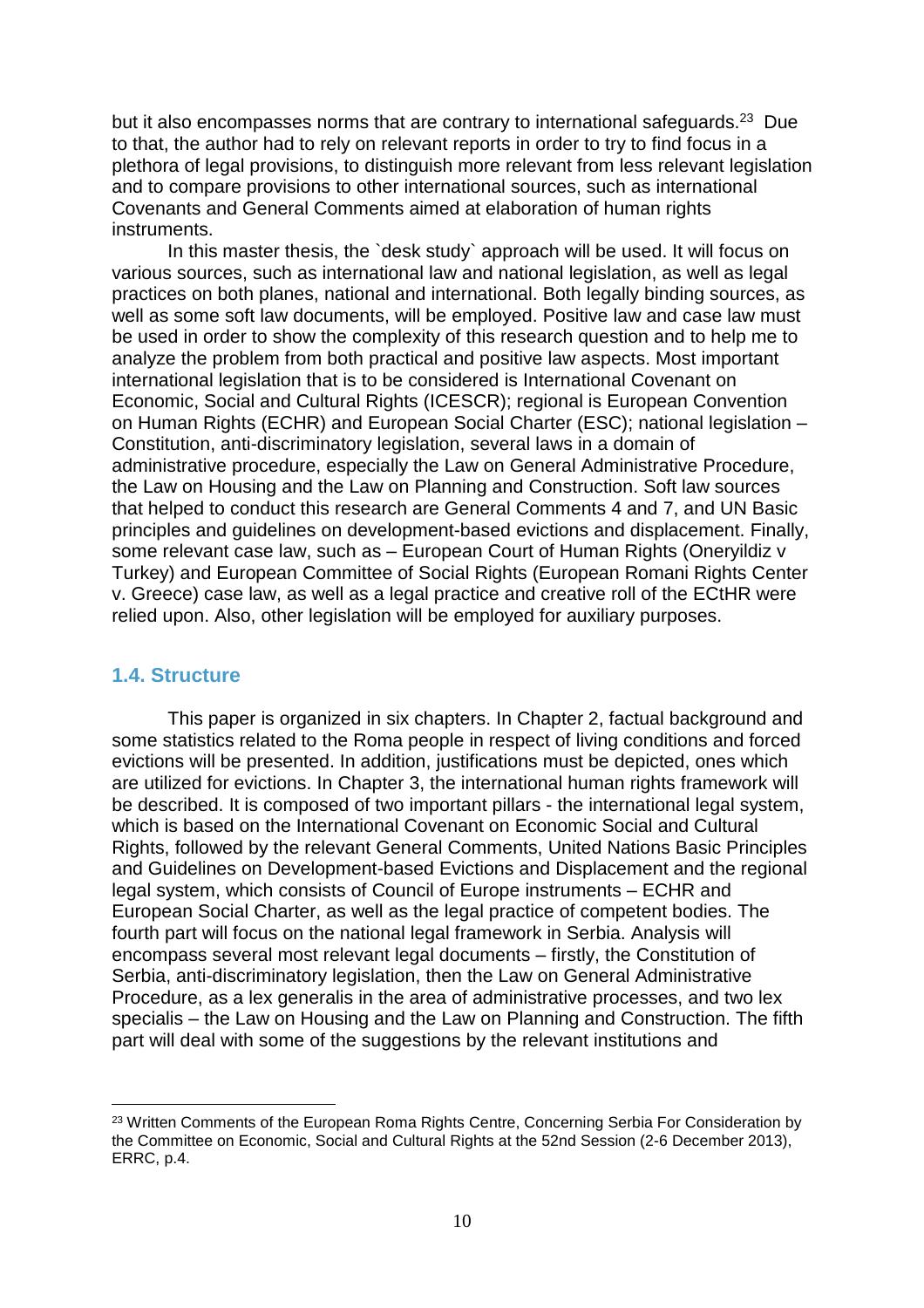<span id="page-10-0"></span>organizations. The last chapter will be the conclusion on questions discussed. Also, it will contain sub-chapter on some answers to the question - what is to be done?

# **2. BACKGROUND ON FORCED EVICTIONS**

#### <span id="page-10-1"></span>**2.1. Introduction**

After a brief introduction, the social situation of the Roma people in Serbia will be examined, providing the reader with some general data on the Roma. Furthermore, justifications for conducting evictions must be explored. Finally, we will in a more detailed manner analyze evictions within the urban space of Belgrade.

#### <span id="page-10-2"></span>**2.2. Factual situation of the Roma**

Romani people are one of the most discriminated social groups in Serbia. They are isolated from the access to healthcare and social services, employment, education and other institutions deemed necessary for development of individuals and enjoyment of their rights.<sup>24</sup> Also, many Romani do not have personal documentation, so they cannot enjoy rights derived from citizenship. <sup>25</sup>

These rights are interrelated and mutually supportive. For example, low education achievements reflect themselves in lower wages.<sup>26</sup> Undergoing lectures in schools is difficult because poverty prevents them from acquiring some basic accessories for school.<sup>27</sup> In order to earn money, they need employment, for which they need personal documentation and registration of residence; in order to apply for these documents, they have to pay taxes, and so on.<sup>28</sup>

They are the most numerous ethnicity in the Republic of Serbia after Hungarians – in 2011, population of Romani amounted to population of 147,604 or 2,05% out of total population; but, unofficially, numbers may even go up to the astonishing number of 500.000 people.<sup>29</sup> Up to 50.000 Romani fled from Kosovo to Serbia, and on the other hand, many returned to Serbia as `failed asylum seekers`.<sup>30</sup>There are 593 Roma settlements, of which 72% are illegal - only in Belgrade 137 illegal settlements were present.<sup>31</sup>

Housing is one of the major issues that affect Roma. Although there are prejudices about Romani people, many of them do not want to live in slums.<sup>32</sup> Living

System?, Journalism and Mass Communication, ISSN 2160-6579

July 2012, Vol. 2, No. 7, 786-790, p. 787.

 $\overline{a}$ <sup>24</sup> Serbia: a Report by the European Roma Rights Centre, Country Profile 2011-2012, p.7-9.

<sup>&</sup>lt;sup>25</sup> For this issues, see the full report: No Residence, no Rights, Praxis.

<sup>26</sup> Serbia: a Report by the European Roma Rights Centre, Country Profile 2011-2012, page 8. <sup>27</sup> Barbara Jovanović, Inclusion or Exclusion of Roma Children From the Serbian Educational

<sup>&</sup>lt;sup>28</sup> Home is More Than a Roof Over Your Head, Roma Denied Adequate Housing in Serbia, Amnesty International 2011, p.14-16.

<sup>&</sup>lt;sup>29</sup> Serbia: a Report by the European Roma Rights Centre, Country Profile 2011-2012, page 7. <sup>30</sup> Ibid.

<sup>&</sup>lt;sup>31</sup> Tljana Joksic, Discrimination of Roma in Serbia, Government Response, Working Paper: Lecture on Discrimination of Roma in the Republic of Serbia, Freiburg, June 2015.

<sup>32</sup> Home is More Than a Roof Over Your Head, Roma Denied Adequate Housing in Serbia, Amnesty International 2011, page 12.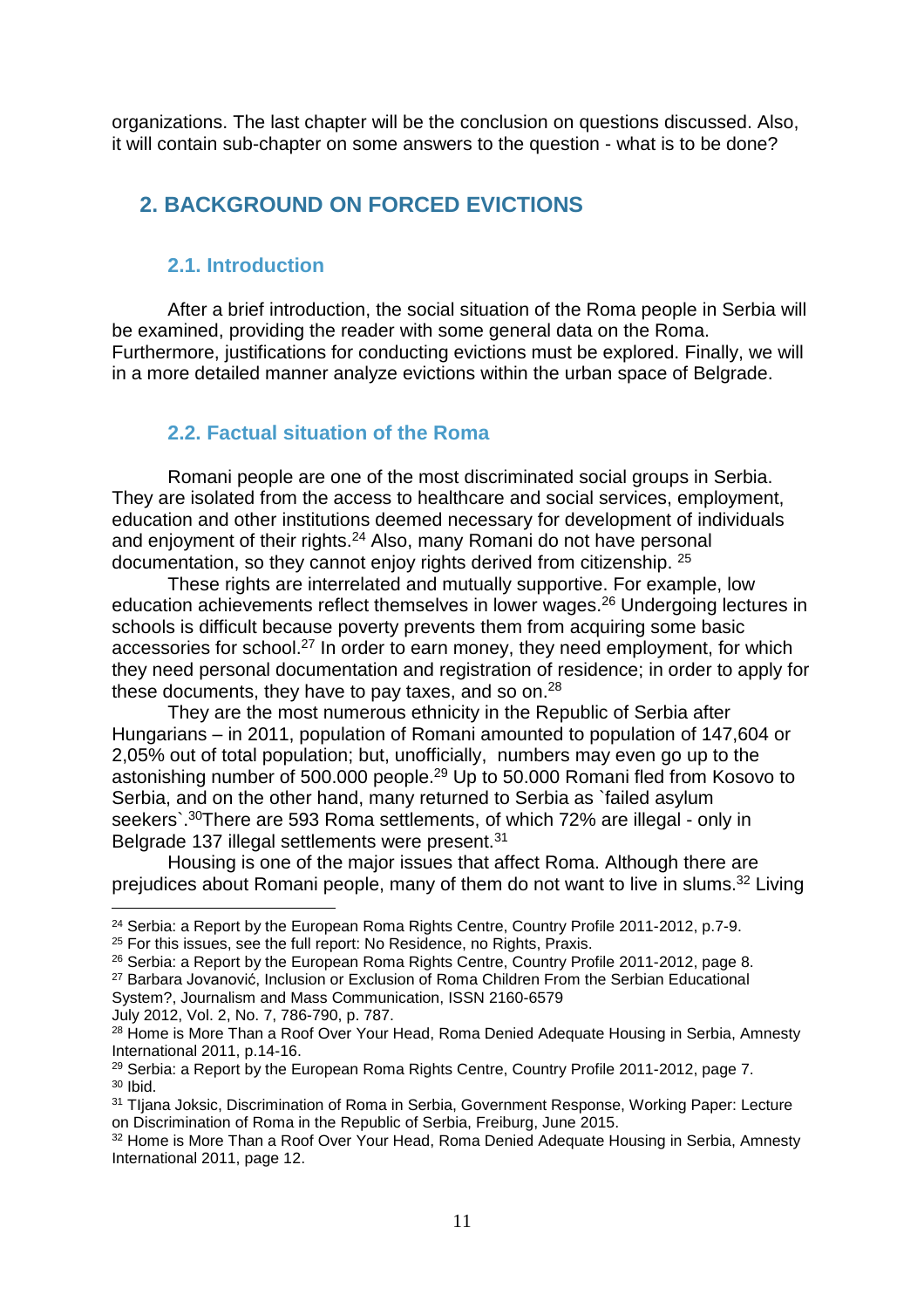in slums is not a choice, but a matter of necessity for them. It is a consequence of deep poverty and discrimination - many Romani people before moving to the slums could not pay rent, thus resulting in moving to informal settlements.<sup>33</sup> Also, there are other causes - due to NATO aggression on Yugoslavia in 1999, many of them fled from Kosovo, but the government did not provide them with proper accommodation.<sup>34</sup> Furthermore, many are forcibly moved back to Serbia from the EU, finding their `sanctuary` within the slums.<sup>35</sup> Also, domestic violence can be one of the causes of moving to informal settlements if victims cannot find alternative accommodation.<sup>36</sup>

When it comes to forced evictions it must be acknowledged that it is not only the Serbian or East-European phenomena, but a general European problem. In a period after 2008, forced evictions occurred in Serbia, Albania, Bulgaria, Czech Republic, France, Hungary, Italy, Romania, Russia, Slovakia, Macedonia and Turkey.<sup>37</sup> One of the general problems of Romani people is insufficient security when it comes to tenure rights. Amnesty international pointed out that this is one of the most important things in a brief comment  $-$  Security of tenure is key  $38$  Some of the Romani settlements are centuries old, but they still lack legal recognition, which causes evictions.<sup>39</sup>

In the broader context of Eastern Europe, the process of `marketization` severely hit the Romani population.<sup>40</sup>Also, Roma are among the most impacted by the economic crisis in EU.<sup>41</sup> In the period after 2000, some of the most rapid social transformations had occurred - many of them devastating the Serbian economy and life standard, such as liberalization of the market and massive privatizations. We can follow examples or consequences of it in Belgrade, the capital of Serbia. Those processes are based upon 2 key pillars – neoliberal capitalist economy – which caused some of the most powerful people to model the features of New Belgrade within a grotesque linkage between business and politics; the second is inherited authoritarian state, without participation of citizens in decision-making processes with full top-down approach.<sup>42</sup>

From this discourse, two consequences transpired. On the one hand, public space had become occupied by expensive malls and shopping centers; on the other hand, due to the racial differences and diversities in social status, segregation and gentrification emerged.<sup>43</sup> Although informal settlements were tolerated on previously public land, private owners were less hesitant in expelling people from their homes.<sup>44</sup>

 $\overline{a}$ 

<sup>36</sup> Ibid, p.20.

<sup>39</sup> Human Rights of Roma and Travellers in Europe, Council of Europe, 2012.

<sup>41</sup> Ibid, 68.

<sup>33</sup> Ibid, page 13.

<sup>34</sup> Ibid, p. 5-6.

<sup>35</sup> Ibid. p. 5.

<sup>&</sup>lt;sup>37</sup> Human Rights of Roma and Travellers in Europe, Council of Europe, 2012.

<sup>38</sup> Stop Forced Evictions, Protect People Living in slums, Amnesty International 2011. Available at: <https://www.amnesty.org/en/documents/ACT35/026/2011/en/> accessed 01.04.2016.

<sup>40</sup> Ivana Tomovska*,* Poverty, Discrimination and Roma: a Human Security Issue*,* Human Security Perspectives, Volume 7 (2010), Issue 1, p.68.

<sup>42</sup> Zoran Eric, Urban Feudalism of New Belgrade*:* The Case of Belville Housing Block*,* available at: http://www.academia.edu/4317479/ Urban\_Feudalism\_of\_New\_Belgrade\_The\_Case\_of\_Belville\_Ho [using\\_Block](http://www.academia.edu/4317479/_Urban_Feudalism_of_New_Belgrade_The_Case_of_Belville_Housing_Block) accessed 06.03.2016.

<sup>43</sup> Ibid.

<sup>44</sup> Housing and Property Rights in Bosnia and Herzegovina, Croatia and Serbia and Montenegro, UN Habitat, 2005, page 130.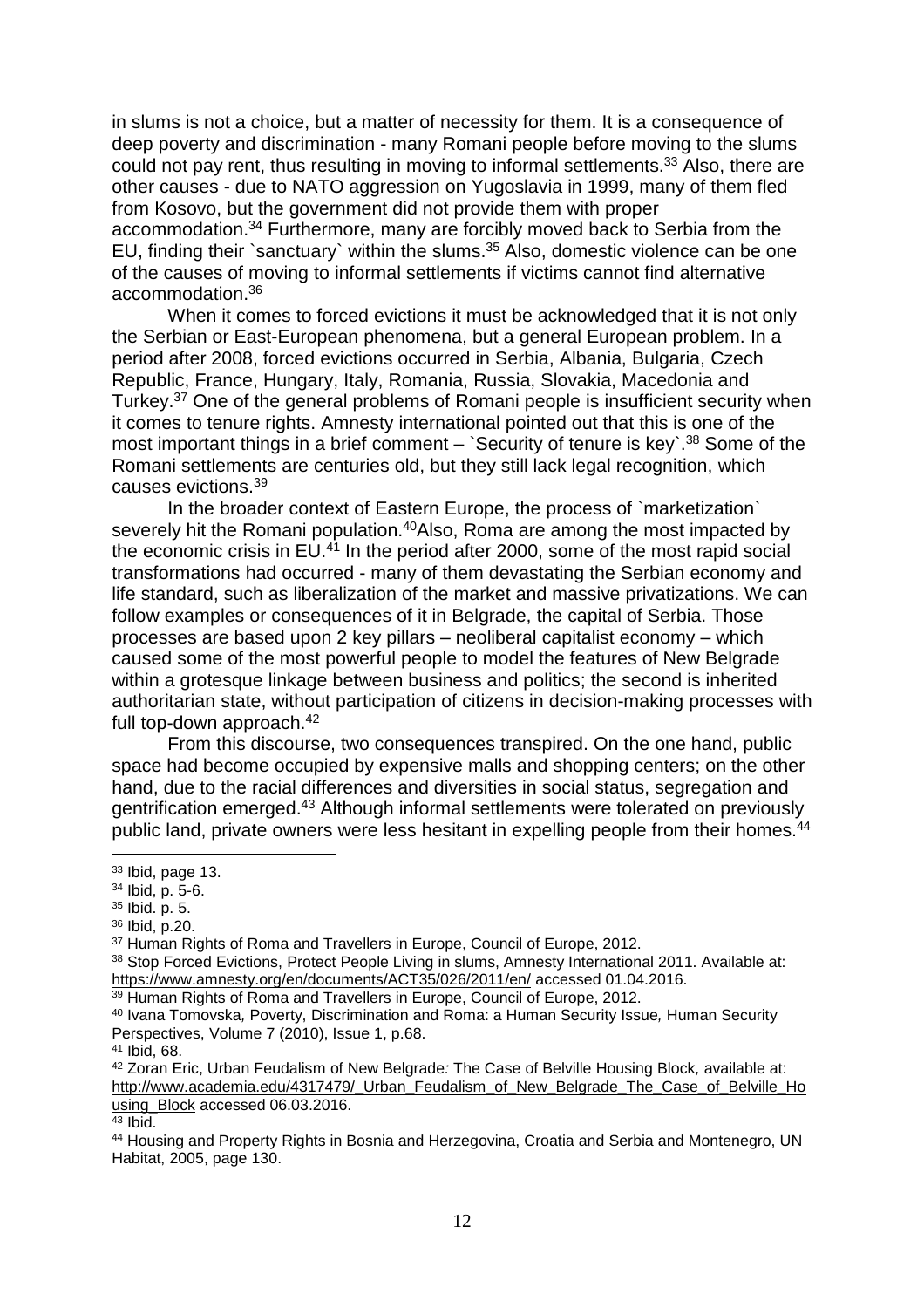In addition, austerity measures are also hitting Romani people, due to their discriminatory nature.<sup>45</sup>

This can also be followed on the plane of social housing – because of privatizations, most of the flats came into private hands.<sup>46</sup> On the other hand, Romani people cannot afford accommodation in private sector, but also, only tiny amount of social accommodation can be provided to them.<sup>47</sup>

This racist segregationist policy was evident in the case of building the Belville block of flats built for university sport games. It was built by the firm owned by one of the richest people in Serbia, where flats were offered at enormous prices.<sup>48</sup> This resulted in contradictory picture of the most modern block standing right next to slums inhabited by Roma people.

It is important to say that they are *disproportionately hit by the evictions*, which amounts to *discrimination*. <sup>49</sup> Furthermore, the government does not make differences between newly established settlements and ones that had existed for a very long time (i.e. Veliki Rit) and it does not include them in urbanization plans, but ignores Roma settlements as if they were non-existent. <sup>50</sup> Majority of evictions took place in Belgrade - the Platform for Right to Adequate Housing recorded for the period since 2009: `18 forced evictions, affecting over 650 Romani families, numbering more than 2,700 individuals`. <sup>51</sup>

Conditions in settlements are horrible, because they don`t have basic necessities. For example, they use fire in order to heat themselves up, which can result in fire and deaths, as was the case in Belgrade in 2014.<sup>52</sup> Also, only 10% of social apartments were given to Romani individuals, though many of them were not able to pay rents, which resulted in cancellation of their housing contracts.<sup>53</sup>

najugroženija grupa u društvu!`, Telegraf, 24.11.2014. Available at:

 $\overline{a}$ <sup>45</sup> Regular Annual Report of the Protector of Citizens for 2014, Belgrade 2015, page 37, para 3.7. Although it is not directly referred to Romani population, but to children generally, especially children on streets, majority of them are of Roma origins, as claimed by Meho Omerovic, president of the parliamentary Committee for Human and Minority Rights and Gender Equality. See also `Deca s ulice

<http://www.telegraf.rs/vesti/1322110-deca-s-ulice-najugrozenija-grupa-u-drustvu-foto> accessed 15.04.2016.

<sup>46</sup> Mina Petrovic and Milena Timotijevic, Homelessness and Housing Exclusion in Serbia, European Journal of Homelessness, Volume 7, No. 2, December 2013, p. 269.

<sup>47</sup> The Situation of Roma in EU candidate countries 2014/2015, European Roma and Travellers Forum, May 2015 p. 12.

<sup>48</sup> Zoran Eric, Urban Feudalism of New Belgrade: The Case of Belville Housing Block, available at: http://www.academia.edu/4317479/ Urban\_Feudalism\_of\_New\_Belgrade\_The\_Case\_of\_Belville\_Ho using\_Block

<sup>&</sup>lt;sup>49</sup> Press Statement Special Rapporteur on adequate housing as a component of the right to an adequate standard of living, and on the right to non-discrimination in this context. Ms Leilani Farha Visit to Serbia, including Kosovo, Belgrade, 25 May 2015. Available at:

http://www.ohchr.org/EN/NewsEvents/Pages/DisplayNews.aspx?NewsID=16005&LangID=E <sup>50</sup> Serbia: a Report by the European Roma Rights Centre, Country Profile 2011-2012, page 18-19. <sup>51</sup> Ibid.

<sup>&</sup>lt;sup>52</sup> Tijana Joksic, Working Paper: Lecture on Discrimination of Roma in the Republic of Serbia, Freiburg, June 2015, p. 12.

<sup>53</sup> Ibid, p.12.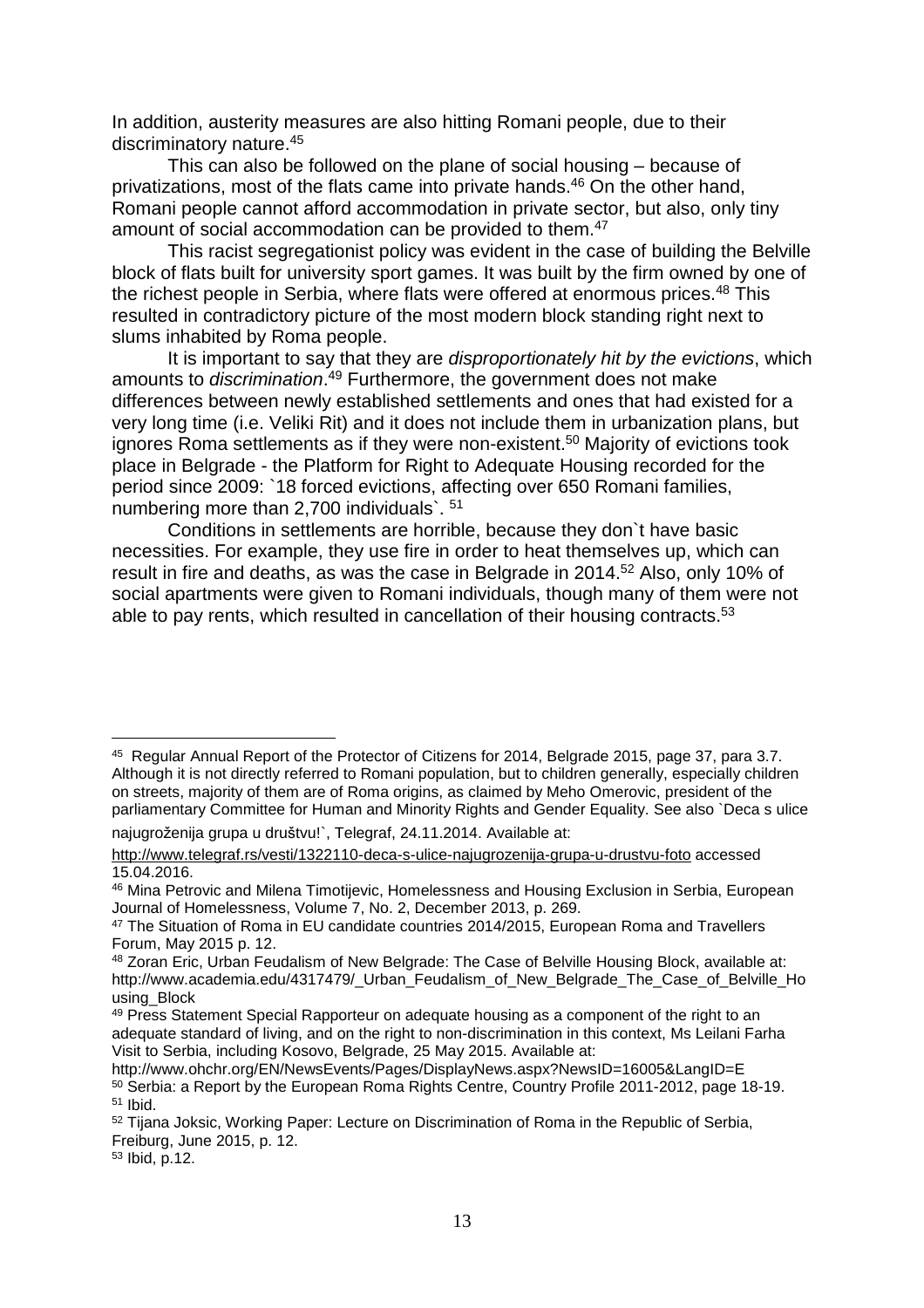#### <span id="page-13-0"></span>**2.3. Justifications**

There are many reasons which are raised in order to justify evictions of Roma people. Thus, evictions are mainly based on the cover-up stories that the `settlement is illegal, is unhygienic, in a dangerous locality or earmarked for development<sup>54</sup> Eventually, the key goal is to remove Romani population from a public space.<sup>55</sup> Some of them even do not provide any justifications at all. As European Roma and Travellers Forum claimed:

`In Hungary, the Miskolc town council is more straightforward in its approach. It has asked all the Roma residents in a particular neighborhood to leave their residence against compensation and promise not to come back before 5 years. Those that refused are being threatened with eviction. The town council is, in all honesty, telling the Roma that they are not wanted in Miskolc now or for the next five years.`<sup>56</sup>

On a more general plane, there are several `justifications*`* that might be employed as a `reason` for forced evictions, such as: processes of the so-called beautification of the cities, which are highly problematic when there is no dialogue and no representation of the people concerned; or stigmatization of slums as `centers of social problems`<sup>57</sup>. The latter situation may occur as a securitization of the habitants, labelling them as criminals, or pushing forward the agenda on security issues.<sup>58</sup> Furthermore, health issues as well may be one of justifications, but evictions carried out on that basis have different consequences.<sup>59</sup> If evictees are not supplied with alternative places to live, they might pour to other informal places and their health condition can deteriorate due to lack of adequate housing.<sup>60</sup> Finally, redevelopment argument may also be employed as an excuse for resettlement, in order to use an empty space for city development.<sup>61</sup> If settlements are deemed illegal, this is more than enough for authorities to tear them down without compensation.<sup>62</sup>

For example, in France, one third of all evictions are conducted on the basis of sanitary or security concerns<sup>63</sup>. Development issues can also be a `justification` for undertaking forced evictions. Although they are conducted in the name of the public interest, they are deteriorating conditions of most vulnerable social groups – those who are in urgent need of help - contrary to developmental goals, which are also aimed at improving living conditions of slum inhabitants.<sup>64</sup>

<sup>54</sup> Evictions Unlimited – no Summer Break for the Roma, European Roma and Travellers Forum, 03.09.2015. Available at: <http://www.ertf.org/index.php/8-news/250-evictions-unlimited> accessed 03.06.2016.

<sup>55</sup> Ibid.

<sup>56</sup> Ibid.

<sup>57</sup> Eviction; Enough Violence; We Want Justice, Environment and Urbanization, Evictions, Volume 6, no.1, April 1994, p.5-6.

<sup>58</sup> Ibid.

<sup>59</sup> Ibid.

<sup>60</sup> Ibid.

 $61$  Ibid.

 $62$  Ibid.

<sup>63</sup> Census: Forced evictions of migrant Roma in France (Year 2014), p.3. Available at:

<http://www.errc.org/cms/upload/file/report%20forced%20evictions%20-%20final%20en.pdf> accessed 14.06.2016.

<sup>&</sup>lt;sup>64</sup> Forced Evictions Fact Sheet No. 25/Rev.1, UN, New York, Geneva 2014, p.2.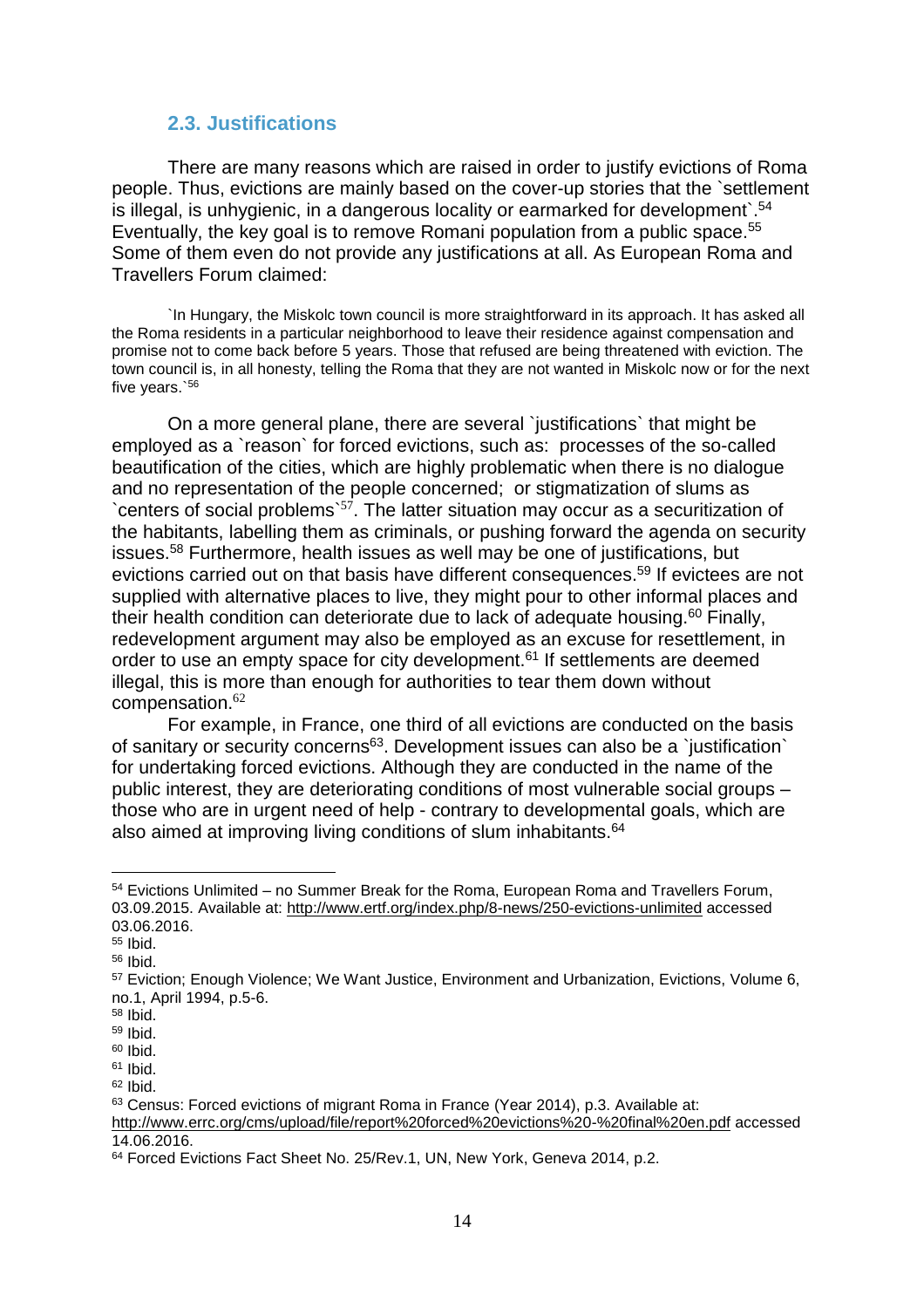#### <span id="page-14-0"></span>**2.4. Serbia: The case of Belgrade**

In Serbia, the situation is more or less the same. Eviction of the Grmec settlement was attempted, under the justification that railroad must be built as a part of the plan for building a big gentrification structure  $-$  Belgrade Waterfront.<sup>65</sup> Although this was more unofficial, at least in the beginning, similar reasons were announced in respect of removal of the Romani settlement placed in a vicinity of the Gazela bridge. Justifications were based on the `developmental` argument – expulsion of Roma (in accordance with some international standards, though) was a *condition* for providing money by the EBRD and EIB for the reconstruction of the bridge.<sup>66</sup> As Vladan Đukić, head of the City Secretariat for Social Welfare, competent for the removal of the shanty village, put it in an interview with Amnesty international: `Nobody can stand in the way of Belgrade's development`.<sup>67</sup> Similarly, building a fence around the Romani settlement adjacent to the student accommodation reserved for sport participants, deprived Romani people of basic necessities and free movement.<sup>68</sup>

After the Gazela slum removal, people were deprived of some of their key assets. They were provided containers for living did not meet some of the key criteria, they were overcrowded and of insufficient space, so personal possession had to be left outside; on a cold weather it is difficult to be heated up, and during warm periods residents suffer breathing problems.<sup>69</sup> Furthermore, insufficient sanitary and toilet facilities were recorded, and also problems with water.<sup>70</sup> Many of relocated Romani worked downtown, collecting raw materials, of which they are now deprived since they cannot afford costs of transportation; on the other hand, in new locations, dealing with scrap material is forbidden.<sup>71</sup> Also, In Boljevci and Kijevo, where they were moved, attacks committed by locals were documented.<sup>72</sup>

In respect of Gazela settlement, people were removed without prior notice, there were no consultations or compensation, and many people were evicted to southern Serbia. <sup>73</sup> Also, journalists were denied access and police brutality was evident.<sup>74</sup>

A similar situation reoccurred in the Belville case. In 2012, more than 900 Roma men and women were evicted from this settlement and moved to containers outside of Belgrade, where their access to food was impaired and stoves and refrigerators were non-existing or dysfunctional and containers were not adjusted for disabled persons (i.e. persons using wheelchairs).<sup>75</sup> Some of them were put in a

<sup>65</sup> Ivana Nikolic, Serbia Taken to Euro Court Over Roma Evictions, Balkan Transitional Justice, July 30th 2015. Available at: [http://www.balkaninsight.com/en/article/strasbourg-court-targets-serbia-over-](http://www.balkaninsight.com/en/article/strasbourg-court-targets-serbia-over-1999-idps-eviction-07-30-2015)[1999-idps-eviction-07-30-2015](http://www.balkaninsight.com/en/article/strasbourg-court-targets-serbia-over-1999-idps-eviction-07-30-2015) accessed 14.06.2016.

<sup>66</sup> Stop the Forced Evictions of Roma Settlements, Amnesty International, June 2010, p. 3. <sup>67</sup> Ibid, p.4.

<sup>&</sup>lt;sup>68</sup> Ivana Marjanovic, Contention of Antiromaism as a Part of the Process of Decoloniality of Europe, Reartikulacija no.7, Ljubljana 2009.

<sup>69</sup> Serbia: a Report by the European Roma Rights Centre, Country Profile 2011-2012, p.19-20. <sup>70</sup> Ibid.

<sup>71</sup> Ibid.

<sup>72</sup>.Ibid.

<sup>73</sup> Stop the Forced Evictions of Roma Setllements, Amnesty International, June 2010. p.5.

<sup>74</sup> The Sound of Barking Dogs, Regional Centre for Minorities 07.12.2012. Available at:

<http://www.minoritycentre.org/news/sound-barking-dogs-eviction-roma-belville> accessed 03.06.2016.

<sup>&</sup>lt;sup>75</sup> Serbia: a Report by the European Roma Rights Centre, Country Profile 2011-2012, p.21.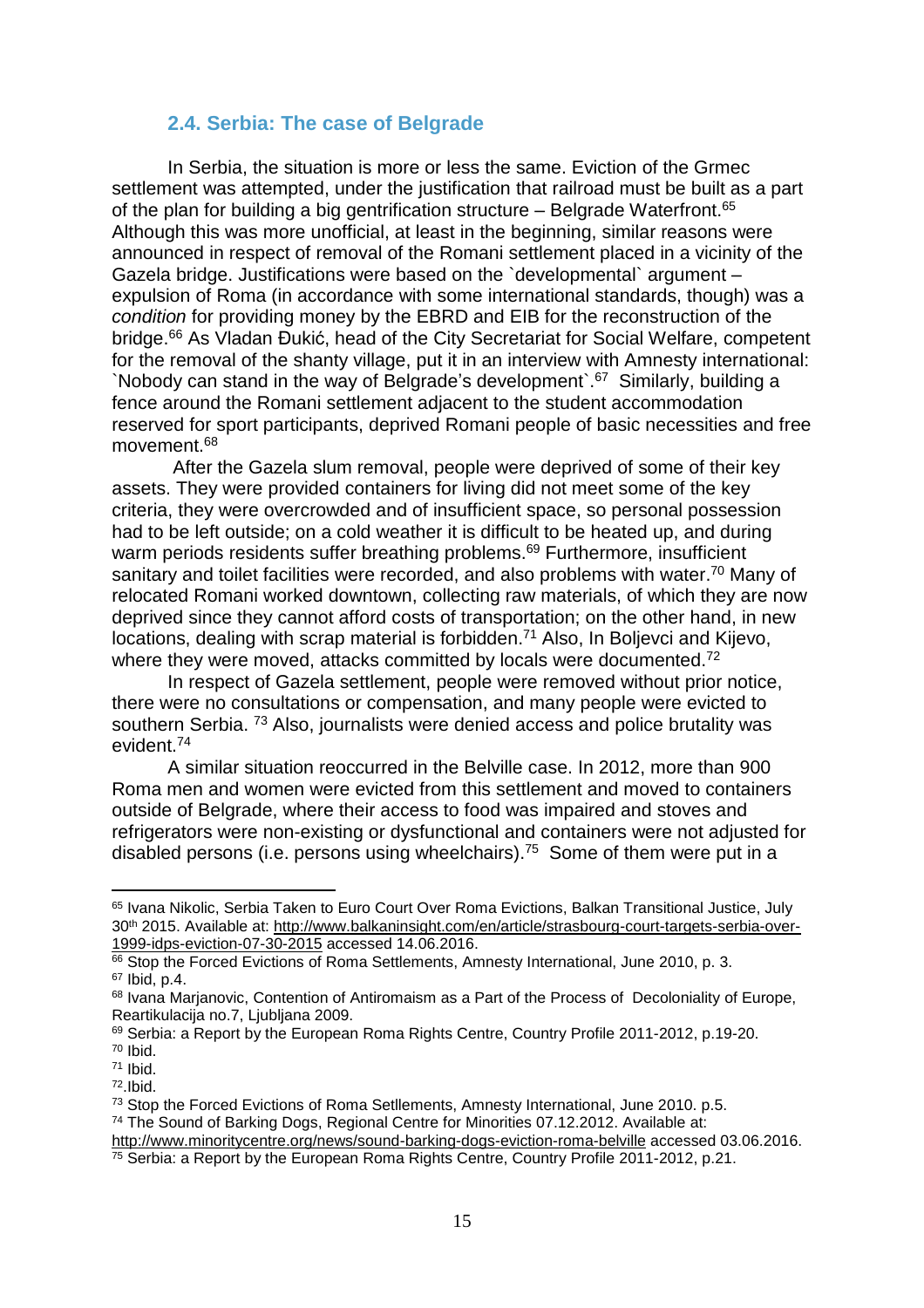warehouse in Nis, without water, electricity and adequate hygiene. As claimed by ERRC - `In Leskovac, the city authorities accommodated 11homeless families from Belvil in a hostel, only to evict them again after three months because the hostel owner needed the rooms for the coming festival. Alternative accommodation was provided for two families`. <sup>76</sup> Belvil habitants could not afford to pay lawyers, and they confirmed that they stayed illegally on the land; containers were small and suffocating; they were placed far away from downtown and in that way deprived of scrap materials which they were collecting – also they were banned from collecting materials at containers.<sup>77</sup> As it was briefly put - `Even that marginal living is being privatized through large sanitation companies`<sup>78</sup> Also, in Resnik, protests occurred because the place was designated for Roma accommodation.<sup>79</sup>

In addition, similar conducts were recorded during the execution in Dalmatinska street. The property of evictees was damaged; also the firm `Beoland`, which conducted the eviction, blackmailed the people that if they do not accept alternative housing, they will not be offered another accommodation; although they applied for legalization of the accommodation, during the same process officials came to expel them.<sup>80</sup> In Milutina Milankovica and Omladinskih brigada street almost the same pattern existed. Officials came without notice and destroyed old buildings in which Roma family was settled without a proper consultation undertaken; in addition, their belongings were destroyed during the process and eviction was conducted during bad weather; containers allocated to them lacked heaters, which is highly problematic when it comes to low temperatures.<sup>81</sup>

#### <span id="page-15-0"></span>**2.5. Conclusion**

Here I tried briefly to present factual situation on the ground, by relying mostly on NGO reports. I wanted to pick some examples in order to show how bad the situation in factual terms actually is. The further focus will be on international human rights law, in order to make an attempt to show to what extent Serbia had complied with international legal standards in respect of forced evictions of Roma communities.

<sup>76</sup> Ibid.

<sup>77</sup> The Sound of Barking Dogs, Regional Centre for Minorities 07.12.2012. Available at: http://www.minoritycentre.org/news/sound-barking-dogs-eviction-roma-belville

<sup>78</sup> Ibid.

<sup>79</sup> Ibid.

<sup>80</sup> Stop the Forced Evictions of Roma Settlements, Amnesty International, June 2010, p. 35.

<sup>81</sup> Ibid, p. 36.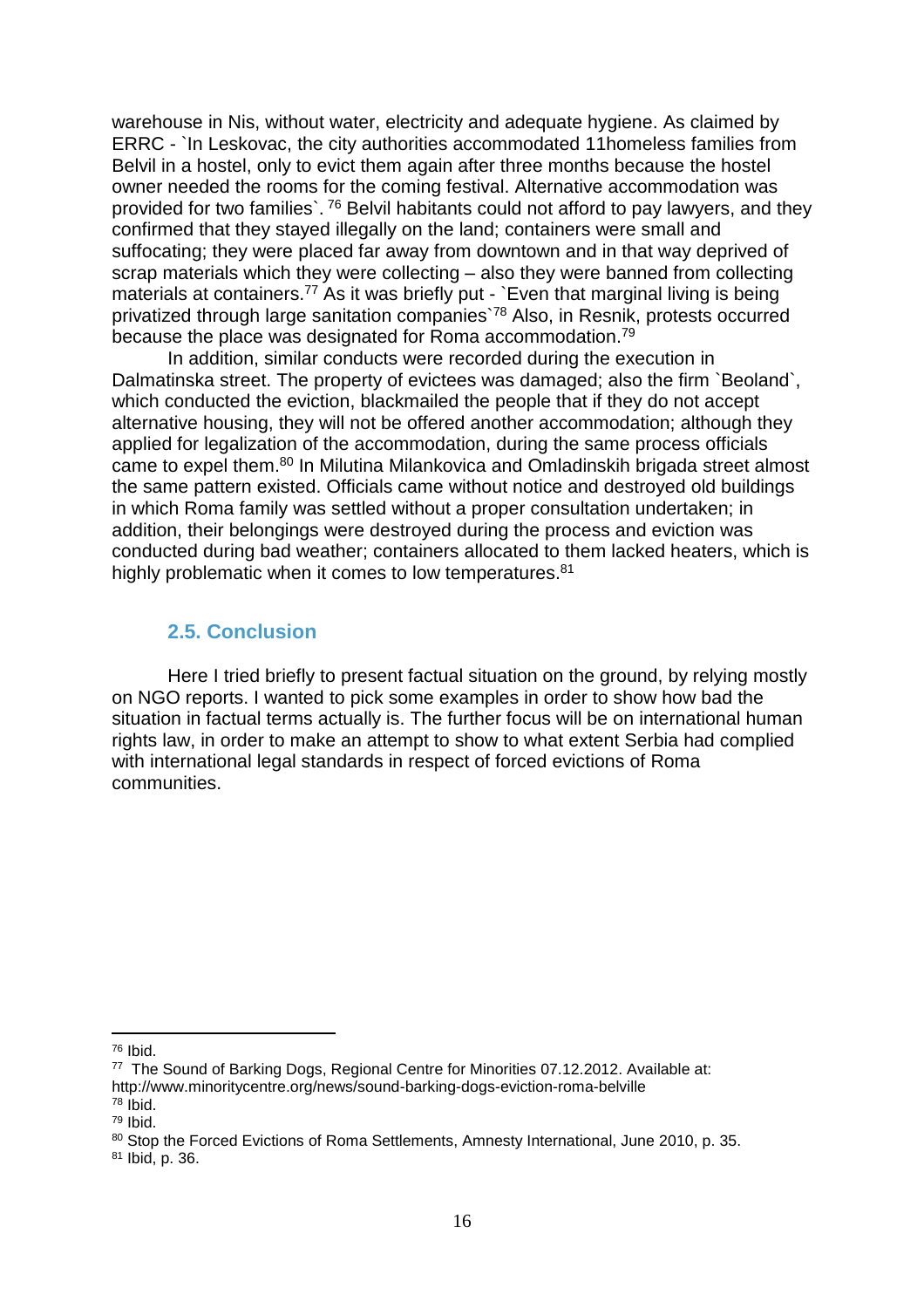# <span id="page-16-0"></span>**3. INTERNATIONAL AND REGIONAL LEGAL FRAMEWORK**

#### <span id="page-16-1"></span>**3.1. Introduction**

This Chapter will deal with the right to adequate housing and forced evictions. Although the key issue is the problem of forced evictions, the right to adequate housing and the right to adequate standard of living will also be considered in this section since all of these issues are inseparably interwoven. In addition, it must be noted that the right to adequate housing and the prohibition of forced evictions are even more complex since those are fragmented at international and regional level. National peculiarities of the Serbian legal system are to be considered in a separate Chapter.

#### <span id="page-16-2"></span>**3.2. UN framework**

#### <span id="page-16-3"></span>**3.2.1 Introduction**

Many human rights documents contain the right to adequate housing and provisions on forced evictions. The legal notion of forced eviction derives from several international legal documents that enshrine the right to adequate housing – those are International Covenant on Economic, Social and Cultural Rights, Convention on the Rights of the Child (CRC), Convention on the Elimination of all Forms of Discrimination Against Women (CEDAW) and The International Convention on the Elimination of All Forms of Racial Discrimination (ICERD); in addition, CRC and International Covenant on Civil and Political Rights (ICCPR) contain some other relevant rights in this respect such as protection of the private life.<sup>82</sup>This will also include some of the relevant General Comments that can be employed in this analysis. This section will portray two key problems, since it is impossible to make any ruptures between them – the right to adequate housing and the prohibition of forced evictions.

#### <span id="page-16-4"></span>**3.2.2 The right to adequate housing**

Together with the right to health and the right to food, the right to housing is a part of a broader right to adequate standard of living<sup>83</sup>, also enshrined within article 25 of the UDHR.<sup>84</sup> As article 11(1) of the International Covenant on Economic, Social and Cultural Rights (ICESCR) reads:

`The States Parties to the present Covenant recognize the right of *everyone*<sup>85</sup> to an *adequate standard of living*<sup>86</sup> for himself and his family, including *adequate*<sup>87</sup> food, clothing and *housing<sup>88</sup>* and to

<sup>82</sup> Basic Principles and Guidelines on Development-Based Evictions and Displacement, para 1 and 2.

<sup>83</sup> Daniel Moeckli et al, International Human Rights Law, Oxford 2014, p. 199.

<sup>84</sup> UDHR, article 25.

<sup>85</sup> Emphasis added.

<sup>86</sup> Emphasis added.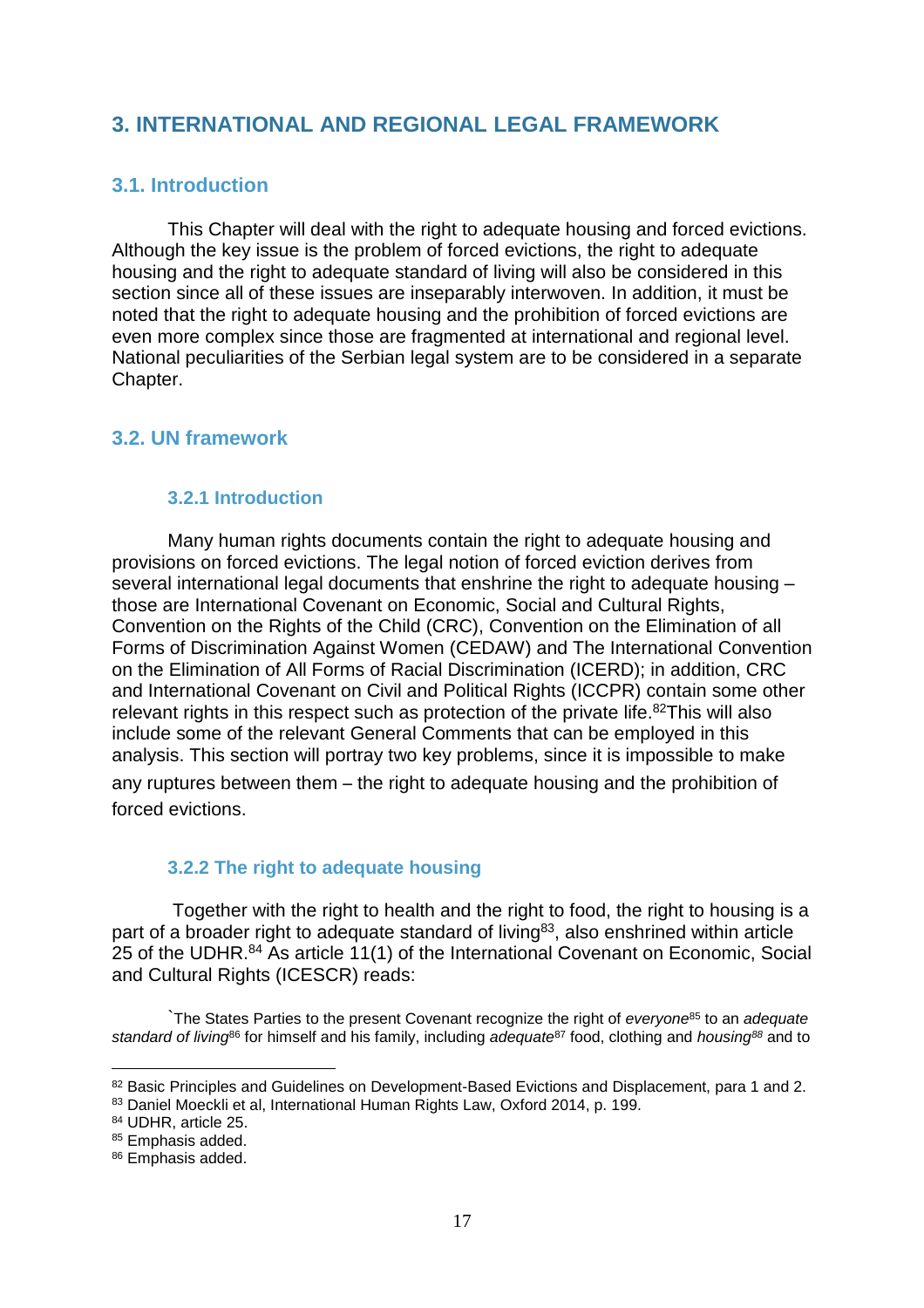the continuous improvement of living conditions. The States Parties will take *appropriate steps*<sup>89</sup> to ensure the realization of this right, recognizing to this effect the essential importance of international co-operation based on free consent`.<sup>90</sup>

First of all, everyone is entitled to adequate housing. This is, from a legal point of view reasonable, since there is a provision within the same Covenant which presents an anti-discriminatory clause, stating that rights laid down in this document will be exercised regardless of the `race, color, sex, language, religion, political or other opinion, national or social origin, property, birth or other status`.<sup>91</sup>

Regarding its legal status, as asserted by the CESCR in its General Comment no. 20, non-discrimination is immediate obligation in international law<sup>92</sup> , and it is not linked to the general provision in the ICESCR related to lack of resources, since `…failure to remove differential treatment on the basis of a lack of available resources is not an objective and reasonable justification unless every effort has been made to use all resources that are at the State party's disposition in an effort to address and eliminate the discrimination, as a matter of priority.`<sup>93</sup> States have an obligation to enact legislation, constitution and policies which would provide that states do not discriminate.<sup>94</sup> In addition, it is binding obligation regardless of becoming a part to treaties, since it had entered domain of international customary law.<sup>95</sup>

While in market societies housing can be regarded as a private good, human rights` prohibition on discrimination departures from this viewpoint, thus `socializing` it, and creating of it relatively a public good.<sup>96</sup> However, states do not possess a duty to bestow housing; but they have an obligation to *respect* – which means that it has to refrain from violations, to *protect* against private perpetrators, to *facilitate* possibility for all people to acquire housing that is reasonably prized, and finally, to *provide* it when they cannot acquire it on their own.<sup>97</sup>

Thirdly, the right to adequate housing is more than a 'roof over one's head.<sup>98</sup> Committee on Economic, Social and Cultural Rights tried to define this right in a more concrete way, by issuing General Comment no. 4. Nevertheless, it elaborated several aspects of this right which are regarded as minimum standards by the UN<sup>99</sup>: legal security of tenure, availability of services, materials, facilities and infrastructure, affordability, habitability, accessibility, location and cultural adequacy.<sup>100</sup>

 $\overline{a}$ 

- 88 Emphasis added.
- 89 Emphasis added.

92 CESCR, General Comment no. 20, para 7.

98 General Comment no.4, para 7.

<sup>87</sup> Emphasis added.

<sup>90</sup> ICESCR, article 11(1).

<sup>91</sup> CESCR, General Comment no.4, para 6, and ICESCR, article 2(2).

<sup>93</sup> Ibid, para 13.

<sup>94</sup> CESCR, General Comment no. 20, see paragraphs 8-9.

<sup>95</sup> Daniel Moeckli, et al, International Human Rights Law, Oxford 2014, p. 161.

<sup>96</sup> Ibid, p. 203-204.

<sup>97</sup> Ibid, p. 204.

<sup>99</sup> Fact Sheet No. 21/ Rev.1, The Right to Adequate Housing, available at:

[http://www.ohchr.org/Documents/Publications/FS21\\_rev\\_1\\_Housing\\_en.pdf](http://www.ohchr.org/Documents/Publications/FS21_rev_1_Housing_en.pdf) accessed 29.04.2016. <sup>100</sup> CESCR, General Comment, no.4, para 8.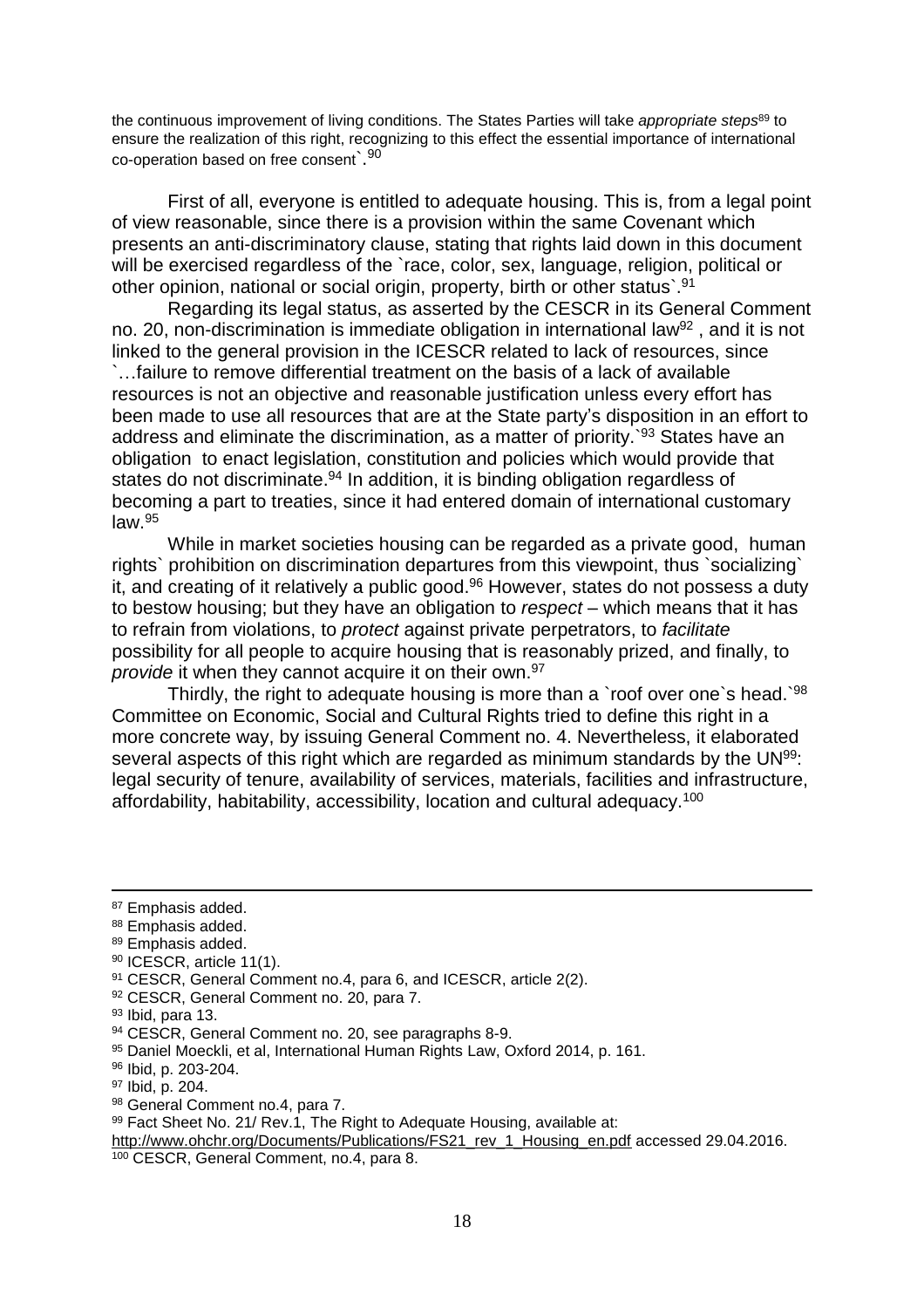Furthermore, due to the interrelation between numerous human rights, it can be said that violation of the right to adequate housing can lead to violation of other human rights, such as right to work, health or education.<sup>101</sup>

Finally, the article reads that states `will take appropriate steps to ensure realization of this right` $^{102}$ . In a classification of human rights, there is a distinction between economic, social and cultural rights on the one hand, and on the other, political and civil rights. In this respect, economic rights are regarded as something that is to be attained gradually, while protection of political and civil rights consist immediate duty for states.<sup>103</sup> But, this is not always the case, as we can see from the right to adequate housing. Firstly, we can see this from the principle of nondiscrimination as an immediate obligation in international human rights law.<sup>104</sup> Furthermore, basic shelter and housing can be regarded as a core right, from which no departure can be made and which are related to `basic conditions of human life).<sup>105</sup> However, there is a problem. There are minimum core obligation which are of immediate effect, but it is questionable which of the 7 aspects of the right to housing, as described under General Comment no.4 are of `immediate` and which are of `gradual` character.<sup>106</sup> Insufficient resources cannot be invoked as a justification for non-fulfilment of minimum core rights.<sup>107</sup> Importantly, regarding the legal security of tenure, Committee stated in its General Comment no.4 that members: ` should consequently take *immediate measures<sup>108</sup>* aimed at conferring legal security of tenure upon those persons and households currently lacking such protection, in genuine consultation with affected persons and groups`.<sup>109</sup>

Although accepted, the adequate housing is a restricted principle, due to the general `gradual` approach of economic rights.<sup>110</sup>

#### <span id="page-18-0"></span>**3.2.3. Forced evictions**

Forced evictions are a violation of the right to adequate housing.<sup>111</sup> From the aspect of international law, of utmost importance is that the prohibition on forced evictions establishes legal security, even for those living in informal settlements.<sup>112</sup> Prohibition of forced evictions is of utter significance, since violation in that domain can render people without other human rights – such as right to free movement or privacy.<sup>113</sup>It arises not only from the already mentioned article of the ICESCR 11(1), but also from other international human right documents which contain right to

<sup>&</sup>lt;sup>101</sup> Fact Sheet No. 21/ Rev.1, The Right to Adequate Housing, available at: http://www.ohchr.org/Documents/Publications/FS21\_rev\_1\_Housing\_en.pdf <sup>102</sup> ICESCR, article 11(1).

<sup>103</sup> CESCR, General Comment no.3, paragraph 9.

<sup>104</sup> CESCR, General Comment no. 20, paragraph 6 and 7.

<sup>105</sup> Daniel Moeckli et al. International Human Rights Law, Oxford 2014, p. 150-151.

<sup>106</sup> Jessie Hohmann, The Right to Housing, Law, Concepts, Possibilities, Oxford and Portland, Oregon, 2013.

<sup>107</sup> Arturs Kucs, et al, The Right to Housing: International, European and National Perspectives, Cuadernos Constitucionales de la Cátedra Fadrique Furió Ceriol nº 64/65, pp. 101-123, page 102. <sup>108</sup> Emphasis added.

<sup>109</sup> CESCR, General Comment no. 4, paragraph 8.

<sup>110</sup> John G. Sprankling, International property law, Oxford 2014, page 128.

<sup>111</sup> Daniel Moeckli et al. International Human Rights Law, Oxford 2014, p. 204.

<sup>112</sup> John G. Sprankling, International property law, Oxford 2014, page 128.

<sup>113</sup> Resolution of Forced Evictions, Sub- Commission Resolution, 2003/17.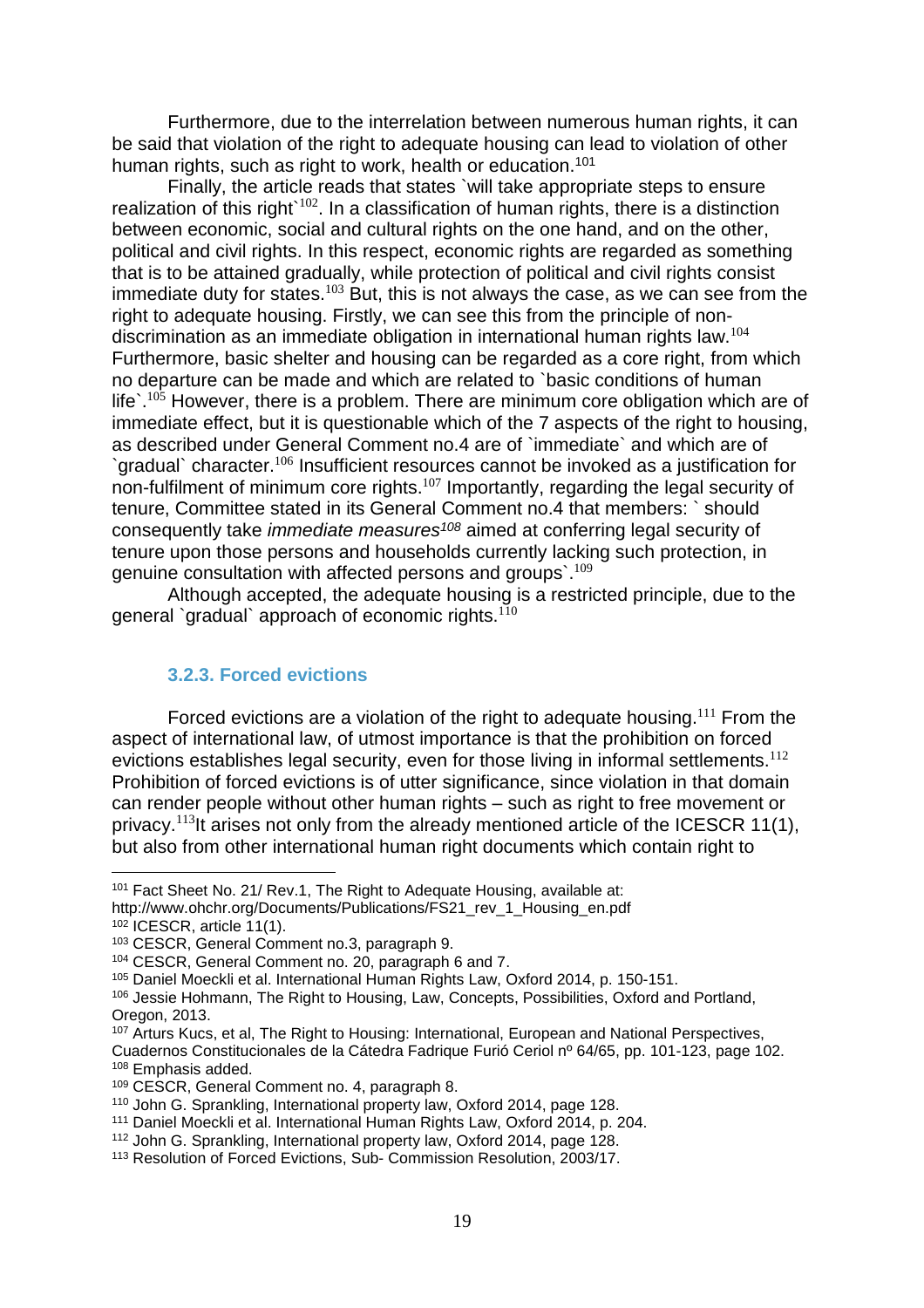adequate housing. Those are CRC (article 27, para 3), ICERD (article 5, para e), and CEDAW (article 14, para 2, item h), as it was already mentioned. $114$ 

The Committee on Economic, Social and Cultural Rights asserted that forced evictions are:

`…permanent or temporary removal against their will of individuals, families and/or communities from the homes and/or land which they occupy, without the provision of, and access to, appropriate forms of legal or other protection`.<sup>115</sup>

Other definition is contained within the Basic Principles and Guidelines on Development-Based Evictions and Displacement (in further text Guidelines), where it encompasses:

`acts and/or omissions involving the coerced or involuntary displacement of individuals, groups and communities from homes and/or lands and common property resources that were occupied or depended upon, thus eliminating or limiting the ability of an individual, group or community to reside or work in a particular dwelling, residence or location, without the provision of, and access to, appropriate forms of legal or other protection`. $^{116}$ 

It seems that key elements of definition are: involuntary/coercive move and absence of legal safeguards. $117$ 

First of all, prohibition of forced evictions is of immediate effect and not related to resources that are available to states. $118$ 

The state must employ `specific legislation or measures  $119$  in order to keep actions of third parties consistent with human rights standards.<sup>120</sup>

Although the General Comment no.7 calls states to use comprehensive approach, the cornerstone of protection against forced evictions is legislation which should provide, among other things, legal security of tenure regarding the occupation of both land and houses.<sup>121</sup> Effective remedy must be provided for the victims and safeguards should be applied in respect of evictions, such as consultation which must be genuine as well as the compensation.<sup>122</sup> More concretely, safeguards include – `prior and adequate` notice before defined day of eviction, an information on eviction provided to targeted persons in a reasonable time (and if possible, to provide information for what purpose land will be utilized), presence of public officials at the time of eviction, legal assistance (if possible) and legal remedies; evictions must not be conducted on a bad weather or during the night and finally, an identification of individuals who are undertaking eviction.<sup>123</sup> Effective legal remedies are particularly important, because they are minimum that state must provide in a domain of human rights.<sup>124</sup>

<sup>114</sup> Guidelines, para 1.

<sup>115</sup> CESCR, General Comment no. 7, para. 3.

<sup>116</sup> Guidelines, para 4.

<sup>117</sup> John G. Sprankling, International property law, Oxford 2014, p.125.

<sup>118</sup> Forced Evictions, Fact Sheet No. 25/ Rev.1, New York and Geneva 2014, p. 21.

<sup>119</sup> Ibid, p. 24.

<sup>120</sup> Ibid.

<sup>121</sup> CESCR, General Comment no.7, para 9.

 $122$  Ibid, para 13.

 $123$  Ibid, para 15.

<sup>124</sup> Walter Kälin, Jörg Künzli, The law of international human rights protection, Oxford, 2009, p. 185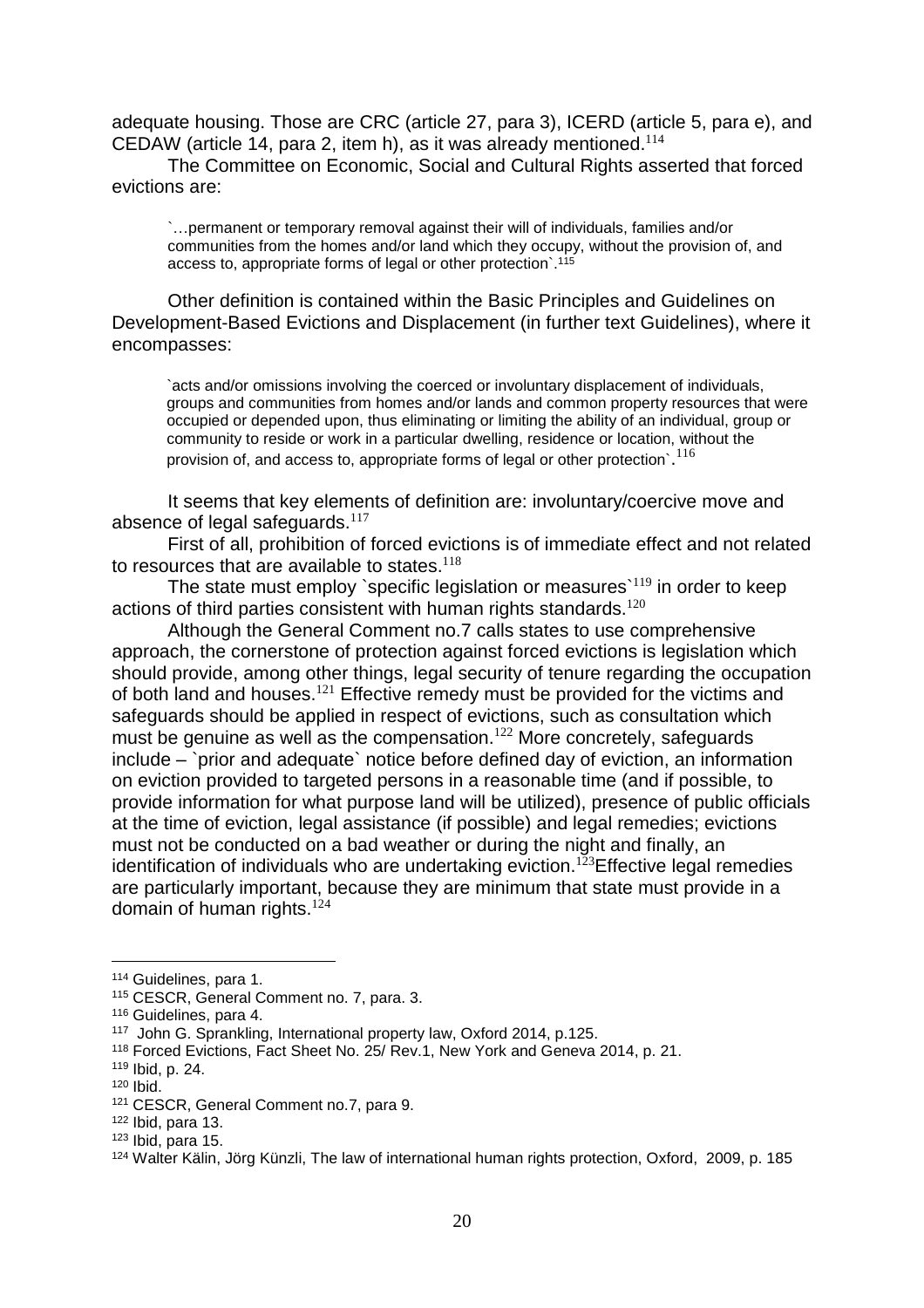Eviction by force will not always amount to forced eviction provided that they are conducted within confines of human rights,<sup>125</sup> and under `*most exceptional circumstances*`.<sup>126</sup> These circumstances can encompass:

` (a) racist or other discriminatory statements, attacks or treatment by one tenant or resident against a neighbouring tenant; (b) unjustifiable destruction of rented property; (c) the persistent nonpayment of rent despite a proven ability to pay, and in the absence of unfulfilled duties of the landlord to ensure dwelling habitability; (d) persistent antisocial behaviour which threatens, harasses or intimidates neighbours, or persistent behaviour which threatens public health or safety; (e) manifestly criminal behaviour, as defined by law, which threatens the rights of others; (f) the illegal occupation of property which is inhabited at the time of the occupation; (g) the occupation of land or homes of occupied populations by nationals of an occupying power.<sup>127</sup>

Evictions must be reasonable and proportionate and situations in which penetration in a sphere of home is legal must be contained in *law in a specified* way.<sup>128</sup> As provided by the relevant human rights instruments, article 4 of the ICESCR contains general limitation clause $^{129}$ , which enables to define the scope of rights, provided it is determined by law, and with a `sufficient precision` $^{130}$ . Furthermore, alternative adequate accommodation must be secured if it would result in possibility of violations of other human rights.<sup>131</sup> Of course, eviction must be conducted without discrimination.<sup>132</sup> Also, states have to provide information related to forced evictions, and measures related to development projects providing protection against evictions and `rehousing based on mutual consent`<sup>133</sup>.Finally, CESCR asserted that it is mandatory to effectuate remedies that had already been provided.<sup>134</sup>

The problem emerges when it comes to justification of forced evictions. General Comment no.7 refers only to the ICESCR where the right to housing can be limited for the furtherance of the `general welfare in democratic society`<sup>135</sup>, which is very vague principle, especially problematic if we talk about big `public projects`<sup>136</sup>. But, the Guidelines define that forced evictions are legitimate *only* when enforcing human rights duties, especially in the case of the enhancement of position of the most disadvantaged groups.<sup>137</sup>

<sup>125</sup> CESCR, General Comment no.7, para 3.

<sup>126</sup> CESCR, General Comment no 4, para 18.

<sup>&</sup>lt;sup>127</sup> Fact Sheet No.25, Forced Evictions and Human Rights. Available at

<http://www.ohchr.org/Documents/Publications/FactSheet25en.pdf> accessed 05.03.2016.

<sup>128</sup> CESCR, General Comment no 7, para 14

<sup>&</sup>lt;sup>129</sup> `The States Parties to the present Covenant recognize that, in the enjoyment of those rights provided by the State in conformity with the present Covenant, the State may subject such rights only to such limitations as are determined by law only in so far as this may be compatible with the nature of these rights and solely for the purpose of promoting the general welfare in a democratic society`. See article 4 of the ICESCR.

<sup>130</sup> Sunday Times v UK, n 22, para 49, see in Daniel Moeckli, et al, International Human Rights Law, Oxford 2014, p.111.

<sup>131</sup> CESCR, General Comment no 7, para 14 – 16.

 $132$  Ibid, para 10.

<sup>133</sup> Ibid, para 19-20.

 $134$  Ibid, para 13.

<sup>135</sup> ICESCR, article 4. See also, CESCR, General Comment no.7, para 5.

<sup>136</sup> John G. Sprankling, International property law, Oxford 2014, p.126.

<sup>137</sup> Ibid,p.127. footnote d.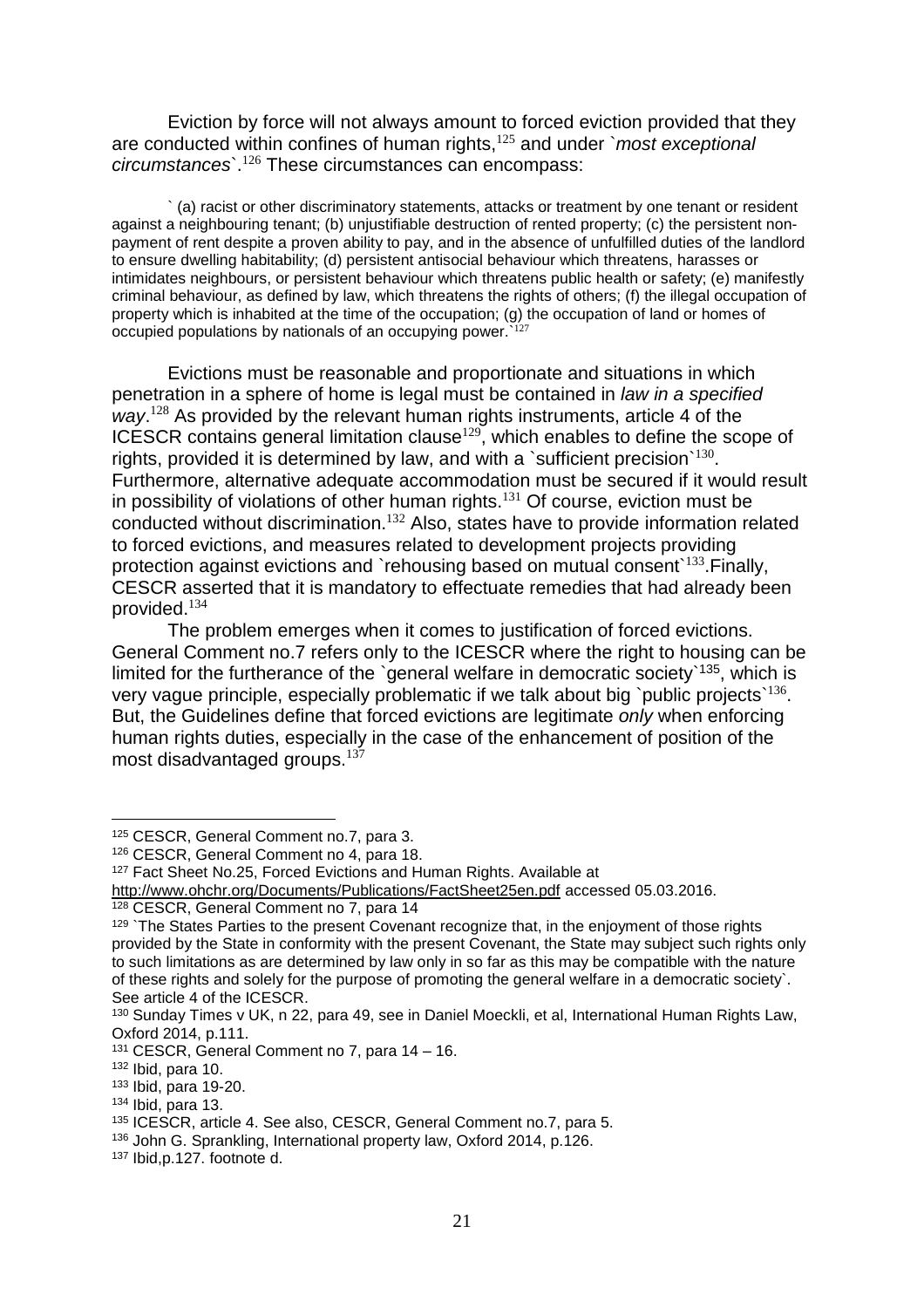The Guidelines offer more elaborated rules on this topic, although it is a soft law source.<sup>138</sup> Many procedural rules<sup>139</sup> are contained within the Guidelines regarding periods prior to eviction, during the eviction and after eviction, but a few of the safeguards will be mentioned that are deemed to be of utter significance. The imposition of legislation and policies which are compliant with international standards and aimed at the protection against forced evictions is an obligation of immediate effect.<sup>140</sup> Furthermore, individuals must be protected against evictions during the review of their case before a national body (which also, in addition, includes both regional and international bodies).<sup>141</sup>

In this section the General Comments of UN treaty bodies were used in order to further elaborate abstract articles of Covenants. Nevertheless, some important remarks must be made on them. Firstly, they are not legally binding. $^{142}$  But, we cannot regard them as something deprived of any legal strength. $^{143}$  They can help us in drafting legislations or contributing to behavior of states - which are, although not binding sources, under a duty to employ them and to regard them as significant documents.<sup>144</sup>The latter case can be seen in CESCR`s Conclusions on Serbia where it urged Republic of Serbia to undertake measures in respect of consultation, procedure and compensation, and alternative adequate accommodation,` *taking into account*<sup>145</sup> the Committee's general comments No. 4 (1991) and 7 (1997) on the right to adequate housing and on forced evictions.<sup>146</sup>

#### <span id="page-21-0"></span>**3.2.4. Conclusion**

Finally, some general conclusions can be drawn from this. Human rights are interrelated, so violation in a domain of forced evictions may render people without other human rights - as well as violation of the right to housing can result in a similar outcome. Non – discrimination is one of the most important principles in international human rights law. Many social groups suffer disproportionately from forced evictions. It is an immediate obligation of the states and, as seen in the Committee`s comment, forced evictions must not be conducted in a discriminatory way and everyone is entitled to the right to housing. There are minimum standards of adequacy, but it is not sure which are of immediate and which are of gradual nature. As for tenure, states should create legal security through immediate measures. Evictions must be undertaken with regard to international standards in this matter. Legal status of General Comments and Guidelines is not binding, but it does not mean that they do

<sup>138</sup> Ibid, p.127.

 $139$  `Any eviction must be (a) authorized by law; (b) carried out in accordance with international human rights law; (c) undertaken solely for the purpose of promoting the general welfare;d (d) reasonable and proportional; (e) regulated so as to ensure full and fair compensation and rehabilitation; and (f) carried out in accordance with the present guidelines` Guidelines, para 21.

<sup>140</sup> Ibid, para 23.

<sup>141</sup> Ibid, para 36.

<sup>&</sup>lt;sup>142</sup> Principal Investigator: Wayne Martin, Lead Author: Sabine Michalowski, The Legal Status of General Comments, Essex Autonomy Project, 23. May, 2014.

<sup>143</sup> Ibid.

<sup>144</sup> Ibid.

<sup>145</sup> Emphasis added.

<sup>146</sup> Concluding Observations on the Second Periodic Report of Serbia, July 2014, para 30. I could not find any, at least explicit, legislative proposals in this document.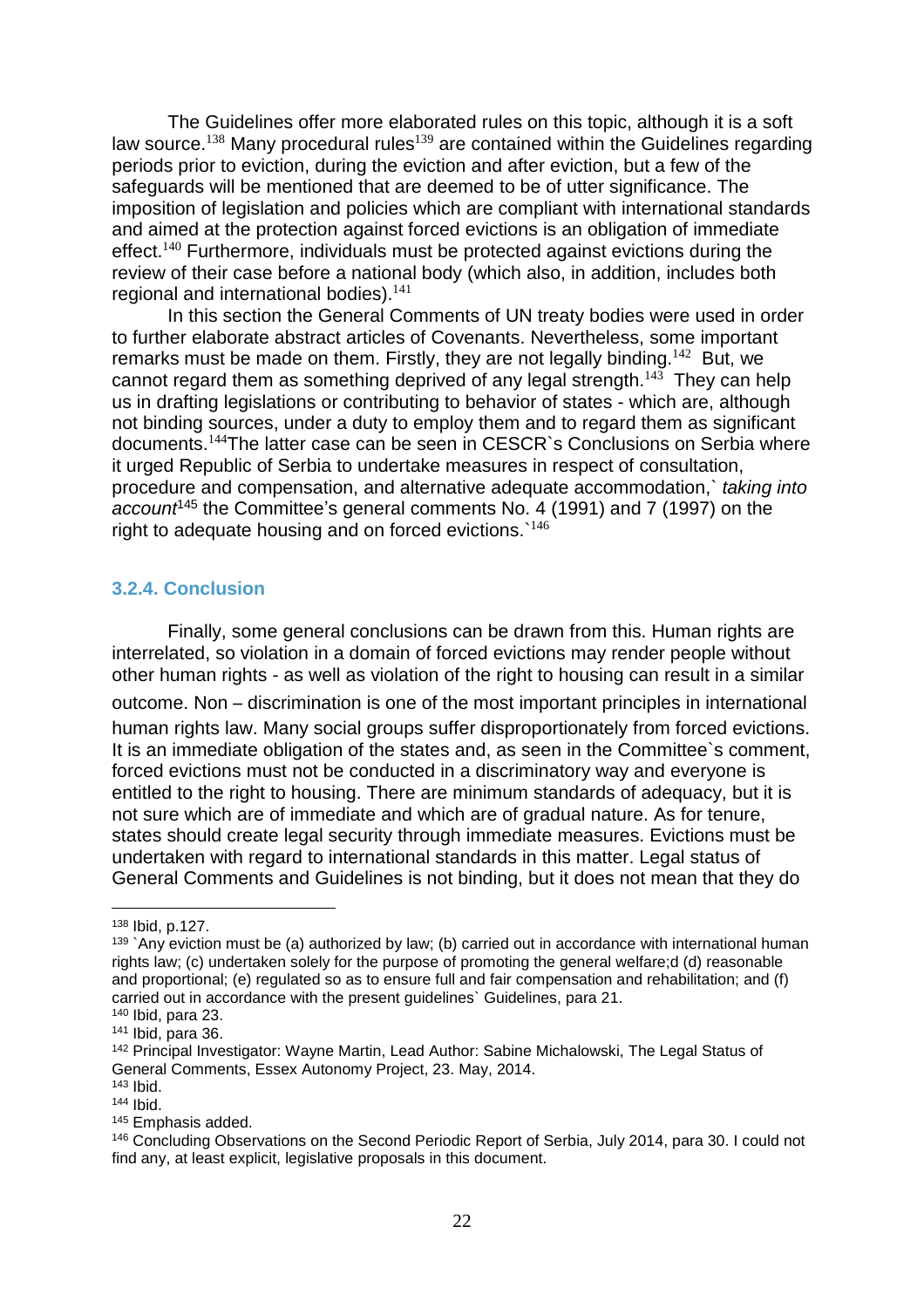not have any impact– for example, general comments can have influence on a creation of national legislation. Importantly, human rights can be limited only in a specified way via law.

# <span id="page-22-0"></span>**3.3. Council of Europe (CE)**

### <span id="page-22-1"></span>**3.3.1. Introduction**

In the last Section we examined right to adequate housing and prohibition of forced evictions on the international plane. Now we are shifting to a narrow frame of the Council of Europe. This regional system influenced Serbian legislation and it can help us to further elaborate abstract provisions of human rights documents.

#### <span id="page-22-2"></span>**3.3.2. Regional human rights system - the Council of Europe**

European Convention on Human Rights does not explicitly refers to the right to housing, but related issue can be found in article 8 (which relates to family, private life, home and correspondence), and article 1 of the Protocol no. 1 (protection of property); ECtHR also through practice interlinked this right to other rights, such as prohibition of torture, right to fair trial, and to article 14 which enshrines prohibition of discrimination.<sup>147</sup>

ECtHR gave the term `home` the broadest scope, and through its practice, several features emerged:

Home as an independent concept, existing regardless of national legislation

In asserting this right, Court employs test in order to define whether relation to home is sufficient and continuous.

Broad conception of what is home, which includes land, caravans and mobile accommodation.

unlawful occupations also fall within the scope of home.<sup>148</sup>

But the creative role of the ECtHR was well embedded in the case Oneryildiz v. Turkey. The case is important for two reasons: firstly, regarding property rights - Mr. Masallah Oneryildizi, although his slum was built in a breach of law, had an interest which was tolerated by the authorities, and therefore, Court asserted that it amounted to possession. This was possible because of autonomous meaning of article 8 of the ECHR, which is independent from national law; secondly, not only the

<sup>147</sup> Arturs Kucs, et al, The Right to Housing: International, European and National Perspectives, Cuadernos Constitucionales de la Cátedra Fadrique Furió Ceriol nº 64/65, pp. 101-123, page 105- 106.

<sup>148</sup> Ibid, page 106-108.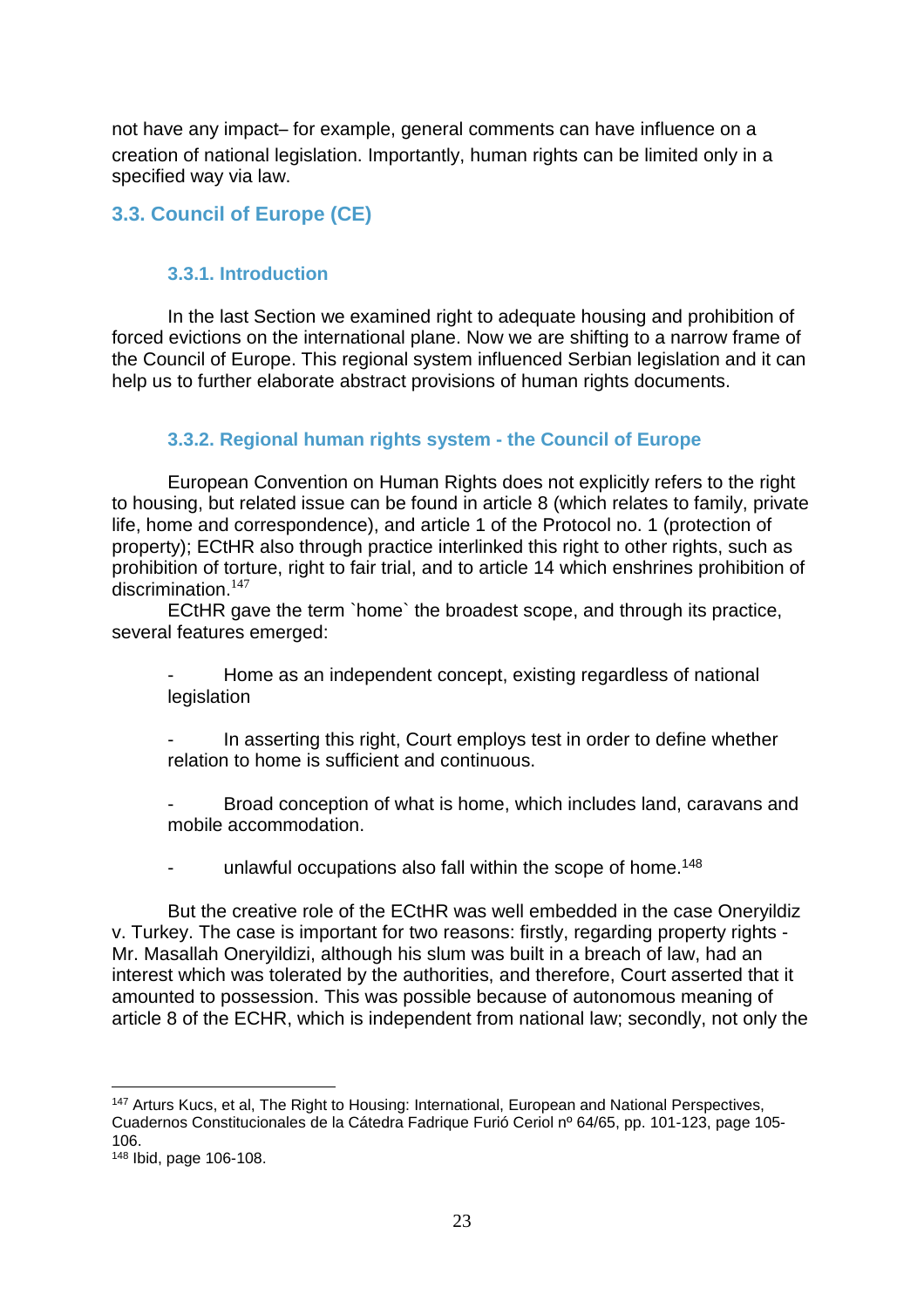state must refrain from interference, but positive obligations to protect can be necessary.<sup>149</sup>

In respect of evictions, the ECtHR also developed some legal practice in that respect. It determined that eviction must be mounted within a time limit which is appropriate, regardless of legal basis for living in an apartment. This is highly important, because of its influence made on Serbian Constitutional Court which, by referring to article 8 (1) of the Convention and respective practice of the ECtHR asserted that time limit of 15 days for a person to leave an apartment is inappropriate temporal framework.<sup>150</sup>

Some positive trajectories were recorded in respect of other CE institutions. Regarding European Social Charter, although Serbia did not accept article 31 on the right to housing, it accepted article  $16^{151}$  which entitles family to social, legal and economic protection. Interestingly enough, this article was interpreted by the European Committee of Social Rights which asserted that:

`The right to housing permits the exercise of many other rights – both civil and political as well as economic, social and cultural. It is also of central importance to the family. The Committee recalls its previous case law to the effect that in order [to] satisfy Article 16 states must promote the provision of an adequate supply of housing for families, take the needs of families into account in housing policies and ensure that existing housing be of an adequate standard and include essential services (such as heating and electricity). The Committee has stated that adequate housing refers not only to a dwelling which must not be sub-standard and must have essential amenities, but also to a dwelling of suitable size considering the composition of the family in residence.2 Furthermore the obligation to promote and provide housing extends to security from unlawful eviction.` 152

In this case we can see how this regional body actually remedied bad state practices throughout its creative role.

#### **3.3.3. Conclusion**

 $\overline{a}$ 

<span id="page-23-0"></span>As we can see, although not expressly defined, the right to housing can be derived from rights contained within article 8, through the creative role of the Court. Importantly, it went even further, elevating the notion of the `home` from national law, and generalizing it to illegal occupation. Furthermore, the European Committee of Social Rights showed how it can circumvent States` practices of avoiding ratifications through further concretization as well as generalization of relevant articles. Finally, although prima faciae practical matter, this creative development can influence national institutions and bodies, as was the case with the time limit embraced by the Constitutional Court in Serbia.

<sup>149</sup> Oneryildiz vs. Turkey (Application no. 48939/99), Judgment, Strasbourg, 30 November 2004. See paragraphs: 121,124, 127,130,135.

<sup>&</sup>lt;sup>150</sup> Analysis of the Main Obstacles and Problems in Access of Roma to the Right to Adequate Housing, Praxis, Belgrade 2013. p.39, footnote no.67

<sup>151</sup> First Report on the Non-Accepted Provisions of the European Social Charter, Serbia, European Committee of Social Rights, 2015.

<sup>152</sup> European Roma Rights Center v. Greece, Complaint No. 15/2003, Decision on Merits, European Committee of Social Rights, 8 December 2004, para 24.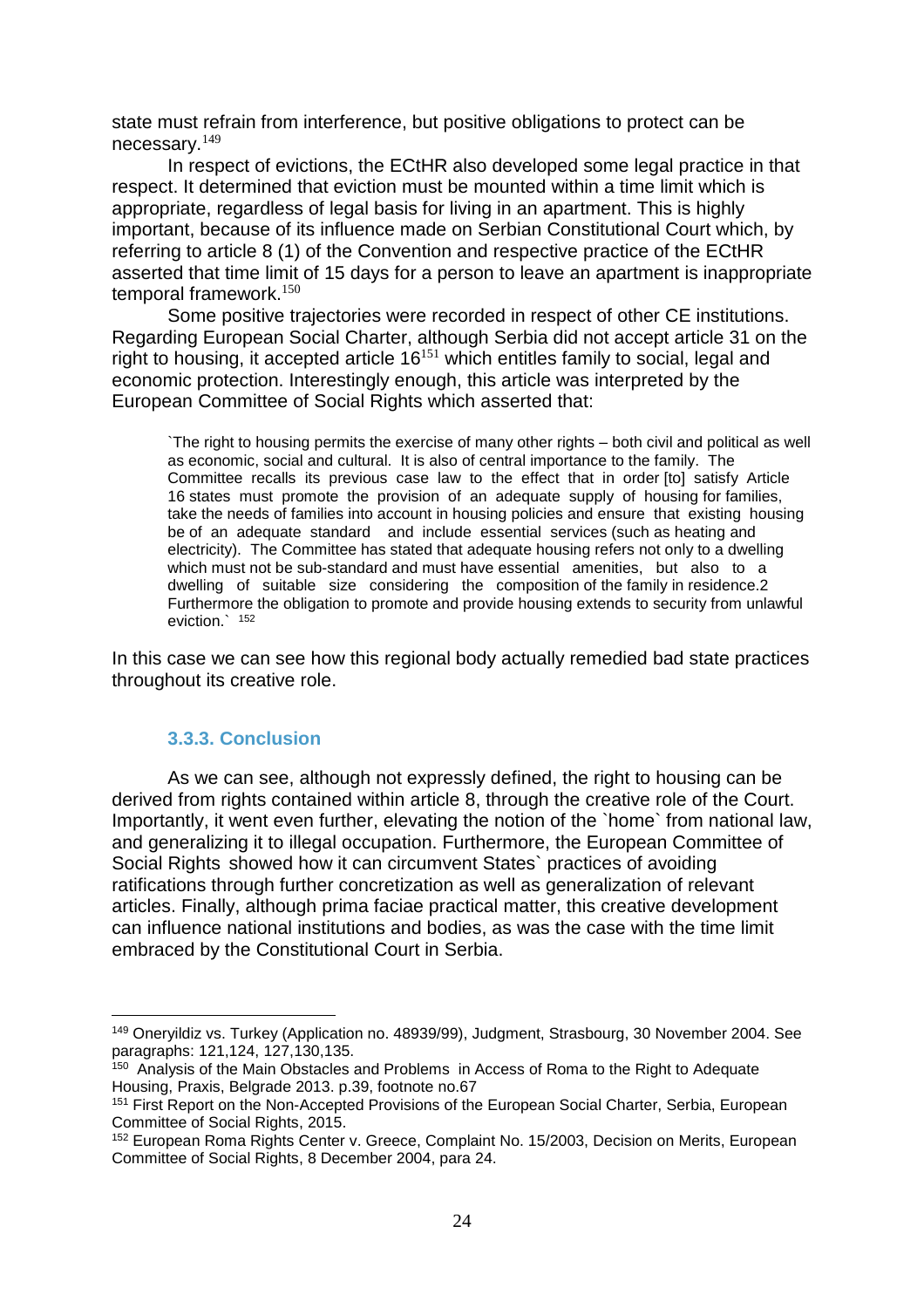# <span id="page-24-0"></span>**4. NATIONAL LEGAL FRAMEWORK**

#### <span id="page-24-1"></span>**4.1. Introduction**

After a brief description of the international legal framework, the Serbian legislation in respect of forced evictions will be depicted. In this Chapter, several key documents will be examined. Firstly, the Constitution of the Republic of Serbia will be considered as the most important source of law on the national plane. The second section will contain some insight into the matter of anti- discrimination legislation as well as human rights institutions. Finally, the administrative procedure and respective legislation in that domain will be depicted because the evictions are carried out under its provisions.

### <span id="page-24-2"></span>**4.2 Constitution**

#### <span id="page-24-3"></span>**4.2.1 Introduction**

The most important legal act is the Constitution of the Republic of Serbia.<sup>153</sup>lt is at the top position in a hierarchy of legal acts in Serbian legal organization and the entire legal system originates from it. For this reasons, it is more than natural to take this legal source as a departure point for the analysis of the national legal framework.

#### <span id="page-24-4"></span>**4.2.2 Constitution of the Republic of Serbia**

The Serbian Constitution does not expressly guarantee the right to adequate housing, nor prohibition of forced evictions.<sup>154</sup> Interestingly, some important things on minorities and human rights protection must be emphasized. Article 18 of the Constitution reads that international human rights instruments `shall be implemented directly`<sup>155</sup>. Furthermore, relevant human rights provisions `shall be interpreted`<sup>156</sup> in a way to benefit promotion `of values in democratic society  $157$  in compliance with international human rights and practice of monitoring bodies that follow their application.<sup>158</sup> Finally, there are also some provisions that must be regarded as important in this matter. Those are: article 23, which provides inviolability of human dignity, article 32 which establishes the right to fair trial, and article 36 which guarantees equal protection of right before the court and other state institutions, as well as the right to appeal (or some other legal remedy)<sup>159</sup> against any decision on

<sup>153</sup> Constitution of the Republic of Serbia, 2006, available at:

[http://www.srbija.gov.rs/cinjenice\\_o\\_srbiji/ustav.php?change\\_lang=en,](http://www.srbija.gov.rs/cinjenice_o_srbiji/ustav.php?change_lang=en) accessed 12.05.2016. <sup>154</sup>Written Comments of the European Roma Rights Centre, Concerning Serbia For Consideration by the Committee on Economic, Social and Cultural Rights at the 52nd Session (2-6 December 2013), ERRC, p.4.

<sup>155</sup> Constitution, article 18.

<sup>156</sup> Ibid.

<sup>157</sup> Ibid.

<sup>158</sup> Ibid.

<sup>159</sup> Ibid. see articles 23,32,36 and 36.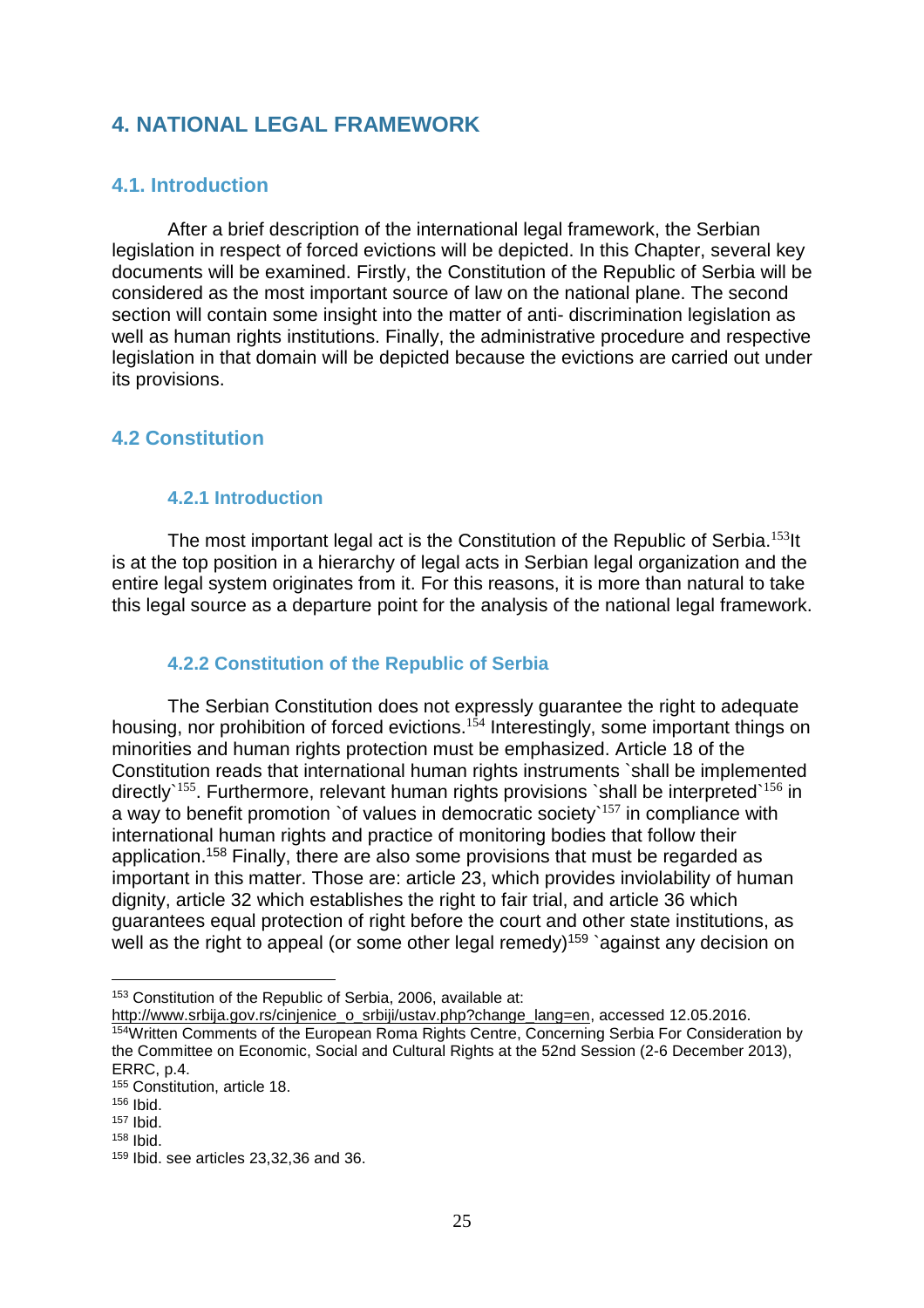his rights, obligations or lawful interests`<sup>160</sup>. In addition, article 22 of the Constitution entitles individuals whose human rights are violated to seek judicial protection as well as elimination of detrimental consequences.<sup>161</sup> Article 35 provides the right to compensation due to damage inflicted upon individual through illegal practice of the state institution. Importantly, the inviolability of home (article 40) and the right to legal assistance (article 67) are also contained within the Constitutional provisions.<sup>162</sup> It seems that some of those provisions, such as the right to legal assistance (and more specifically, the right to *free* legal assistance) or the right to compensation for example, shall be more precisely defined by relevant laws, in respect of terms and conditions for exercising those entitlements.<sup>163</sup>

There are several points that are deemed important. Firstly, the possibility of direct implementation of international legal standards in the domain of minority and human rights seems to be really useful. Few examples can be mentioned. The Krsmanovaca case was the watermark case in this matter, since the court had applied directly provisions of ICCPR in spite of the absence of anti-discrimination legislation at that time, although it was in the domain of access of the Roma people to public facilities.<sup>164</sup> Secondly, hallmark progress had recently emerged on the plane of evictions. In 2015, the municipality of Zemun directly applied the ICESCR, thus halting eviction of the informal settlement in Grmec. As reported by YUCOM: `This is the first case that international human rights standards have been used as the direct instructions for situations of forced evictions of informal Roma settlements.`<sup>165</sup>This is important since courts are inactive in considering international standards.<sup>166</sup>On the other hand, Constitutional provisions leave internal laws to define conditions for invoking some of the rights, what can be seen problematic. For example, legislation on free legal assistance has not been enacted yet, so many of the inhabitants of informal settlements must rely upon legal assistance provided by the NGO sector, thus impeding the access to legal remedy.<sup>167</sup> This is important, since under General Comment no. 7, legal remedies must be *effective*, and where possible, legal assistance provided.<sup>168</sup> In addition, duty to provide an effective legal remedy is one of the `minimums` that States must impose.<sup>169</sup>Finally, when remedies are granted, there is an obligation of states to impose them. $170$ 

 $\overline{a}$ <sup>160</sup> Ibid, art. 36.

<sup>161</sup> Ibid, art. 22.

<sup>162</sup> Ibid, art. 35,40,67.

<sup>163</sup> Constitution, see articles 35 and article 67.

<sup>164</sup> Country Report, Non-Discrimination, Serbia 2015, European Commission 2015, p. 39.

<sup>&</sup>lt;sup>165</sup>, Press release: City municipality Zemun halted forced eviction of informal Roma settlement Grmeč, YUCOM 2015. Available at: [http://en.yucom.org.rs/press-release-city-municipality-zemun-halted](http://en.yucom.org.rs/press-release-city-municipality-zemun-halted-forced-eviction-of-informal-roma-settlement-grmec/)[forced-eviction-of-informal-roma-settlement-grmec/](http://en.yucom.org.rs/press-release-city-municipality-zemun-halted-forced-eviction-of-informal-roma-settlement-grmec/) accessed 26.03.2016.

<sup>166</sup> Written Comments of the European Roma Rights Centre, Concerning Serbia For Consideration by the Committee on Economic, Social and Cultural Rights at the 52nd Session (2-6 December 2013), ERRC, p.4.

<sup>&</sup>lt;sup>167</sup> Analysis of the Main Obstacles and Problems in Access of Roma to the Right to Adequate Housing, Praxis, Belgrade 2013, p. 45.

<sup>168</sup> Ibid.

<sup>169</sup> Walter Kälin, Jörg Künzli, The law of international human rights protection, Oxford, 2009, p. 185 See also Guideliness, para 59: `All persons threatened with or subject to forced evictions have the right of access to *timely* [my emphasis] remedy. *Appropriate* [my emphasis] remedies include a fair hearing, access to legal counsel, legal aid, return, restitution, resettlement, rehabilitation and compensation…`

<sup>170</sup> ICESCR, General Comment, no.7, para. 13.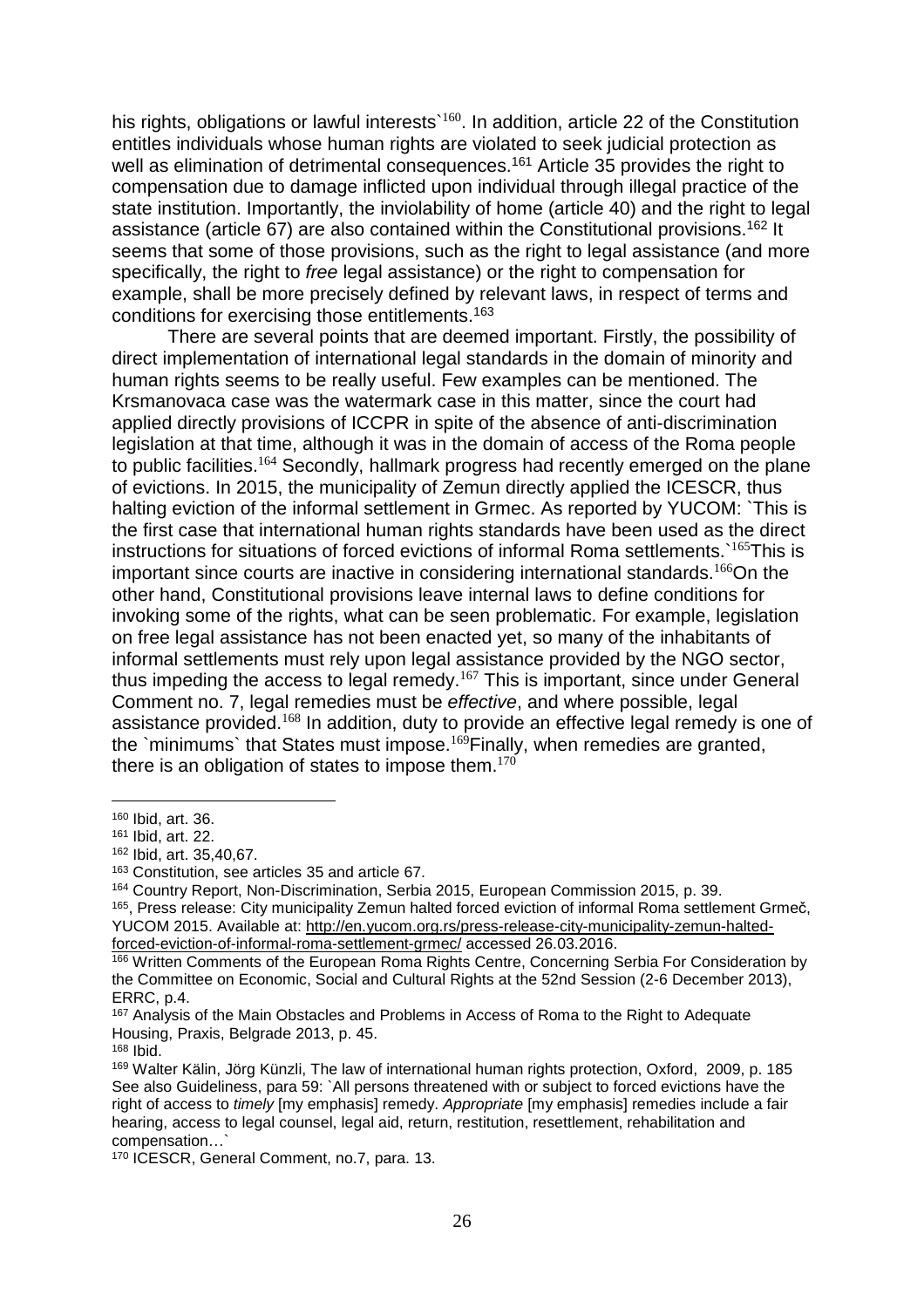#### <span id="page-26-0"></span>**4.2.3. Conclusion**

It is important to note two things. Firstly, although the Serbian Constitution grants many legal rights that are important for the actual or potential evictees, many of those are left without any concretization, which is reserved for particular laws to further elaborate these rights. Secondly, a positive thing is that international standards can be directly applied, even if there is no good legislation or no legislation at all. However, this does not eradicate the problem since there are no provisions on adequate housing or prohibition on forced evictions.

# <span id="page-26-1"></span>**4.3. Anti-discriminatory legislation and human rights institutions**

### <span id="page-26-2"></span>**4.3.1. Introduction**

Although not a focal point of this analysis, anti-discriminatory legislation and human rights institutions must be at least summarily illustrated, since they represent one of the legal mechanisms in a suppression of discrimination. At the same time, regardless of general importance of these institutions, their effectiveness can be regarded as disputable.

# <span id="page-26-3"></span>**4.3.2. Law on Prohibition of Discrimination and Ombudsman**

Serbia enacted the Law on Prohibition of Discrimination in 2009 as a lex generalis in the sphere of discrimination.<sup>171</sup>Enactment of this legislation was highly important since it was a prerequisite for Serbia to enter the `White Schengen List`, enabling Serbian citizens to move freely across the EU. This law contains many grounds of discrimination, as well as some particular parts reserved for specific modes of discrimination.<sup>172</sup> However, it does not encompass provisions on housing.<sup>173</sup> From the aspect of the Council of Europe this is problematic, since it can discourage persons to claim their rights before the relevant bodies, or, on the other hand, claim can be dismissed.<sup>174</sup>

However, it established tort law, misdemeanor law and criminal law protection, as well as the institution of the Commissioner for the protection of equality, as a central body in the struggle against discrimination.<sup>175</sup>

In addition, Serbia recognizes the institution of Ombudsman. It is an independent body, whose purpose is to protect and upgrade the status of human

<sup>171</sup> Serbia, Anti-Discrimination Laws, available at:

[http://www.equalrightstrust.org/ertdocumentbank/395178321\\_5\\_\\_PILI%20Project%20-](http://www.equalrightstrust.org/ertdocumentbank/395178321_5__PILI%20Project%20-%20Serbia%20Summary%20Template%20for%20National%20Law.pdf) [%20Serbia%20Summary%20Template%20for%20National%20Law.pdf](http://www.equalrightstrust.org/ertdocumentbank/395178321_5__PILI%20Project%20-%20Serbia%20Summary%20Template%20for%20National%20Law.pdf) accessed 06.05.2016.  $172$  Ibid.

<sup>173</sup> Advisory Committee on the Framework Convention for the Protection of Nationa Minorities, Third Opinion on Serbia adopted on 28 November 2013, para 54. <sup>174</sup> Ibid.

<sup>175</sup>Tibor Varadi, et al, Contributions to the Strategy for Improving Roma Status, Belgrade 2014. p. 74- 75.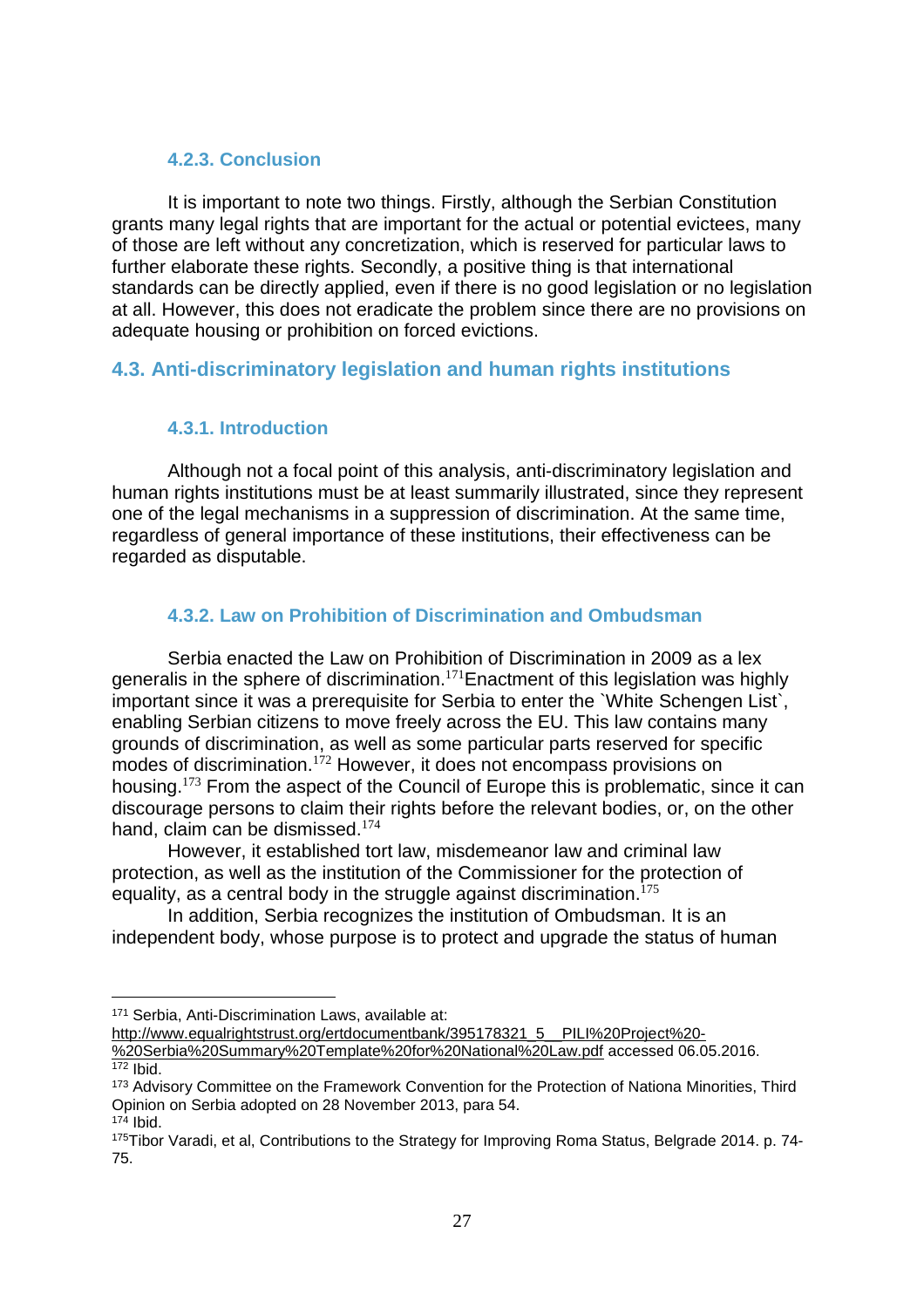rights in Serbia.<sup>176</sup> It controls compliance of the conduct of administration and establishes the existence of violations of citizens` rights committed by the administrative institutions.<sup>177</sup>It also possesses the right to initiate legislative changes within confines of its competence or to question constitutionality and legality of laws and other documents.<sup>178</sup> Finally it can initiate procedures on its own initiative or after a submission of a complaint by the citizens.<sup>179</sup>It can start criminal or misdemeanor proceeding against the person employed in an administrative body.<sup>180</sup>

However, there are some concerns that there is no adequate monitoring procedure in this respect. For example, Commissioner for Equality held that evictions are not within her competence.<sup>181</sup> Similarly, Ombudsman was not effective in undertaking actions following complaints submissions.<sup>182</sup> Therefore, practical impact of these institutions can be regarded as questionable.

#### <span id="page-27-0"></span>**4.3.3. Conclusion**

The non-existence of housing in a domain of non-discriminatory legislation can be condemned, because of the obligation of the states to fight discrimination in a sphere of legislation.<sup>183</sup>Furthermore, although it is important to have human rights institutions in order to strengthen their position within a society, practical impact of these institutions can be regarded as questionable.

### <span id="page-27-1"></span>**4.4. Relevant administrative law legislation**

#### <span id="page-27-2"></span>**4.4.1. Introduction**

Finally, administrative procedure deserves meticulous description, since it is the most relevant legal source in respect of evictions. It deserves special attention because maybe the most significant problems emerge in this area. Therefore, the main downsides are to be depicted in this respect. In this Section, 3 key laws are to be described and critically evaluated: the Law on General Administrative Procedure, the Law on Housing and the Law on Planning and Construction.

<sup>176</sup> Zakon o zaštitniku gradjana, Sl. glasnik RS, 79/2005, 54/2007, art. 1. para 1 and 2.

<sup>177</sup> Ibid, art. 17, para 1 and 2.

<sup>178</sup> Ibid, art. 18 and 19.

<sup>179</sup> Ibid, art 24.

 $180$  Ibid, article 20(2).

<sup>&</sup>lt;sup>181</sup> Amnesty International, Home is More Than a Roof over Your Head, Roma denied adequate housing in Serbia, 2011, p.31.

<sup>&</sup>lt;sup>182</sup> Analysis of the Main Obstacles and Problems in Access of Roma to the Right to Adequate Housing, Praxis, Belgrade 2013 p. 43.

<sup>183</sup> CESCR, General Comment no. 20, see paragraphs 8-9.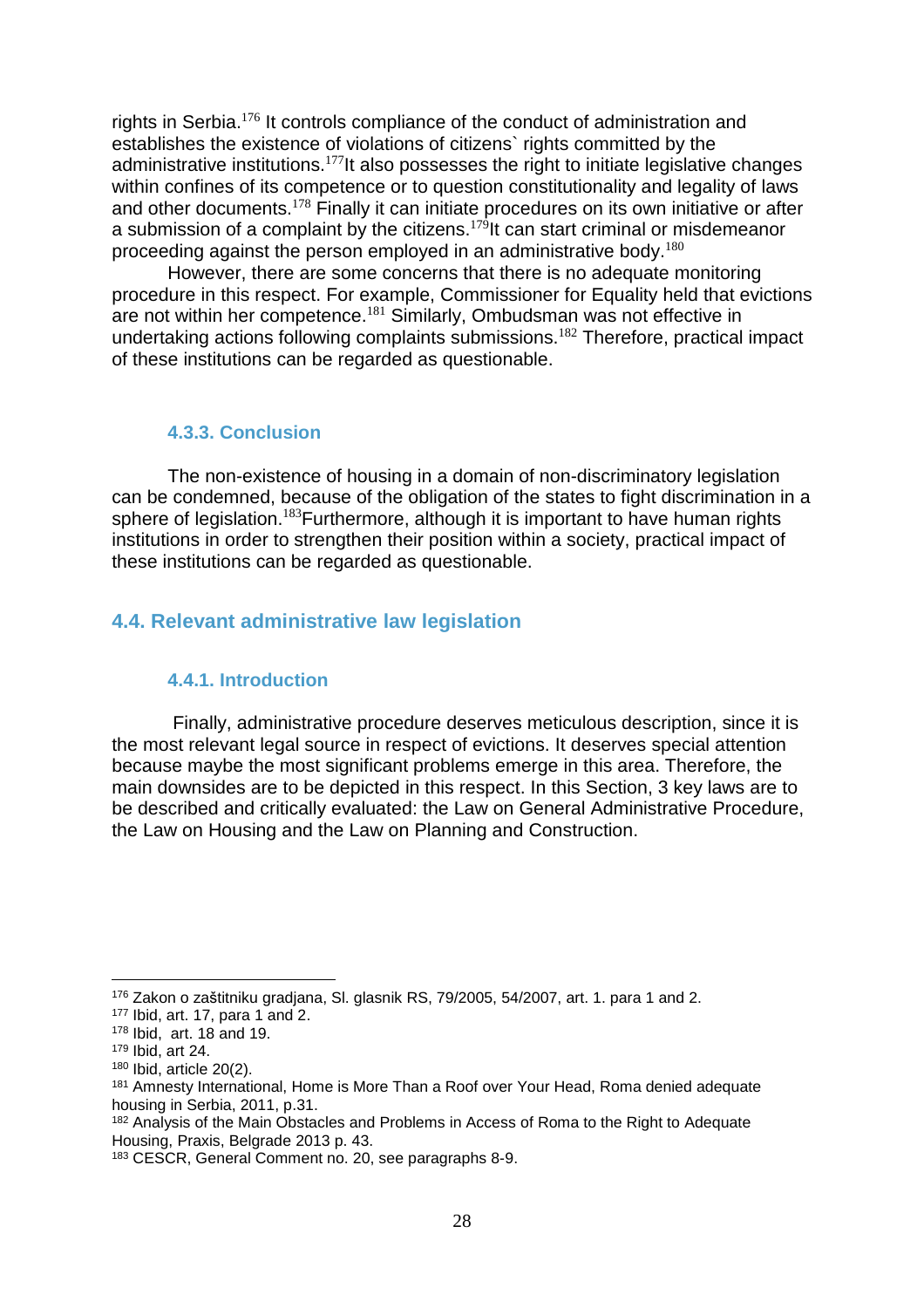#### <span id="page-28-0"></span>**4.4.2. Lex generalis**

#### <span id="page-28-1"></span>*4.4.2.1. Introduction*

As claimed by the ERRC, legislation on forced evictions is complicated, noncoherent and non - satisfactory.<sup>184</sup> It is dispersed into several legislations, classified on the basis of objects that they are regulating. Those are: the Law on General Administrative Procedure, the Law on Execution and Security, the Law on Housing, the Law on Planning and Construction, the Law on Communal Services, the Law on Expropriation.<sup>185</sup> Therefore, Romani people's rights are breached under the article 4 (containing general limitation clause) in relation to article 11(adequate standard of living) of ICESCR in an aspect that ` the State may subject such rights only to such limitations as are determined by law only in so far as this may be compatible with the nature of these rights and solely for the purpose of promoting the general welfare in a democratic society`.<sup>186</sup>Therefore, as submitted by the ERRC to the CESCR: ` the law on forced evictions is so vague and complex as to lack the quality of law that Article 4 of the Covenant requires`.<sup>187</sup>This is understandable, since under human rights law, limitations of rights must be imposed via law<sup>188</sup> which is defined with a `sufficient precision`.<sup>189</sup>

One of the most prominent failures of the Serbian legal system is that it does not provide the right to adequate housing as a `self-standing right` $^{190}$ , alternative accommodation<sup>191</sup> and prohibition on forced evictions, and other legal safeguards.<sup>192</sup>

Although this legal framework is complex and vague, this work will focus only on some laws that are considered relevant. Generally, evictions of informal settlements of the Romani people are mainly conducted under the administrative law procedure.<sup>193</sup> The Law on General Administrative Procedure is a lex generalis in this respect, while the Law on housing and the Law on Planning and Construction are regarded as a lex specialis in a domain of evictions, which means that provisions of general law are applied subsidiary.<sup>194</sup>

<sup>184</sup> Written Comments of the European Roma Rights Centre, Concerning Serbia for Consideration by the Committee on Economic, Social and Cultural Rights at the 52nd Session (2-6 December 2013), ERRC, p.4.

<sup>185</sup> Ibid.

<sup>186</sup> ICESCR, art.4.

<sup>&</sup>lt;sup>187</sup> Written Comments of the European Roma Rights Centre, Concerning Serbia For Consideration by the Committee on Economic, Social and Cultural Rights at the 52nd Session (2-6 December 2013), ERRC, p.5.

<sup>188</sup>Daniel Moeckli, et al, International Human Rights Law, Oxford 2014, p.111.

<sup>189</sup> Sunday Times v UK, n 22, para 49, in Daniel Moeckli, et al, International Human Rights Law, Oxford 2014, p.111.

<sup>&</sup>lt;sup>190</sup> Written Comments of the European Roma Rights Centre, Concerning Serbia For Consideration by the Committee on Economic, Social and Cultural Rights at the 52nd Session (2-6 December 2013), ERRC, p.4.

<sup>191</sup> Marko Davinic, Prinudno iseljenje I raseljavanje – upravno-pravni aspekti, Anali Pravnog fakulteta u Beogradu, godina LXI, 2/2013, p. 159.

<sup>192</sup> Home is More than a Roof Over your Head, Amnesty International, 2011, p.30.

<sup>193</sup> Analysis of the Main Obstacles and Problems in Access of Roma to the Right to Adequate Housing, Praxis, Belgrade 2013, p.41.

<sup>194</sup> Marko Davinic, Prinudno iseljenje I raseljavanje – upravno-pravni aspekti, Anali Pravnog fakulteta u Beogradu, godina LXI, 2/2013, p. 164.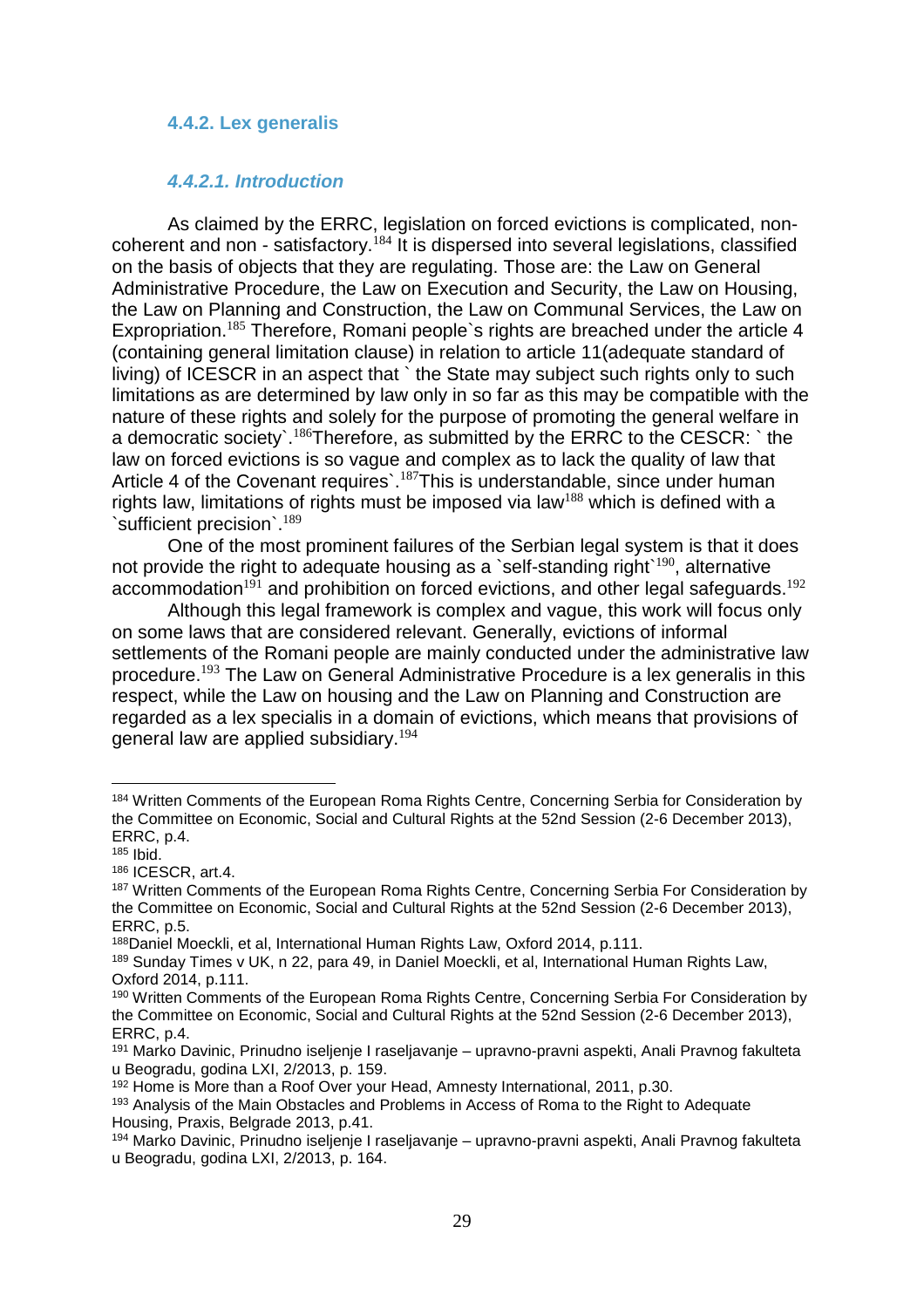#### <span id="page-29-0"></span>*4.4.2.2. Law on General Administrative Procedure*

Firstly, this legislation contains the principle of proportionality. This means that when there are multiple ways of executing the eviction, the way that is most gentle for a targeted person will be employed.<sup>195</sup> Furthermore, during Sunday, state holidays, and at night, eviction can be conducted only if there is a threat of postponement and if there is a written warrant.<sup>196</sup> In addition, under general administrative procedure the right to appeal is envisaged, but the major downside with administrative law in this respect is that using an appeal does not result in postponement of the execution.<sup>197</sup> Importantly, this Law does not contain a provision that a targeted person shall be provided with a written note on information about execution, more specifically on the modus of the execution and on the date of the execution.<sup>198</sup>

After this brief description, several remarks can be made. Firstly, the Law on General Administrative Procedure does not contain provisions on the relevant international standards that eviction cannot be carried out during the bad weather.<sup>199</sup>It is not strange that revision of this legislation was required by some NGOs in this matter, as well as prohibition of accelerated procedures.<sup>200</sup> Secondly, appeal does not have a suspensive effect, while under the Guidelines it is laid down that individuals or groups must be protected against evictions if their case is being reviewed by the national or international institution.<sup>201</sup> Finally, under relevant provisions of international legal framework, `adequate and reasonable notice`<sup>202</sup> must be provided to affected persons before the eviction,  $203$  what is not the case in these provisions. Similar things will be seen in other relevant laws.

However, another problem must be added to the previous ones. As the Special Rapporteur on adequate housing had warned, evictions are conducted in contravention with article 221 of the Law on General Administrative Procedure, which provides that resorting to appeal result in halt of the eviction process.<sup>204</sup> Furthermore, some other legislation creates legal safeguards for evictees. For example, provisions of the Law on Enforcement and Security provide evictees who are about to be expelled with a protection by the issuance of interim measures.<sup>205</sup> The major downside of these provisions is that they are not implemented in practice in respect of time limits; also, courts are unwilling to issue decisions on these

<sup>195</sup> Zakon o opštem upravnom postupku, Sl. list SRJ, br. 33/97 i 31/2001 i Sl. glasnik RS, br. 30/2010. <sup>196</sup> Ibid, art.263 (2).

<sup>197</sup> Ibid, art. 270.

<sup>198</sup> Marko Davinic, Prinudno iseljenje I raseljavanje – upravno-pravni aspekti, Anali Pravnog fakulteta u Beogradu, godina LXI, 2/2013, p. 155.

<sup>199</sup> Ibid, p.156.

<sup>200</sup> Serbia: After Belvil, Serbia needs new laws against forced eviction, Amnesty international, p. 6-7 <sup>201</sup> Guidelines, para 36.

<sup>202</sup> CESCR, General Comment no.7, para 15.

<sup>203</sup> Ibid.

<sup>&</sup>lt;sup>204</sup> Report of the Special Rapporteur on adequate housing as a component of the right to an adequate standard of living, and on the right to non-discrimination in this context on her mission to Serbia and Kosovo, 26.02.2016, para 60.

<sup>205</sup> Ibid.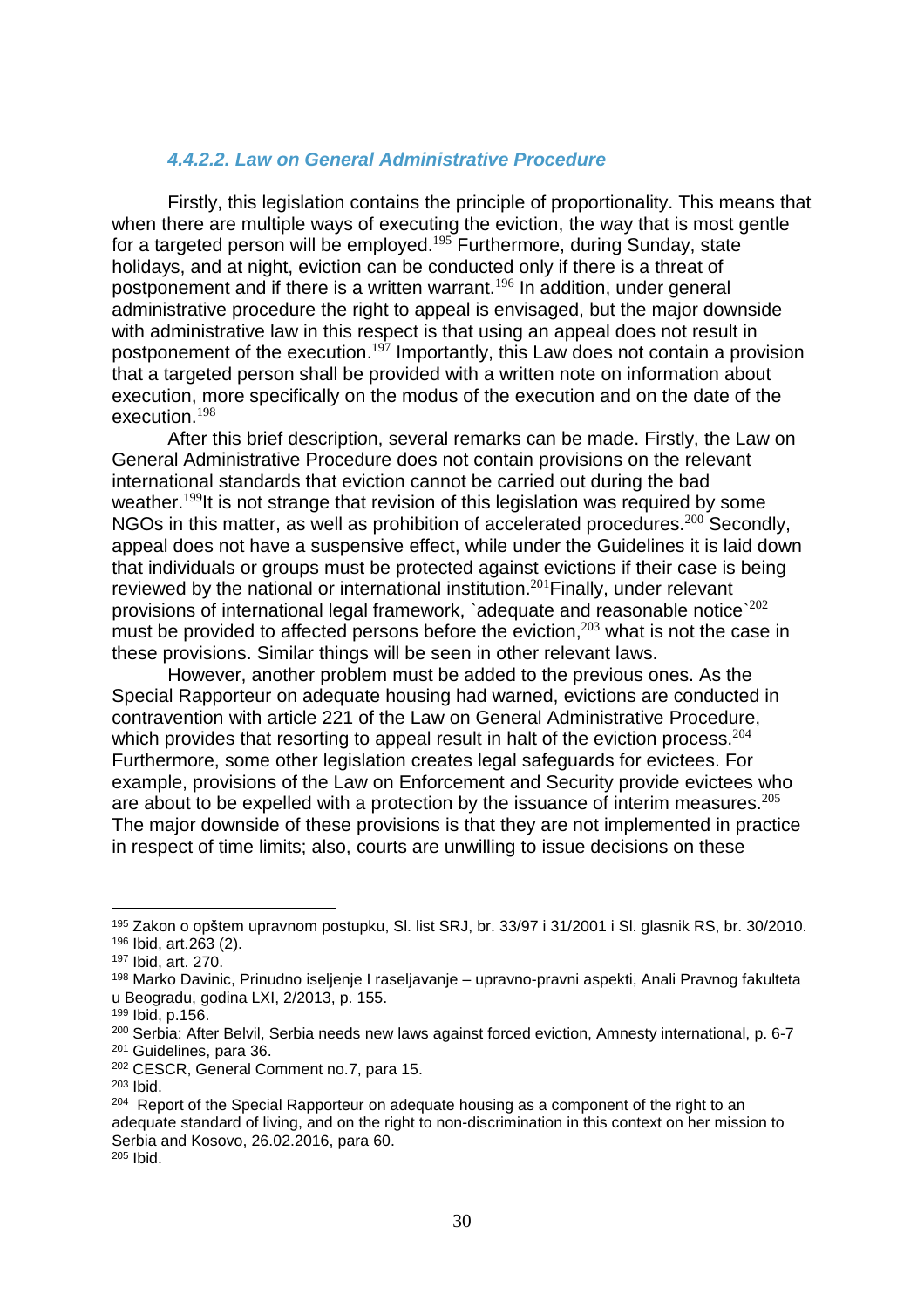measures if the case is related to the possession of the owner.<sup>206</sup>In addition, from a technical point of view, these procedures are complicated because they render people insecure and, on the other hand, it happens that procedures are distinct or some of them may even overlap. $207$ 

#### <span id="page-30-0"></span>*4.4.2.3. Conclusion*

Here we must highlight three important things. Firstly, administrative law is highly contradictory, not only within the Law on the General Administrative Procedure, but also, collision is apparent between this lex generalis and the particular legal regimes, such as under the Law on Enforcement and Security. Secondly, competent bodies are reluctant to apply provisions of the relevant legislation which are more beneficial to evictees, especially when it comes to private property issues. Finally, a lack of implemented international legal safeguards in respect of notification, suspensive effect and executions during the bad weather must be emphasized.

#### <span id="page-30-2"></span><span id="page-30-1"></span>**4.4.3***.* **Lex Specialis**

#### *4.4.3.1. Introduction*

Besides the general law that regulates eviction, there are more specific legal regimes that are covered by the following laws - the first one is the Law on Housing which focus on evictions from residential buildings and the second one is the Law on Planning and Construction, which covers evictions of the informal settlements.

#### <span id="page-30-3"></span>*4.4.3.2. Law on Housing*

The Law on Housing is considered with the eviction procedures from the flats or common areas of the residential buildings.<sup>208</sup> The legal basis for using an apartment can be ownership or a lease.<sup>209</sup>The owner (or basically, any other person that has a legal interest), can make an eviction request from the competent municipal body.<sup>210</sup> The owner is entitled to do that if the targeted person is someone who had moved in an apartment or common areas without a legal basis, or lives in an apartment or common areas without legal basis, or if legal basis has been cancelled.<sup>211</sup> Eviction procedure is urgent, and an appeal does not result in postponement of the eviction.<sup>212</sup> However, no explanation on what `urgent` means is

<sup>206</sup> Ibid.

<sup>207</sup> Ibid, para 61.

<sup>208</sup> Zakon o stanovanju, Službeni Glasnik RS, 50/92, 76/92, 84/92, 33/93, 53/93, 67/93, 46/94, 47/94 48/94, 44/95, 49/95, 16/97, 46/98, 26/2001, 101/2005, 99/2011, article 5(2).

 $209$  Ibid, article  $5(1)$ .

<sup>210</sup> Ibid. art. 5(2).

<sup>211</sup> Ibid.

<sup>212</sup> Ibid. art 5, para 3 and 4.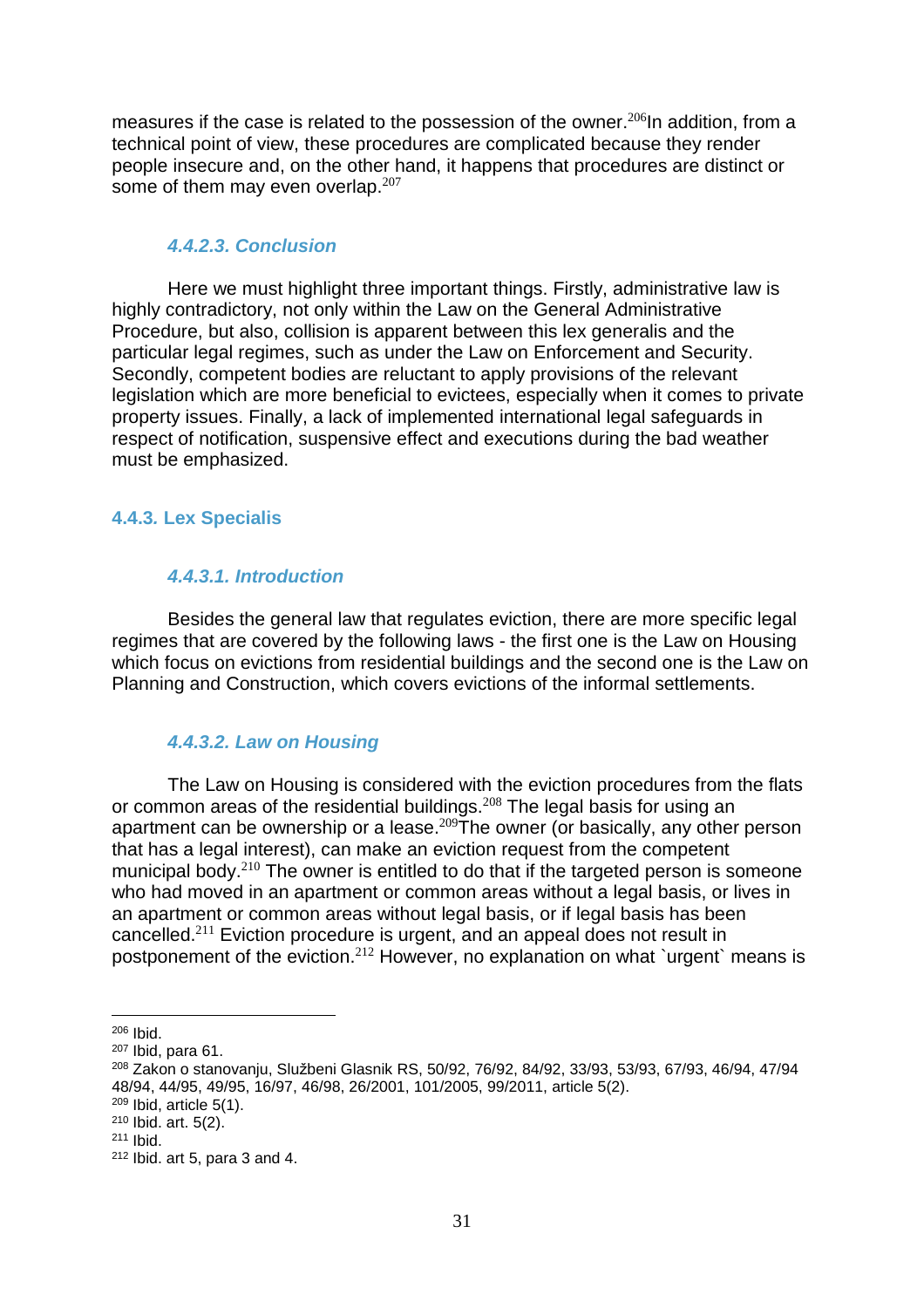provided in this legislation. $^{213}$  Time limit for evictions is left to be envisaged by an administrative decision, and it generally amounts to 1-3 days.<sup>214</sup>

Some critical voices had been raised on this Law on Housing, enacted as early as 1992 (although it had undergone numerous changes). Firstly this is an exemption where eviction can be mounted without a judicial decision.<sup>215</sup>As stated by the Amnesty International, on the occasion when massive forced evictions took place in Belgrade:

In the first instance, there must be a decision to evict. The affected individuals should then be given a notice of the decision to evict, which should include the legal grounds for eviction; they should subsequently be issued with a written decision (rešenje). This document should include the date or deadline by which the individual or family is required to move out, which may be within three, five or seven days etc. However, if for some reason the eviction does not take place on the stated date, a new official notice should be issued, even if the legal ground for eviction remains the same. No advice or information is routinely given to enable persons at risk of eviction to challenge the decision, *nor is there any specific provision made in law*<sup>216</sup> `. 217

As we can see, basically no legal safeguards are provided to the endangered persons in this respect. There is no need for judicial decision, evictions are urgent (this law does not explain what this means), appeals are without suspensive effect and law gives institutions the competency to define very short due dates for evictions. Also, one remark must also be made in this case – legal basis for the eviction is the absence of legal security. This is highly important because many evictions are inextricably linked to this legal problem, as we will see also in the next part.

#### <span id="page-31-0"></span>*4.4.3.3. Law on Planning and Construction*

In the previous section, we could see that evictions from residential buildings and apartments are operated under the Law on Housing. On the other hand, evictions of informal settlements are conducted under the Law on Planning and Construction.<sup>218</sup>Problems regarding the legal security still remain. As we can see from article 176 (para 1, item 1), the legal basis for demolition of the illegally constructed building is established. A construction inspector can order a demolition of buildings built without proper legal documentation, such as construction permits.<sup>219</sup> This can be regarded as detrimental because firstly, an informal settlement is

 $\overline{a}$ 

housing in Serbia, 2011, p. 31. See Zakon o planiranju I izgrdanji, Službeni glasnik RS, 72/2009, 81/2009, 64/2010, 24/2011, 121/2012, 42/2013, 50/2013, 98/2013, 132/2014, 145/2014. <sup>218</sup> Analysis of the Main Obstacles and Problems in Access of Roma to the Right to Adequate Housing, Praxis, Belgrade 2013, page 41.

<sup>213</sup> Marko Davinic, Prinudno iseljenje I raseljavanje – upravno-pravni aspekti, Anali Pravnog fakulteta u Beogradu, godina LXI, 2/2013, p. 154.

<sup>214</sup> Ibid, 154.

<sup>215</sup> Policy Brief, Skrug, 2015, p.7, available at:

[http://www.ligaroma.org.rs/images/stories/izvestaji/SKRUG\\_Policy\\_brief\\_Final.pdf](http://www.ligaroma.org.rs/images/stories/izvestaji/SKRUG_Policy_brief_Final.pdf) accessed 24.04.2016.

<sup>216</sup> Emphasis added.

<sup>&</sup>lt;sup>217</sup> Amnesty International, Home is More Than a Roof Over Your Head, Roma denied adequate

<sup>219</sup> Zakon o planiranju I izgrdanji, Službeni glasnik RS, 72/2009, 81/2009, 64/2010, 24/2011, 121/2012, 42/2013, 50/2013, 98/2013, 132/2014, 145/2014, art 177, para 1, item 1.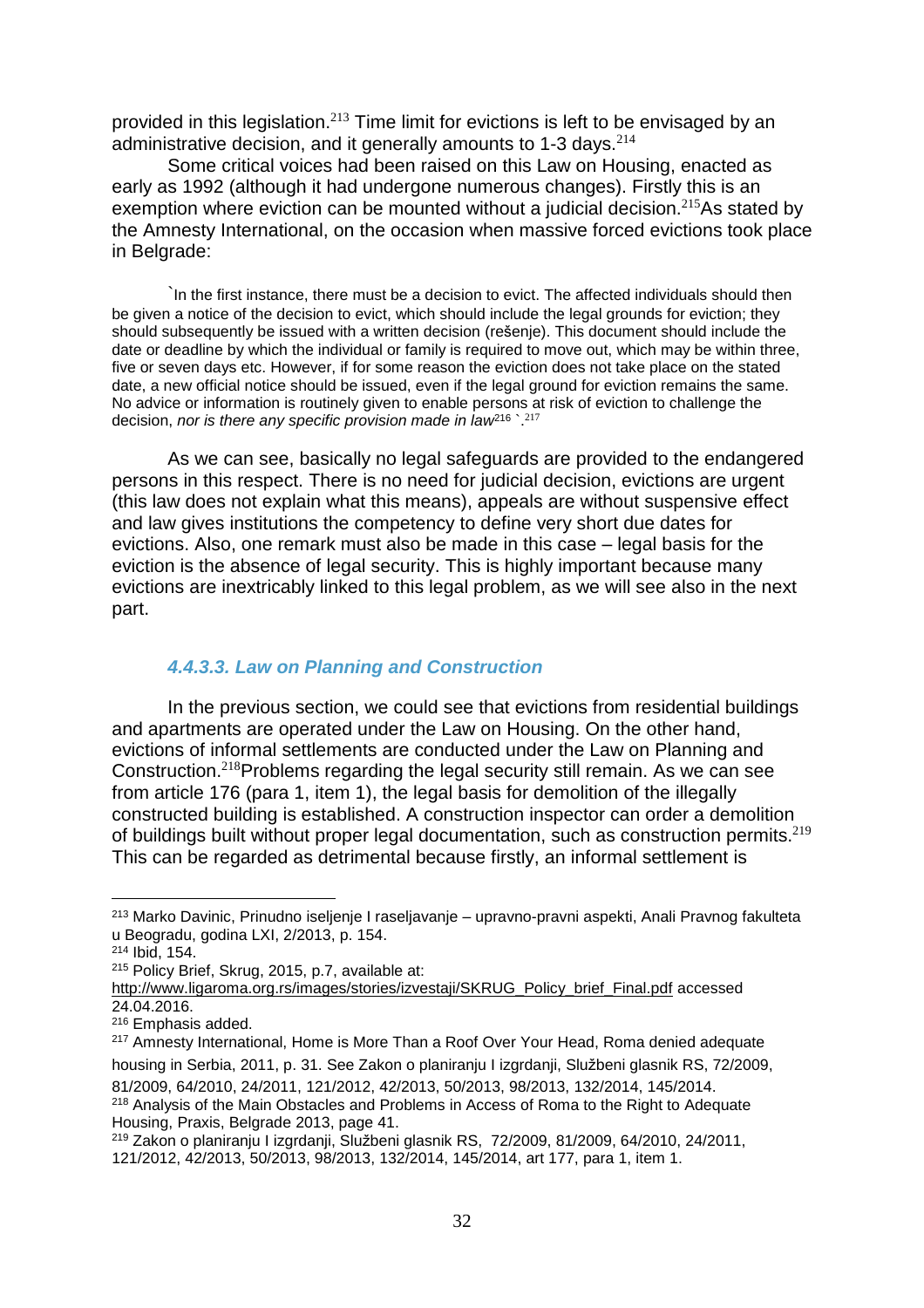defined as a settlement that lacks construction permits $^{220},$  and secondly, precisely this article is the main legal basis for demolition of these settlements. $221$  One of the problems here is also that article 171 (para 3) envisages that costs of the execution are charged to the perpetrator, and the perpetrator is obliged to remove illegally constructed objects.<sup>222</sup> This was the case in Grmec, where Roma inhabitants received decisions that obliged them to remove objects on their own, ` under the threat of enforcement.<sup>223</sup> This is when we come to a problematic issue – a time limit for execution of this kind of decisions. Let us stick to the example of Grmec – in this case, the due date was only one day for people to destroy huts they were living in. $224$ The Law on Planning and Construction in its article 183 (para 1 and 2) does not envisage a time limit for the implementation of this decision, but it leaves it to be elucidated by the decision of the construction inspector.<sup>225</sup>This highly problematic legislative solution results in definition of very short time limits for the Roma living in informal settlements, stretching from 1 to 3 days.  $226$ 

Interestingly, the Serbian Constitutional Court endorsed the position of the ECtHR on appropriate time limit for eviction, thus labelling even a period of 15 days as inappropriate; in this way, it basically renders period of 1 or 3 days as `particularly inappropriate`.<sup>227</sup> Importantly, as is the case under the Law on Housing in the aspect of eviction, appeal against the decision on removal issued by the construction inspector does not have suspensive effect, as is enshrined in article 184 (para 8), which is dangerous because of the possibility of evicted people becoming homeless.<sup>228</sup>Bearing in mind this legal solution, habitants of informal settlements usually do not resort to the right to appeal. $229$ 

As we can see, similar problems exist as in the previous case. Time limits for demolition of homes are short and defined by administrative bodies. An appeal does not have suspensive effect and problem of legal security of tenure is still present.

#### <span id="page-32-0"></span>*4.4.3.4. Other problems encountered by the Roma*

Due to these detrimental legal solutions, Roma are pressured to seek solutions elsewhere. Two alternative lanes were used. Firstly, human rights institutions were employed in the case of forced evictions. However, Praxis reported

 $\overline{a}$ <sup>220</sup> Platforma za predlaganje "Lex Specijalis" zakona o legalizaciji romskih naselja, p1.

<sup>221</sup> Marko Davinic, Prinudno iseljenje I raseljavanje – upravno-pravni aspekti, Anali Pravnog fakulteta u Beogradu, godina LXI, 2/2013, p. 158.

<sup>222</sup> Ibid, art 171, para 3

 $^{223}$ , Press release: New threat by way of forced eviction from Roma settlement in Belgrade, YUCOM 23.07.2015. Available at: [http://en.yucom.org.rs/press-release-new-threat-by-way-of-forced-eviction](http://en.yucom.org.rs/press-release-new-threat-by-way-of-forced-eviction-from-roma-settlement-in-belgrade/)[from-roma-settlement-in-belgrade/](http://en.yucom.org.rs/press-release-new-threat-by-way-of-forced-eviction-from-roma-settlement-in-belgrade/) accessed 23.03.2016.

 $224$  Ibid.

<sup>225</sup>Zakon o planiranju I izgrdanji, Službeni glasnik RS, 72/2009, 81/2009, 64/2010, 24/2011, 121/2012, 42/2013, 50/2013, 98/2013, 132/2014 and 145/2014, art.183 para 1 and 2.

<sup>226</sup> Analysis of the Main Obstacles and Problems in Access of Roma to the Right to Adequate Housing, Praxis, Belgrade 2013, p.39

<sup>227</sup> Ibid p.39. footnote.67.

 $^{228}$ , Press release: New threat by way of forced eviction from Roma settlement in Belgrade, YUCOM, 23.07.2015.

<sup>229</sup>Analysis of the Main Obstacles and Problems in Access of Roma to the Right to Adequate Housing, Praxis, Belgrade 2013, p.41. However, this can also be a consequence of the lack of legal culture. Ibid.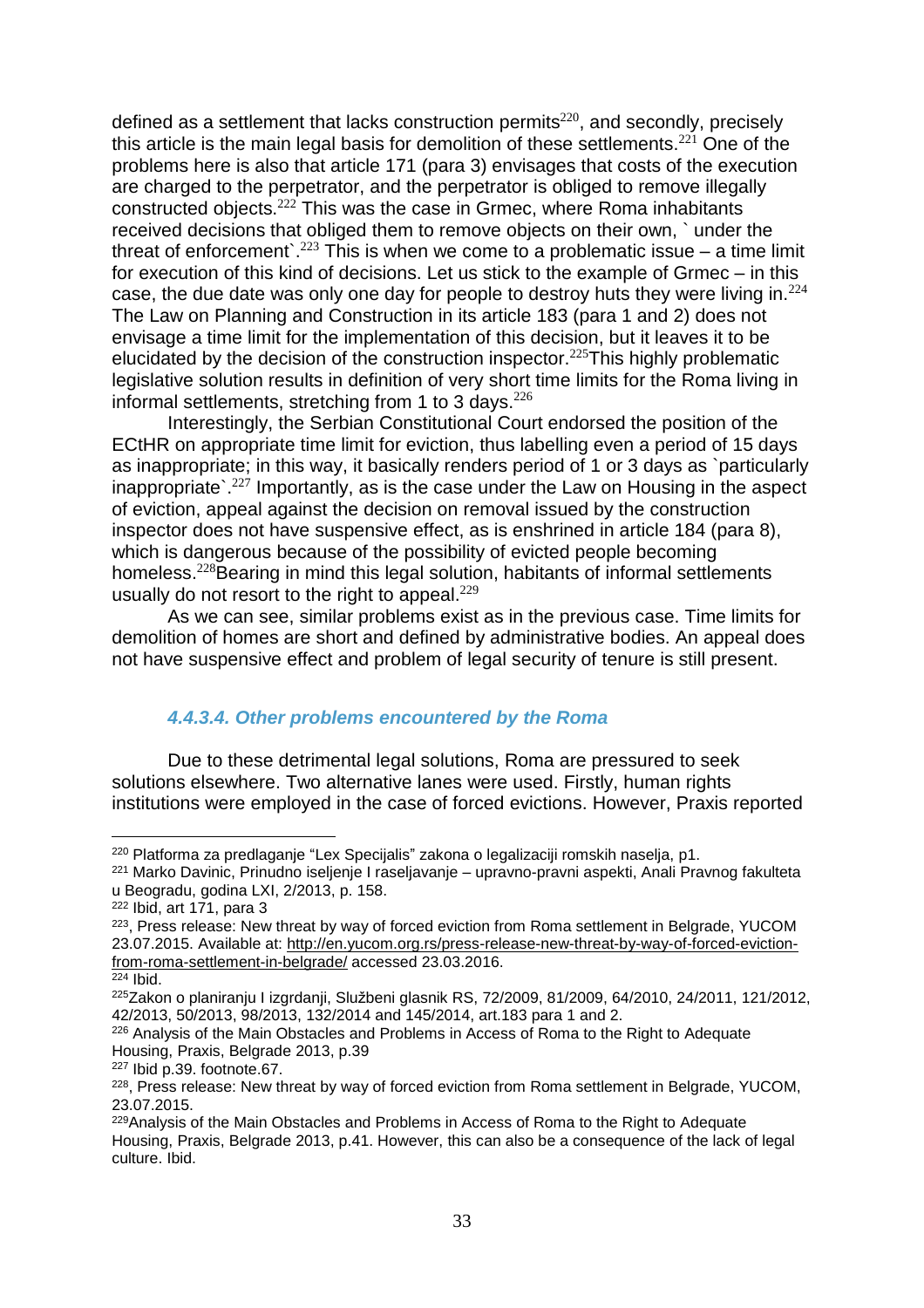that of 16 submitted complaints Ombudsman reacted only in one case. $230$ As has already been mentioned, the Commissioner for the Equality protection said that the evictions of Romani settlements do not fall under her mandate. However, some progress has been made, since this institution started issuing recommendations on eviction procedures, as was the case with Grmec. $^{231}$ 

On the other hand, private law safeguards were also employed. The Law on Torts provides provisions that can claim damage compensation, even in the case of evictions. <sup>232</sup> Secondly, it can be possible even to prevent the evictions by referring to personal and family life.<sup>233</sup> Finally, this Law provides that even the eviction can be challenged through the right to appeal.<sup>234</sup>

Nevertheless, those alterative legal means cannot be compensation for not having an adequate legal framework on forced evictions that would provide effective legal remedies and other safeguards.<sup>235</sup>

In addition, it is noteworthy to say that access to legal assistance, and more generally the right to legal remedy is further impeded by not enacting the law which would provide people with the right to free legal assistance; therefore, many Roma rely on NGOs in this matter.<sup>236</sup>

As for the protection of the legal security of tenure, there were some attempts to remedy this detrimental situation. In 2013 two important laws were passed - Law on the Legalization of Objects and the Law on Special Conditions for the Registration of Property Rights on Objects Constructed without a Construction Permit.<sup>237</sup> The Law on the Legalization of Objects entitled individuals who do not possess building permits to apply for legalization by January 2014.<sup>238</sup> Although it unburdened some of the vulnerable groups of paying the fee for legalizations, Roma were not included on this list.<sup>239</sup> However, the due date for this registration had already passed by the beginning of 2014.<sup>240</sup> In addition, the significant downside with this kind of legislation is the lack of information on these possibilities as well as problems with necessary documentation.<sup>241</sup> Furthermore, no competent statistics was recorded in the area of housing, so effects on Roma of the policy in this sphere cannot be assessed.<sup>242</sup>

<sup>230</sup> Ibid, p.43.

<sup>231</sup> Recommendation no. 07-00-365/2015-02, 27.7.2015, available at:

[http://www.ravnopravnost.gov.rs/sr/preporuke-mera-organima-javne-vlasti/preporuka-mera](http://www.ravnopravnost.gov.rs/sr/preporuke-mera-organima-javne-vlasti/preporuka-mera-op%C5%A1tini-zemun)[op%C5%A1tini-zemun,](http://www.ravnopravnost.gov.rs/sr/preporuke-mera-organima-javne-vlasti/preporuka-mera-op%C5%A1tini-zemun) accessed 22.04.2016.

 $232$  Home is More Than a Roof Over Your Head, Roma denied adequate housing in Serbia, Amnesty International, 2011, p. 31-32.

<sup>233</sup> Ibid.

<sup>234</sup> Ibid.

<sup>235</sup> Ibid.

<sup>&</sup>lt;sup>236</sup>Analysis of the Main Obstacles and Problems in Access of Roma to the Right to Adequate Housing, Praxis, Belgrade 2013, p. 45.

<sup>&</sup>lt;sup>237</sup> Serbia, Submission to the UN Committee on Economic, Social and Cultural Rights, 52nd session, Amnesty International, p.7-8.

<sup>238</sup> Ibid.

<sup>239</sup> Ibid.

<sup>240</sup> Policy Brief, Skrug, 2015, p.7.

<sup>&</sup>lt;sup>241</sup> Serbia, Submission to the UN Committee on Economic, Social and Cultural Rights, 52nd session, Amnesty International, p.8.

<sup>242</sup> Ibid,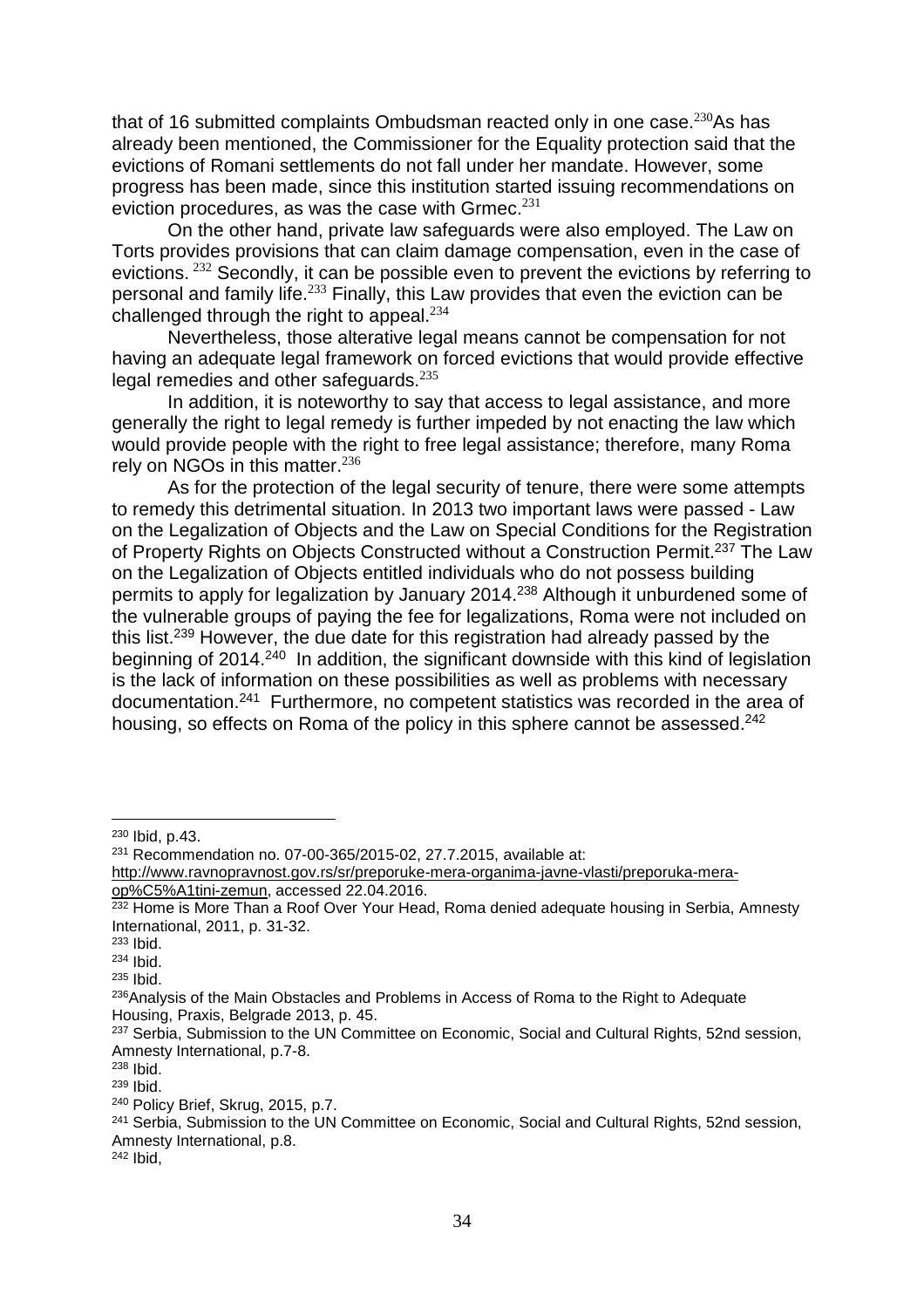Finally, many of these objects could not be legalized, because they were built in areas envisaged for public purposes or made of non-durable materials. 243

Two problems persist on a more practical plane in a matter of forced evictions and housing. Firstly- there is no mechanism that would raise the accountability issue of the public officials involved.<sup>244</sup> Secondly, data on Roma housing needs and discrimination in respect of housing is non-existent.<sup>245</sup>No monitoring mechanism was implemented, although it was conceived by the previous strategy on Roma inclusion.<sup>246</sup>We must remember that there is an obligation of states to monitor and provide the information about stigmatized groups in a sphere of housing.<sup>247</sup>

#### <span id="page-34-0"></span>*4.4.3.5. Conclusion*

The lex specialis legal regime suffers major defects. We can name several: short due dates, no effective legal remedies, right to compensation must be sought via alternative mechanisms, there is no postponement of eviction when this procedure is challenged, no judicial decision needed for evictions from flats. What must be noted is the absence of a monitoring mechanism that would measure impact on Roma. Bureaucratic requirements are too harsh and conditions for legalization of informal objects do not help Roma in combating legal insecurity. Maybe the most important downsides (besides not having regulated alternative accommodation and prohibition on forced evictions) are those that people who do not have proper legal security in respect of their tenure rights are rendered helpless if faced with evictions.

#### <span id="page-34-1"></span>**4.4.4. Conclusion**

Finally, we can make some more concrete remarks on this problem.

Firstly, as we could have seen, legal security can be regarded as a thing of great importance. In both laws- Law on Housing and Law on Planning and Construction, the possibility to evict someone from a flat or common areas or to demolish houses in informal settlements is linked to the lack of legal basis for living in an apartment or lack of construction permits.

Secondly, the right to a legal remedy is another issue where the link between the Law on Housing and the Law on Planning and Construction can be made. Under the administrative procedure that governs evictions, suspensive effect of the appeal is not envisaged, as is the case with lex generalis in this area, thus not postponing the eviction; importantly, besides a lack of legal culture, this is the reason why the right to appeal is not used. Furthermore, the time limit is very short for eviction or demolition of houses in settlements, roughly amounting to 1-3 days, as defined by

<sup>243</sup> Marko Davinic, Prinudno iseljenje I raseljavanje – upravno-pravni aspekti, Anali Pravnog fakulteta u Beogradu, godina LXI, 2/2013, p. 157, footnote 39.

<sup>&</sup>lt;sup>244</sup> Home is More Than a Roof Over Your Head, Roma denied adequate housing in Serbia, Amnesty International, 2011, p.32.

<sup>245</sup> The Strategy for Social Inclusion of Roma for the 2016-2025 Period, p. 40. Available at: http://www.minrzs.gov.rs/lat/dokumenti/medjunarodna-saradnja/strategija-za-socijalnouklju%C4%8Divanje-roma-i-romkinja-u-republici-srbiji-za-period-od-2016-do-2025-godine accessed 22.05.2015.

<sup>246</sup> Ibid, p.39.

<sup>&</sup>lt;sup>247</sup> CESCR, General Comment no. 4, para 13.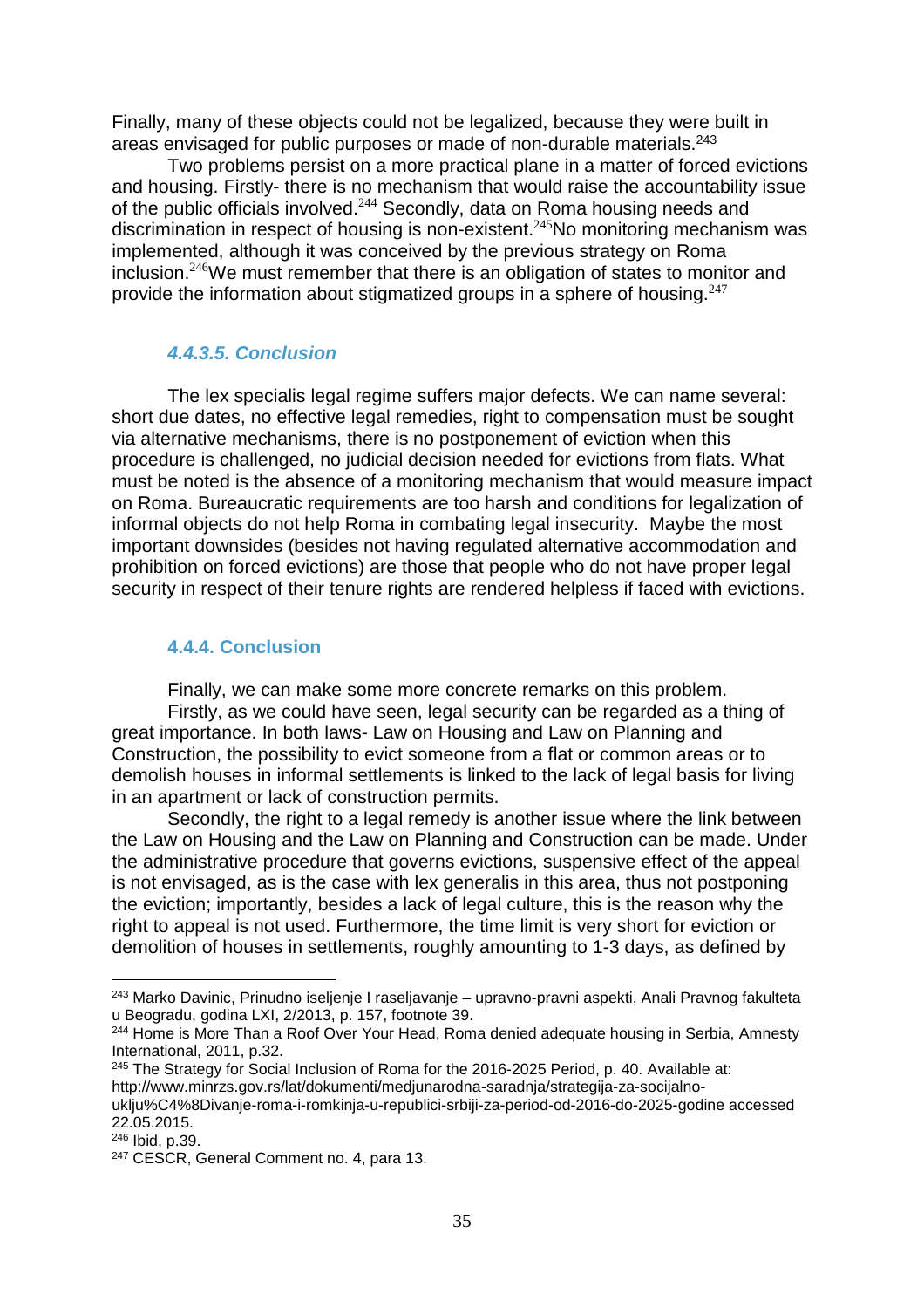administrative decisions. Eventually, no legislation is passed on free legal assistance, thus impairing affected individuals of the right to legal remedy.

Thirdly, it must be highlighted that procedures are not only linked to the problem of legal security of tenure issues, but also problems linked to eviction procedures. Legislation in this respect is in contradiction, procedures overlap as noticed by the Special Rapporteur on adequate housing. In addition, it is also important to mention that on the one hand, institutions do not apply provisions on evictions that are more favorable to the people who are to be evicted and on the other hand, it seems that private property is more important than protection of human rights during the eviction procedures.

Finally, Serbian legislation does not contain a prohibition of forced evictions or a provision on adequate housing or alternative accommodation.

When it comes to the legal aspect of tenure, Serbia is under immediate obligation to impose legal security upon people who lack this. It is further elucidated by the General Comment no. 7 issued by the CESCR, as one of the aspects of adequate housing, as is provided also by the Guidelines in this respect. The ECtHR had a creative role in interpreting article 8 of the ECHR. The Court asserted the concept of `home` as having an autonomous legal existence, thus emancipating it from national legislations, as well as broadening it by enhancing also those objects that lack legal basis and even caravans.

As for the eviction procedures, several specific points must be made. The right to effective legal remedy must be provided, what Serbian legislation manifestly failed to introduce. Appeal does not result in a suspension of the eviction or demolition. This can be regarded as something that is contrary to provisions of the Guidelines, which claim that affected persons must be protected from eviction during the revision of the relevant case before the competent body. Furthermore, the time limit for eviction or demolition is defined by the competent decisions. The due date is, as already mentioned, very short. It contravenes the interpretation of article 8 of the ECHR, where the ECtHR asserted that the time limit for leaving a home is inappropriate. Consequently, people do not use their right to appeal since the period varies from 1 to 3 days. Finally, General Comment no. 7 provides legal assistance. In this matter, the right to a legal remedy is undermined, since no law on free legal assistance was enacted, creating an obstacle for people to use legal remedy. However, the Constitutional provision envisages the right to free legal assistance, although it is stipulated that relevant law in this domain will further elaborate this provision. Similarly, the right to compensation, although contained within Constitutional provision, was not integrated within relevant national legislation in respect of evictions.<sup>248</sup> Nevertheless, CESCR in its General comment no. 7 invoked provisions of ICCPR on effective remedy, meaning that institutions are *obliged* to enforce such remedies when granted  $2^{249}$ 

Finally, we can draw some general conclusions. Firstly, as highlighted by the ERRC referring to article 4 and 11(1) of the ICESCR, Serbian legislation is complicated and unclear in respect of evictions, thus lacking the legal substance, particularly because of failing to impose restrictions on the right to adequate housing

<sup>&</sup>lt;sup>248</sup> Home is More Than a Roof Above Your Head, Roma denied adequate housing in Serbia, Amnesty International, 2011, p.31.

<sup>249</sup> CESCR, General Comment no.7, para 13.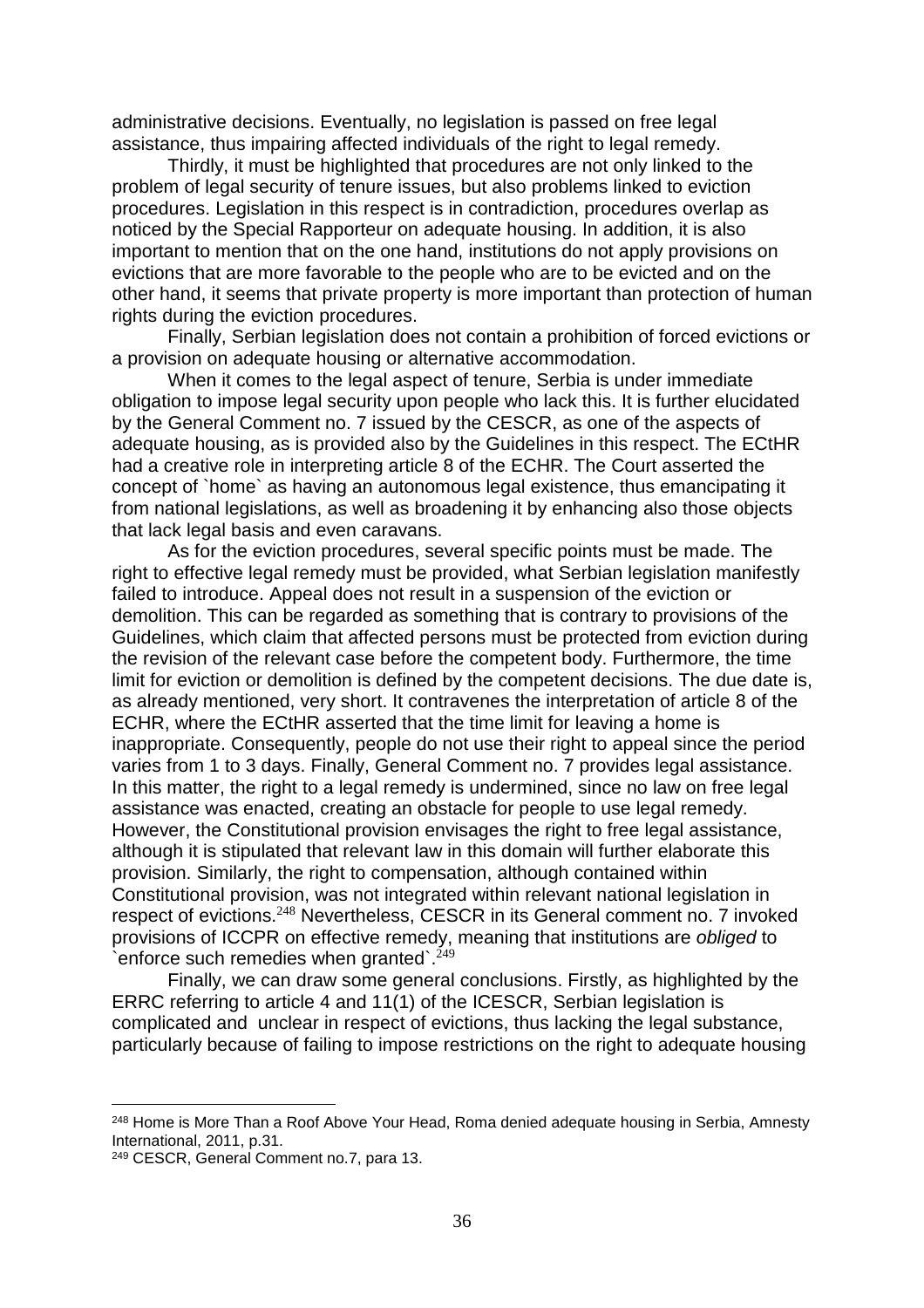by legislation.<sup>250</sup>On the other hand, this is a clear violation of the requirements laid down in the General Comment, because it is designated that the law is most important measure in this matter,  $251$  as well as the Guidelines, asserting that `States must adopt legislative … measures prohibiting the execution of evictions that are not in conformity with their international human rights obligations.<sup>252</sup>This is important, since in that way, evictions can be carried out `solely for the purpose of promoting general welfare` $^{253}$  - the situation where there is a `need to ensure the human rights of the most vulnerable`.<sup>254</sup>

In the end, it is significant to mention that, although evictions are carried out under administrative law as an internal law of the Serbian legal system, Serbia cannot invoke internal provisions in order to avoid its human rights obligations – an important principle of international human rights law.<sup>255</sup>

# <span id="page-36-0"></span>**5. SUGGESTIONS ON LEGISLATION**

# <span id="page-36-1"></span>**5.1. Introduction**

Since the legislation in Serbia is quite vague in the domain of housing and forced evictions, many raised suggestions in which way Serbian legislation should be reformed. Various bodies and organizations offered some insight into the problem, providing us with valuable sources on this matter.

# <span id="page-36-2"></span>**5.2. Recommendations on actual legislation**

In respective CESCR`s Observations, there were no legislative suggestions to be found, at least expressly defined.<sup>256</sup> However, the Special Rapporteur on adequate housing urged that law should be enacted in a way where it prohibits forced evictions `except in the most exceptional circumstances` $^{257}$ , and that standards contained in General Comment no. 7 must be integrated in legislation.<sup>258</sup> Furthermore, she also suggested that Serbia should become a state party to the

l

adequate standard of living, and on the right to non-discrimination in this context, Ms Leilani Farha, Visit to Serbia, including Kosovo, Belgrade, 25 May 2015, available at:

<sup>250</sup> Written Comments, of the European Roma Rights Centre, Concerning Serbia For Consideration by the Committee on Economic, Social and Cultural Rights at the 52nd Session (2-6 December 2013), p.5.

<sup>251</sup> CESCR, General Comment no. 7, para 9.

<sup>252</sup> Guidelines, para 22.

<sup>253</sup> Ibid, para 21.

<sup>254</sup> Ibid, para 21, footnote d. As further elaborated by the Guidelines: `For instance, an eviction may be considered *justified* [my emphasis] if measures of land reform or redistribution, especially for the benefit of vulnerable or deprived persons, groups or communities are involved.` para 22.

<sup>255</sup>Home is More Than a Roof Above Your Head, Roma denied adequate housing in Serbia, Amnesty International, 2011, p.32.

<sup>256</sup> Concluding Observations on the Second Periodic Report of Serbia, CESCR, July 2014, para 30. <sup>257</sup> Press Statement Special Rapporteur on adequate housing as a component of the right to an

http://www.ohchr.org/EN/NewsEvents/Pages/DisplayNews.aspx?NewsID=16005&LangID=E  $258$  Ibid.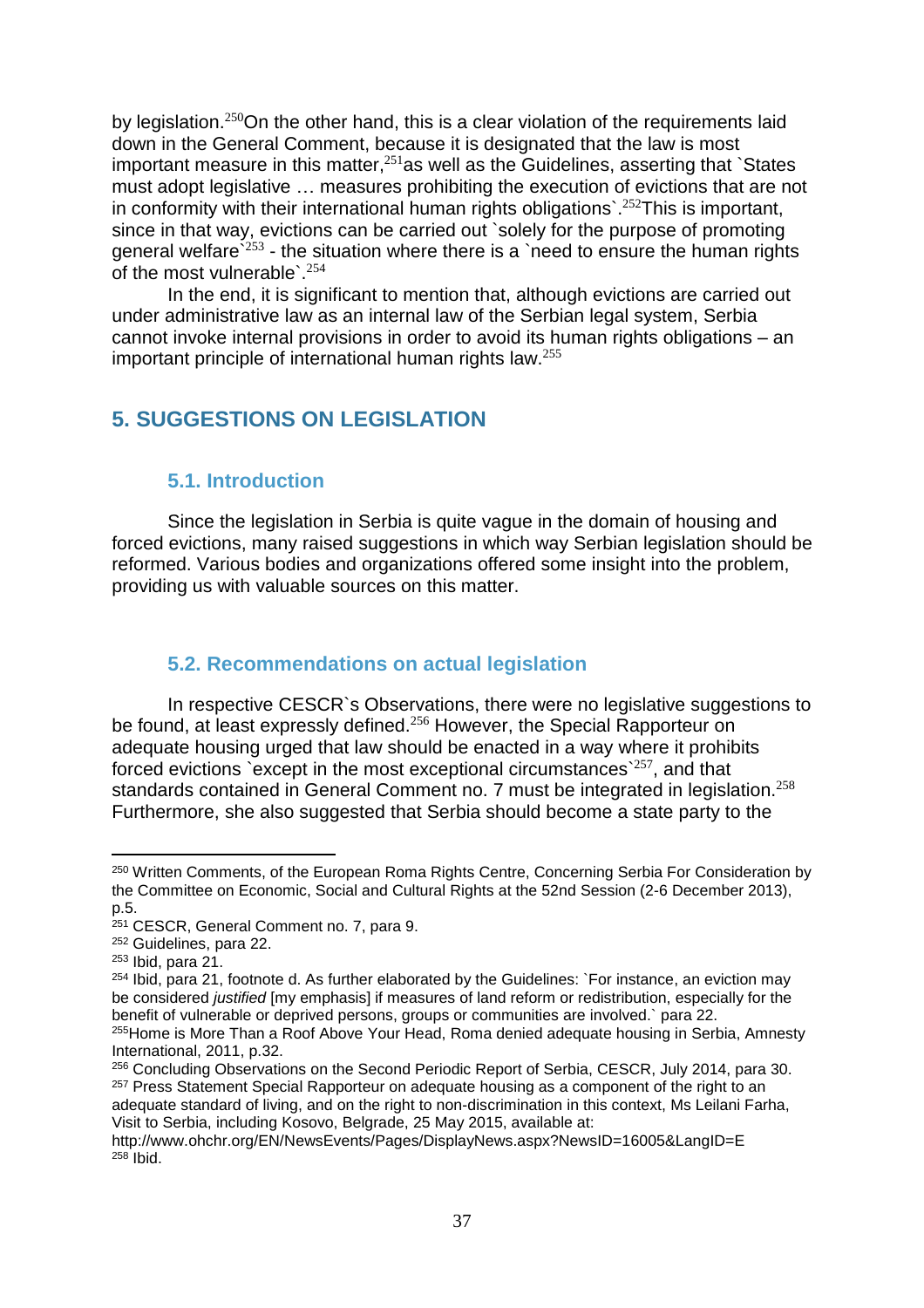Optional Protocol to ICESCR.<sup>259</sup>The Council of Europe recommended to Serbia, since Law on Prohibition of Discrimination does not encompass domain of housing, to revise respective legislation `if necessary` $^{260}$ . In addition, Serbia must integrate in national legislation adequate housing and to be `free of forced evictions`<sup>261</sup>. European Union assessed that streamlining with international standards on evictions must be conducted; in order to regulate Roma settlements, legalization approach might be a good solution.<sup>262</sup>

One of the most detailed suggestions in the NGO sector is made by the Amnesty International. These include enactment of legislation which would include consultation with targeted population, adequate and reasonable notice prior to eviction, information on evictions, protection safeguards that would be implemented during the eviction, provide legal assistance and legal remedies, compensation, alternative adequate housing.<sup>263</sup> Furthermore, the Law on General Administrative Procedure must be derogated in order to prevent evictions during bad weather as well as accelerated evictions.<sup>264</sup> In addition, adequate housing must be designated as a legal category that would be effectuated via court by derogating contemporary legislation and by ratification of article 31 of the ESC (revised).<sup>265</sup>The Law on Prohibition of Discrimination must be changed in order to prevent and to ban discrimination in a sphere of adequate housing, and monitoring mechanisms should be applied.<sup>266</sup> Finally, laws should be passed that would prohibit forced evictions and plan on legalization of Roma settlements should be created.<sup>267</sup>

At the level of national institutions, the Serbian Government passed a Strategy for Social Inclusion of Roma for the 2016-2025 Period. The competent ministry will trigger a revision of relevant legislation in order to create a possibility for subsequent legalization and reduce expenditures for Roma in this respect.<sup>268</sup> The Law on Planning and Construction should be amended in order to recognize selfbuilt facilities as a legal way of construction. $^{269}$  Finally, some legislation reform must be made in respect of housing and evictions. The Law on Housing and Law on Construction and Planning, as well as the Law on General Administrative Procedure must be derogated in order to be streamlined with international standards on housing and non-discrimination.<sup>270</sup> As for evictions, adequate legal document must be made with defined procedures on evictions which would be in compliance with General Comment no. 7.<sup>271</sup>

Also, there were some suggestions that Serbia should become part to the Optional Protocol to the International Covenant on Economic, Social and Cultural

<sup>&</sup>lt;sup>259</sup> Ibid.

<sup>260</sup> Third Opinion on Serbia adopted on 28 November 2013, para 54,56.

<sup>261</sup> Ibid, para 82.

<sup>262</sup> Serbia 2015 Report, European Commission, Brussels 2015, p. 58.

<sup>263</sup> Serbia: After Belvil, Serbia needs new laws against forced eviction, Amnesty international, p. 6 <sup>264</sup> Ibid.

<sup>265</sup> Ibid.

<sup>266</sup> Ibid. p.7.

<sup>267</sup> Ibid, p.12.

<sup>268</sup> The Strategy for Social Inclusion of Roma for the 2016-2025 Period, p. 68.

<sup>269</sup> Ibid, p.70.

<sup>270</sup> Ibid, 72.

<sup>271</sup> Ibid.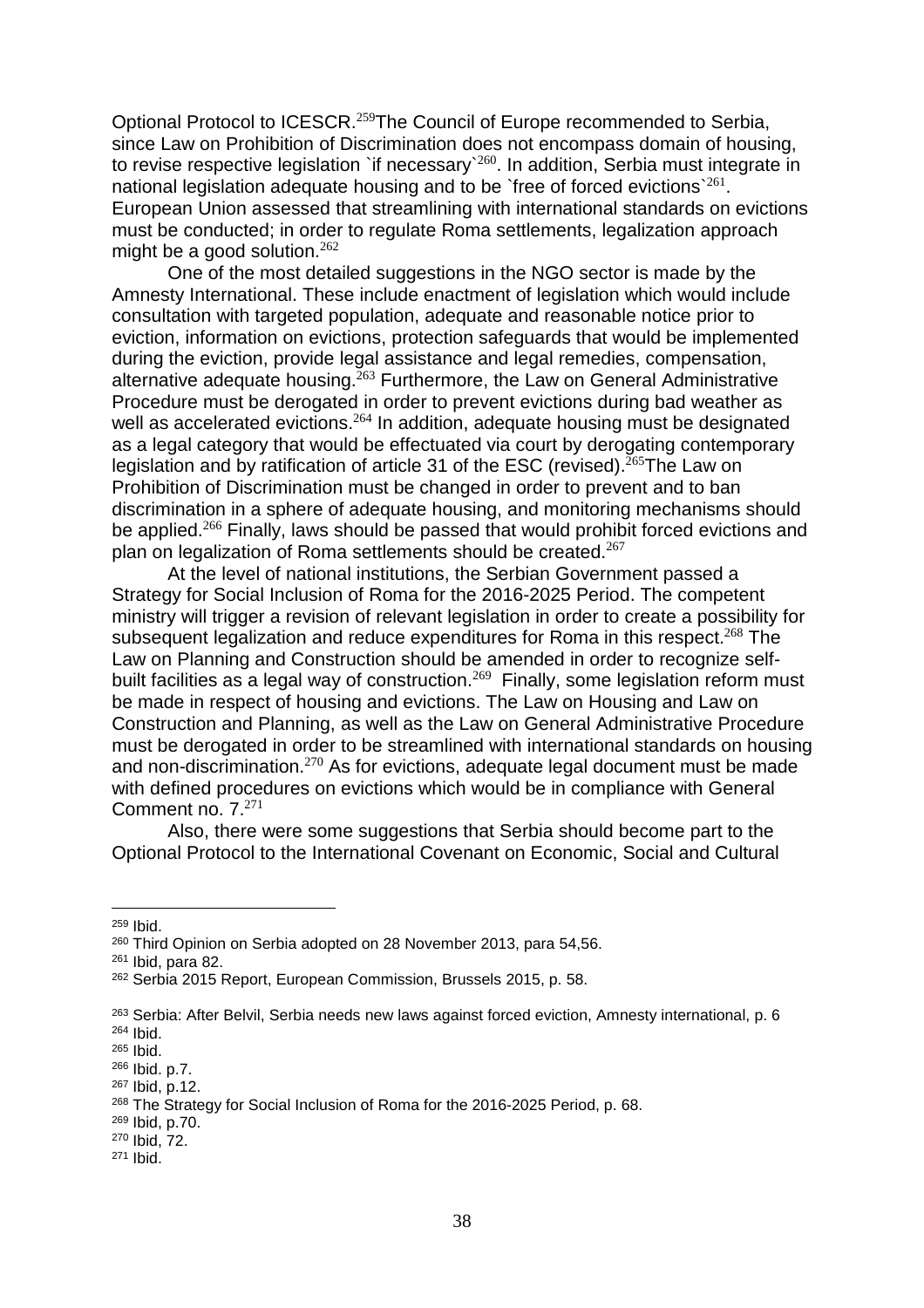Rights (OP-ICESCR)<sup>272</sup> or to article 31 of the ESC (revised).<sup>273</sup> However, although it might be regarded as useful, it must be added that international procedures cannot be regarded as compensation for non-existent remedies, but they are of an auxiliary nature, as defined by CESCR in its General Comment no.9.<sup>274</sup>

#### <span id="page-38-0"></span>**5.3. Conclusion**

As we can see, recommendations in reports and strategies in respect of housing and forced evictions are really vague, except maybe in the case of NGO proposals and maybe Government strategy. Analysis of these problems (in legal terms) is also vague and descriptive. It is mainly considered with a factual background, and with compliance of state`s bodies` actions to international legal standards in a frame of forced evictions, and not with the compliance of the national legislation with the international legal standards. Secondly, it is deemed that there are two key pillars on which improvement must be based. First one is the creation of the national law that would ban forced evictions and live up with safeguards in international law and the latter, which is concerned with the legalization of Roma settlements.

# <span id="page-38-1"></span>**6. CONCLUSION**

 $\overline{a}$ 

In this work I tried to depict to what extent Serbian legislation is in compliance with international legal standards in the respect of forced evictions, focusing on the Roma people, as a one of the most disadvantaged groups in the Serbian society. I will try to go briefly throughout my work in order to draw out most relevant remarks. Also, I wanted at least in short lines to show that the issues of evictions and nondemocratic political framework are interlinked.

As for the problem on the international stage, it seems that there are still some uncertain solutions in the area of adequate housing, since economic rights are linked to the progressive realization of them. We mentioned that the right to adequate housing consists of several elements. However, at least in the academic sphere, there is a problem in making a distinction between those aspects which are of the immediate effect, and which are of gradual effect. For us, it is important that measures for the establishment of the legal security of tenure are labelled as immediate by the General Comment no. 4. Be that as it may, standards encompassed by the right to housing are labeled as a minimum. The International Covenant on Economic, Social and Cultural Rights and its General Comments contain language that is sometimes written in a non- mandatory way, as is the case with measures that legal security `should` be provided.

Roma people are amongst the most disadvantaged groups in Serbian society. They disproportionately suffer from evictions. Conditions of living in informal settlements are bad, and during the evictions, those executing them are not

<sup>&</sup>lt;sup>272</sup> Press Statement Special Rapporteur on adequate housing as a component of the right to an adequate standard of living, and on the right to non-discrimination in this context, Ms Leilani Farha Visit to Serbia, including Kosovo, Belgrade, 25 May 2015.

<sup>273</sup> Serbia: After Belvil, Serbia needs new laws against forced eviction, Amnesty international, p. 6. <sup>274</sup> CESCR, General Comment no.9, para 4.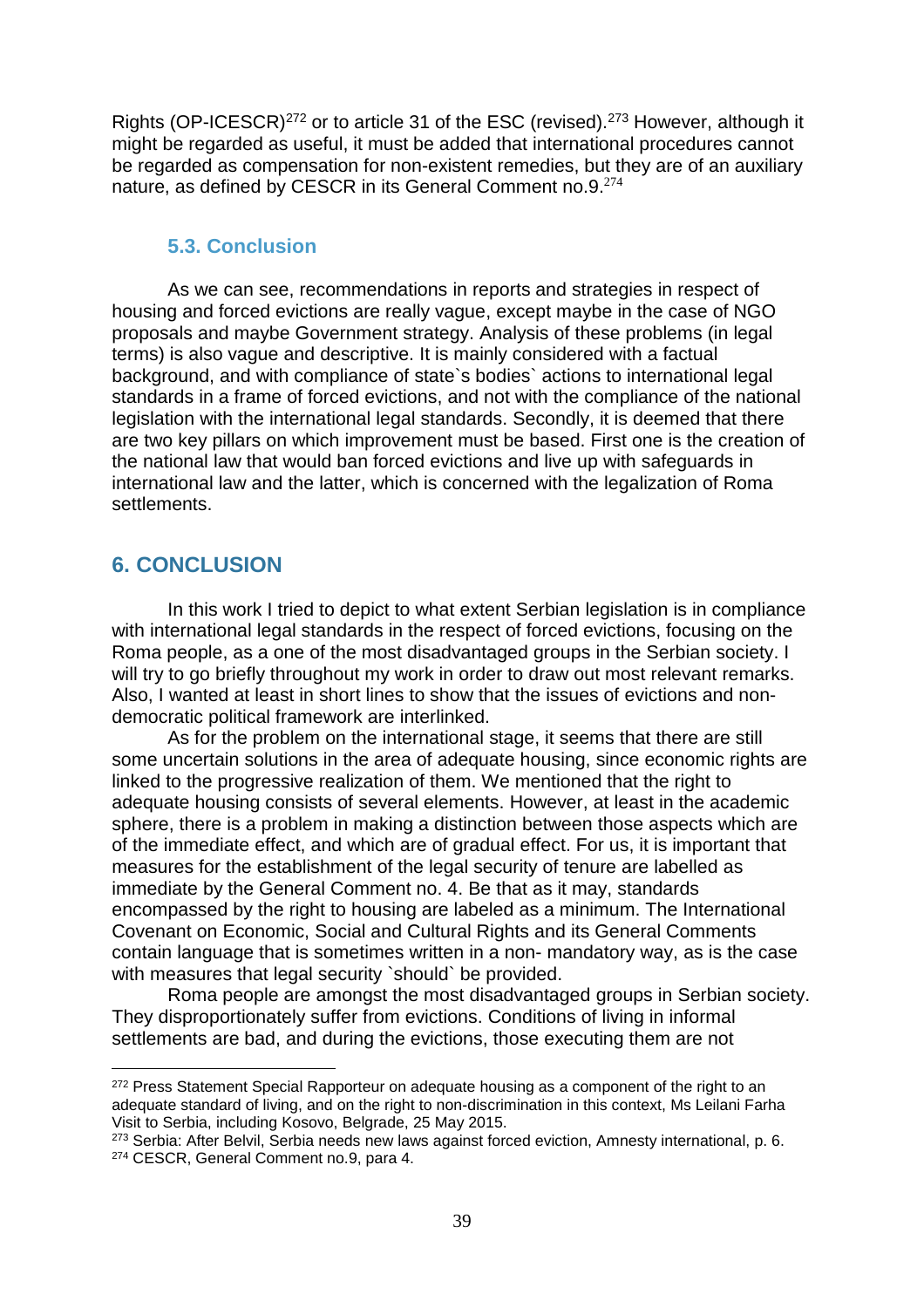consistent with international legal standards on evictions. There can be many socalled justifications for evictions, but in Serbia or more specifically Belgrade, urban development projects such as roads and big gentrification projects, for example, the Belgrade Waterfront, seem to take precedence. Although Serbia must collect data on housing conditions of Roma People and forced evictions, it seems that this is not the case.

Secondly, there is a lack of consideration when it comes to the complex legal evaluation of the issue of compliance of positive Serbian legislation with international legal standards on forced evictions. Reports are mainly vague, descriptive and nonanalytical. As it was described in the part dealing with factual background, reports are more accentuating contemporary situation than evaluating extent to which the Serbian legislation is consistent to the international standards and analysis of the legal framework. In addition, their analysis is based upon comparing practices of public authorities during the eviction with international framework. Furthermore, it seems that reports, provided by NGOs are more concrete than conclusions issued by competent regional or international bodies. Although forced evictions are a very complex issue from the aspect of legal science, and important due to recent events that had taken place in Belgrade, there was only one academic work dealing with the similar topic available, which is why this work relies mainly on various reports.

Thirdly, the problem with democratic procedures in the Serbian society must be emphasized. Drafting of the new legislation that would encompass forced evictions was not transparent and was executed under the accelerated procedure $^{275}$ . We could see the similar pattern during the evictions, which are conducted without participation of affected communities.

Finally, the problem still persist with data on the Roma people living in informal settlements and the current situation in the domain of housing or needs of the Roma people. The monitoring mechanism is of questionable effect, since the previous Strategy failed to implement this procedure – rather, it was more sporadic and made by national and international institutions.<sup>276</sup> It is yet to be seen what will happen with the new strategy in this sphere.

As for the legal framework, several things can be certain.

Firstly, the international legal framework cannot be avoided by the Serbian authorities – a state cannot hide behind the provisions of its internal law, thus circumventing human rights obligations. Administrative law that regulates evictions cannot be above international human rights law. Although provisions of the relevant international documents are vague, they are more elucidated through legal practices of their relevant bodies. Nonetheless, a problem still remains as these practical achievements rest in the domain of soft law – however, interpretations of these bodies, although not binding, can be used by NGOs in assessing compliance of evictions with international standards, and mobilize public opinion. Also, these bodies can help to end the practice of reservations by broadening the scope of relevant articles of some legal documents, as is the case with the ECSR. Finally, it seems that there is tension between creative activity of international bodies on housing and evictions, and passivity and inertness of local bodies in applying them.

<sup>&</sup>lt;sup>275</sup> Draft Law on Housing and Maintenance of Buildings, p. 60, available at: [http://www.parlament.gov.rs/upload/archive/files/lat/pdf/predlozi\\_zakona/132-16%20LAT.pdf](http://www.parlament.gov.rs/upload/archive/files/lat/pdf/predlozi_zakona/132-16%20LAT.pdf) accessed 24.05.2016.

<sup>276</sup> The Strategy for Social Inclusion of Roma for the 2016-2025 Period, p.39.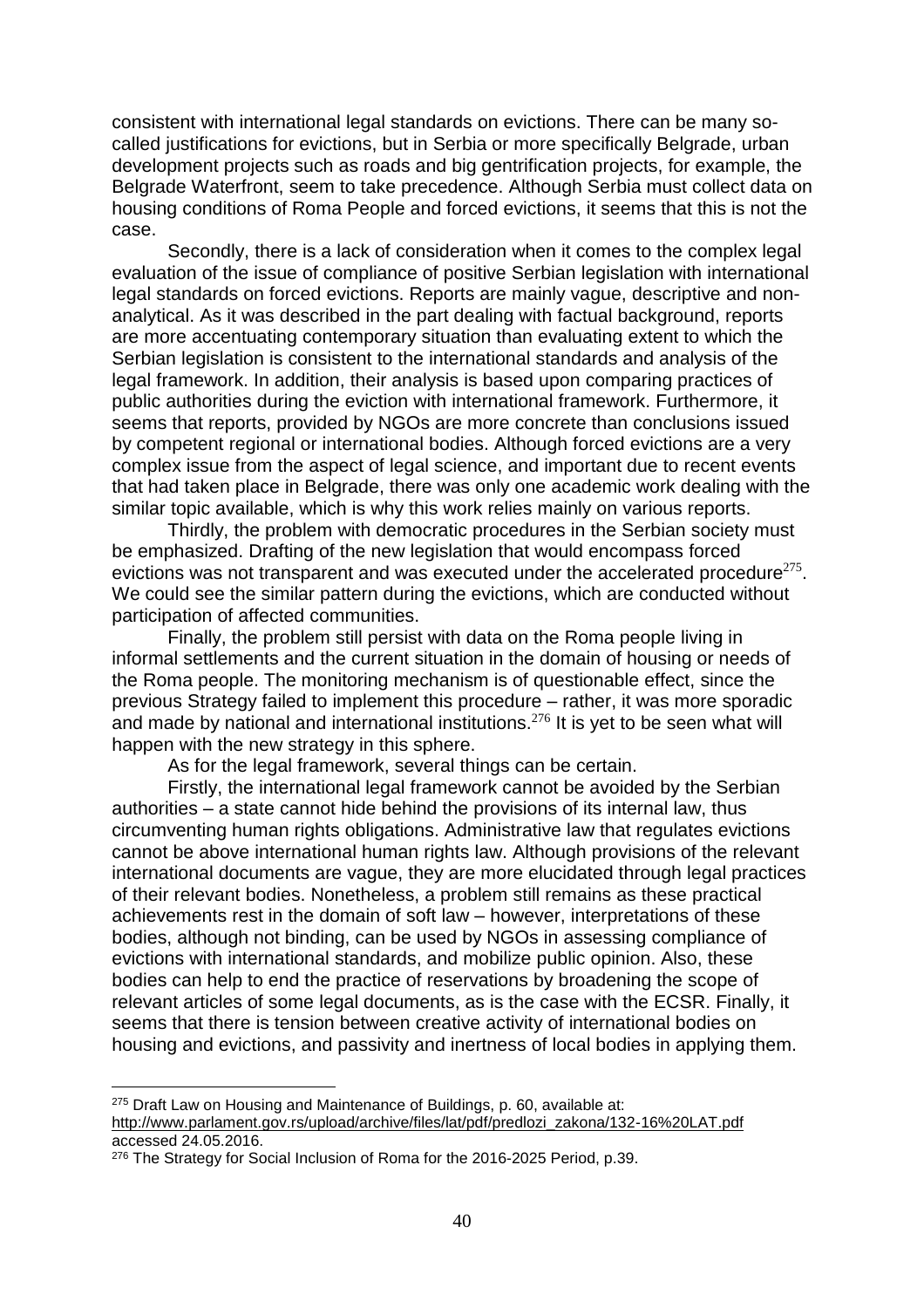Secondly, the Constitution grants no provisions on housing or forced evictions, nor anti-discriminatory legislation contains housing. However, it guarantees several legal safeguards, such as the right to compensation, equality before the court and the right to legal remedy. The beauty of Serbian Constitution is that in article no. 18 human rights as well as minority rights `shall be implemented directly`<sup>277</sup>. This is highly important, since in absence of international safeguards in respect of human rights, Covenants can be applied in cases before Serbian institutions, as was the case with Grmec. However, it seems that institutions in Serbia still do not use this positive possibility. In addition, the Constitution provides some elucidation on the interpretation of human rights provisions, that they will be interpreted in a line with international human rights standards. However, Constitutions provides that relevant provisions (for example, on compensation or free legal assistance) will be specified via particular laws.

Thirdly, the legal framework on forced evictions is dispersed into several relevant legislations – Law on Housing, Law on Planning and Construction, Law on Communal Services, Law on General Administration Procedure, etc.

The Law on Housing and Law on Planning and Construction are relevant when we talk about forced evictions. Three key downsides can be marked on them. Firstly, there is no effective legal remedy. Secondly, limit for eviction or demolition can amount from 1 – 3 days as defined by decision, which is inappropriate bearing in mind standards developed by the ECtHR. Finally, as had already been stated in the previous Strategy, evictions are mainly linked to the lack of legal security of tenure – lack of legal basis for living in a flat or moving in without proper legal ground, or lack of building permits.<sup>278</sup> Also there is lack of provision in the Law on General Administrative Procedure, because it does not envisage that eviction cannot be carried out during bad weather, appeal does not have suspensive effect and there is no notification provided to affected individuals.

Be that as it may, at first glance, one can claim that some positive remarks can be made. Firstly, the right to appeal is provided. Secondly, the principle of proportionality – which means that, in executing the eviction, means will be employed that are aimed at achieving the goal, but at the same time most gentle for the targeted person. In addition, Law on General Administrative Procedure, as a lex generalis in the area of evictions, contains some safeguards in this respect - it cannot be executed on Sunday, during state holidays or during the night.

These `positive` trajectories cannot compete with their negative counterparts. This can also be seen in a way that people are trying to find some alternative lanes in the protection against evictions. It seems that there are two alternatives to administrative challenges. The first one is under private law provisions – under the Law on Torts. The other one is by using human rights institutions, such as the Ombudsman (whose efficiency can be regarded as questionable, as we have seen). NGOs can be helpful in assisting affected people, since no law on free legal assistance has been passed.

In addition, it must be also mentioned that law in a sphere of administrative proceedings that manages evictions is also contradictory, and that competent bodies

<sup>277</sup> Constitution of the Republic of Serbia, art. 18.

<sup>&</sup>lt;sup>278</sup> Strategy for Improvement of the Status of Roma in the Republic of Serbia, Belgrade 2010, p. 16, available at: <http://www.inkluzija.gov.rs/wp-content/uploads/2010/03/Strategija-EN-web-FINAL.pdf> accessed 06.05.2016.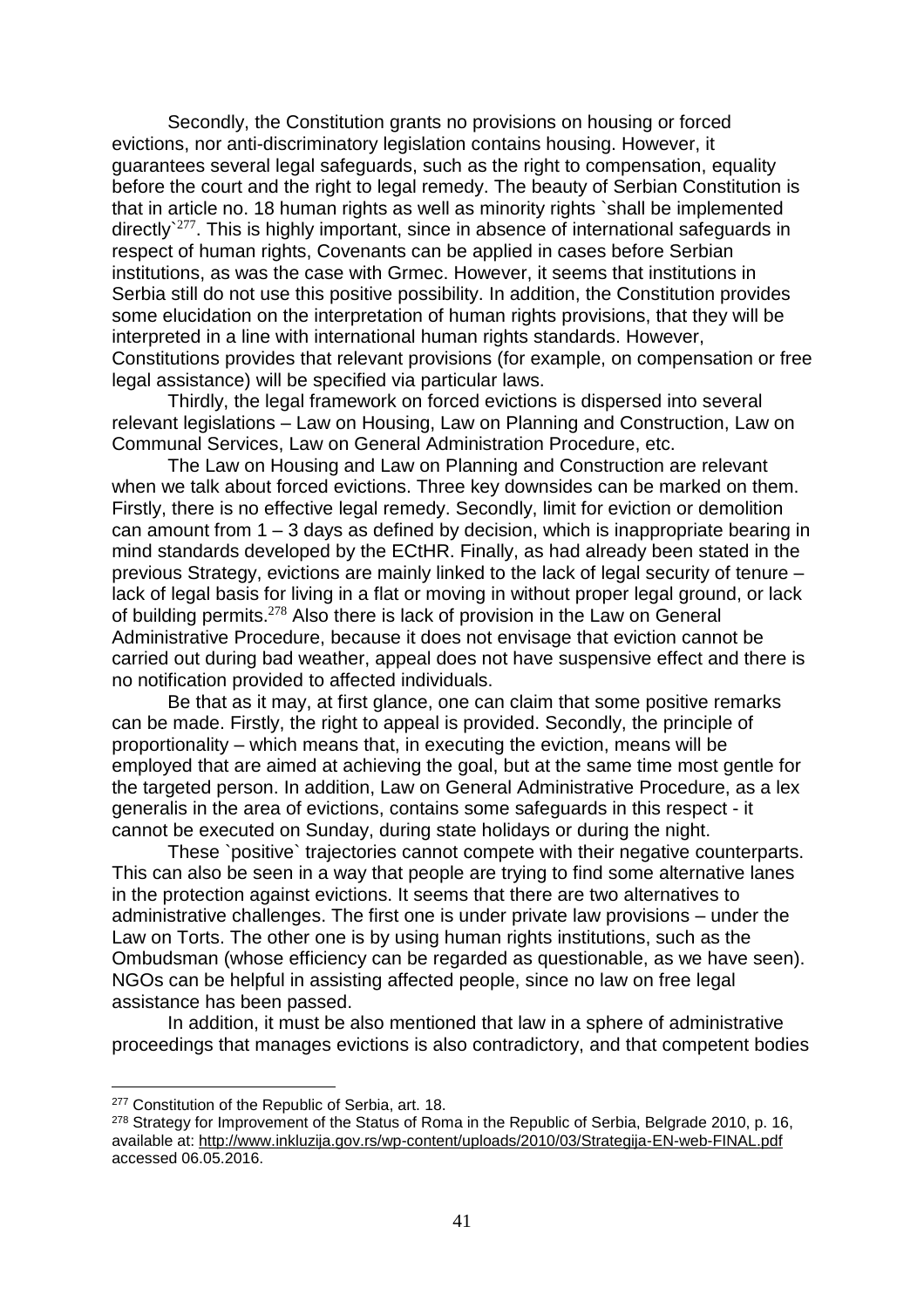are more inclined to protection of private property. Private possession has the priority over the right to housing.

As we can see, although envisaged by the international standards, there is no effective legal remedy in eviction procedure. Prohibition on forced evictions is not enshrined in relevant legislation. No alternative accommodation is provided to targeted people or adequate housing is enshrined in Serbian legislation. Although it does not enhance the notion of forced evictions, adequate housing is important in this respect, especially in terms of legal security of tenure. This must be highlighted, since the legal basis for eviction from flats or demolition of building in informal settlements is linked to the lack of legal basis for living in a flat or lack of building permits. Serbian legislation is thus violating immediate obligation to confer the legal security to those who lack it, even if they live in informal settlements- individuals who lack building permits.

From the broader social perspective, Roma people are stuck between city development on the one hand, and on the other, democratic deficit, that marginalized vulnerable groups and citizens from decision making processes in a society, in a landscape of marketization. In human rights law, adequate housing is partly a public good, which is incompatible with the neoliberal reforms.

It is useful just once again to sum up some key procedural problems that Serbian legislation encounters in respect of evictions, rendering it inconsistent to international and regional safeguards. These are: short time limits for evictions or demolitions, no effective legal remedy, no suspensive effect of the appeal, compensation sought via alternative lanes due to inappropriate legal framework in that respect, no prohibition of the evictions in bad weather, no free legal assistance, no prohibition of forced evictions or guarantees on alternative accommodation, and also a lack of notification for evictees about relevant information on the procedure.

#### <span id="page-41-0"></span>**6.1. Way Forward?**

 $\overline{a}$ 

Some suggestions have been made in the domain of forced evictions, many of them very vague and abstract. Nonetheless, those can be regarded as useful guidance for determination in which course Serbian legislation should go. Those can be taken separately, or in a combination with other solutions. These include revision of the Law on prohibition of Discrimination as a lex generalis in a domain of discrimination, derogation of Law on General Administrative Procedure, Law on Construction and Planning, etc. In this work two solutions should be given proper attention. Firstly, a law on forced evictions should be enacted, that would prohibit these kinds of illegal practices. Secondly, legalization of informal Roma settlements should be undertaken, especially bearing in mind the lack of legal safeguards. However, there is a new draft legislation that entered parliament procedure, which was solemnly announced by one of the members of the Government as a law which will bring `economic and social development and protection of the environment  $279$ . It seems that this is a bridge too far, since the eviction procedure was not lined up with international legal standards - for example, it is excluded from this draft that eviction can be mounted only when all means had already been carried out, and,

<sup>279</sup> Paragraf, 30.03.2016, available at: <http://www.paragraf.rs/dnevne-vesti/300316/300316-vest7.html> accessed 15.06.2016.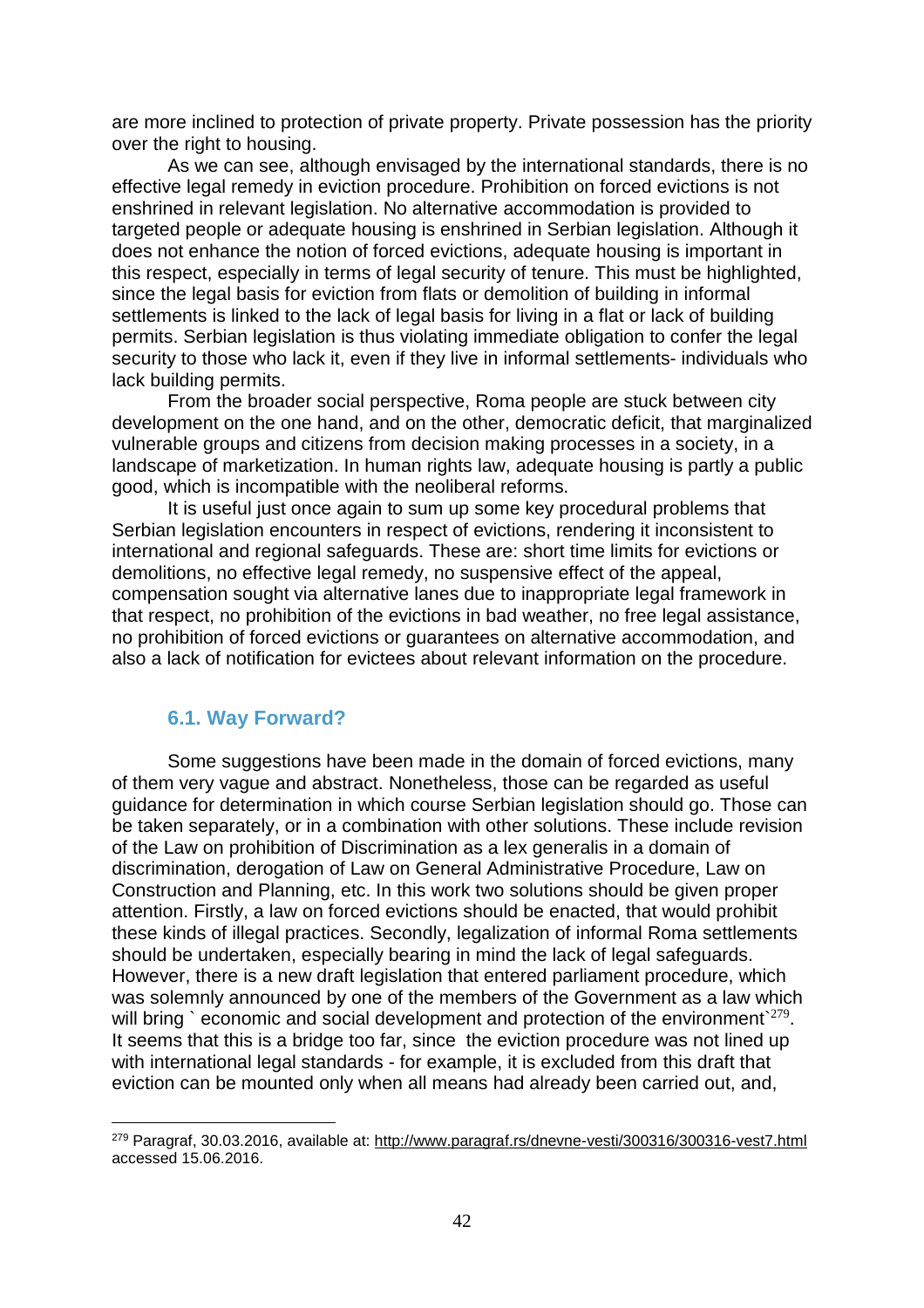importantly, it does not determine what is the adequate alternative accommodation.<sup>280</sup> So, it seems that good chance is missed in this respect, because this law, when adopted, will suspend the Law on housing.<sup>281</sup> Since contemporary legislation is atomized in the domain of forced evictions, it seems that a comprehensive approach must be employed when reforming the relevant laws, what will take time. Due to that, it is important that members of administrative and judicial institutions follow positive examples of the Krsmanovaca case or Grmec example in dealing with human rights issues, by directly implementing provisions of the relevant human rights documents, until Serbia finally enacts legislation that would legalize informal Roma settlements, prohibit forced evictions, and integrate safeguards on evictions that are allowed.

In my opinion, changes should take place at two levels: short term level and long term. In the case of the former, it should be aimed at a facilitation of application of human right standards in Serbian legal system, by providing mandatory education for administration officers and judges. The latter would enhance cross-cutting and comprehensive strategy on evictions and housing in which creation would take part government officials, members of Roma communities and Roma organizations as well as various NGOs. This strategy should define concrete goals and implementation and monitoring mechanisms. Those goals should result in the creation of law that would prohibit forced evictions and which would encompass all relevant international legal standards on eviction procedures. This can only go hand in hand with legalization of informal Romani settlements, due to the mutual relation between evictions and legal security. However, it seems that the first avenue is the priority, bearing in mind *en masse* and constant violations of human rights in this sphere, especially in a domain of adequate accommodation.<sup>282</sup> We do not have much time to lose.

# <span id="page-42-0"></span>**BIBLIOGRAPHY:**

- 1. Literature and articles:
- 1) Press Statement Special Rapporteur on adequate housing as a component of the right to an adequate standard of living, and on the right to non-discrimination in this context, Ms Leilani Farha Visit to Serbia, including Kosovo, Belgrade, 25 May 2015. Available on: [http://www.ohchr.org/EN/NewsEvents/Pages/DisplayNews.aspx?NewsID=](http://www.ohchr.org/EN/NewsEvents/Pages/DisplayNews.aspx?NewsID=16005&LangID=E) [16005&LangID=E](http://www.ohchr.org/EN/NewsEvents/Pages/DisplayNews.aspx?NewsID=16005&LangID=E) accessed 25.02.2016.
- 2) Neformalna naselja nevidljiva za statistiku, Politika, 30.09.2014. Available at: [http://www.politika.rs/scc/clanak/306566/Neformalna-naselja-nevidljiva](http://www.politika.rs/scc/clanak/306566/Neformalna-naselja-nevidljiva-za-statistiku%20accessed%2027.03.2016)[za-statistiku](http://www.politika.rs/scc/clanak/306566/Neformalna-naselja-nevidljiva-za-statistiku%20accessed%2027.03.2016) accessed 27.03.2016.

<sup>280</sup>Uprkos izmenama Predlog Zakona o stanovanju i održavanju zgrada i dalje neprihvatljiv, Danas,18.02.2016. Available at:

[http://www.danas.rs/dodaci/uploaddocumentsdodaci2013biltenpdf/uprkos\\_izmenama\\_predlog\\_zakon](http://www.danas.rs/dodaci/uploaddocumentsdodaci2013biltenpdf/uprkos_izmenama_predlog_zakona_o_stanovanju_i_odrzavanju_zgrada_i_dalje_neprihvatljiv.1117.html?news_id=316182) [a\\_o\\_stanovanju\\_i\\_odrzavanju\\_zgrada\\_i\\_dalje\\_neprihvatljiv.1117.html?news\\_id=316182](http://www.danas.rs/dodaci/uploaddocumentsdodaci2013biltenpdf/uprkos_izmenama_predlog_zakona_o_stanovanju_i_odrzavanju_zgrada_i_dalje_neprihvatljiv.1117.html?news_id=316182) accessed 15.06.2016.

<sup>281</sup> Draft Law on Housing and Maintenance of Buildings, art 130.

<sup>282</sup> Danas, 18.02.2016.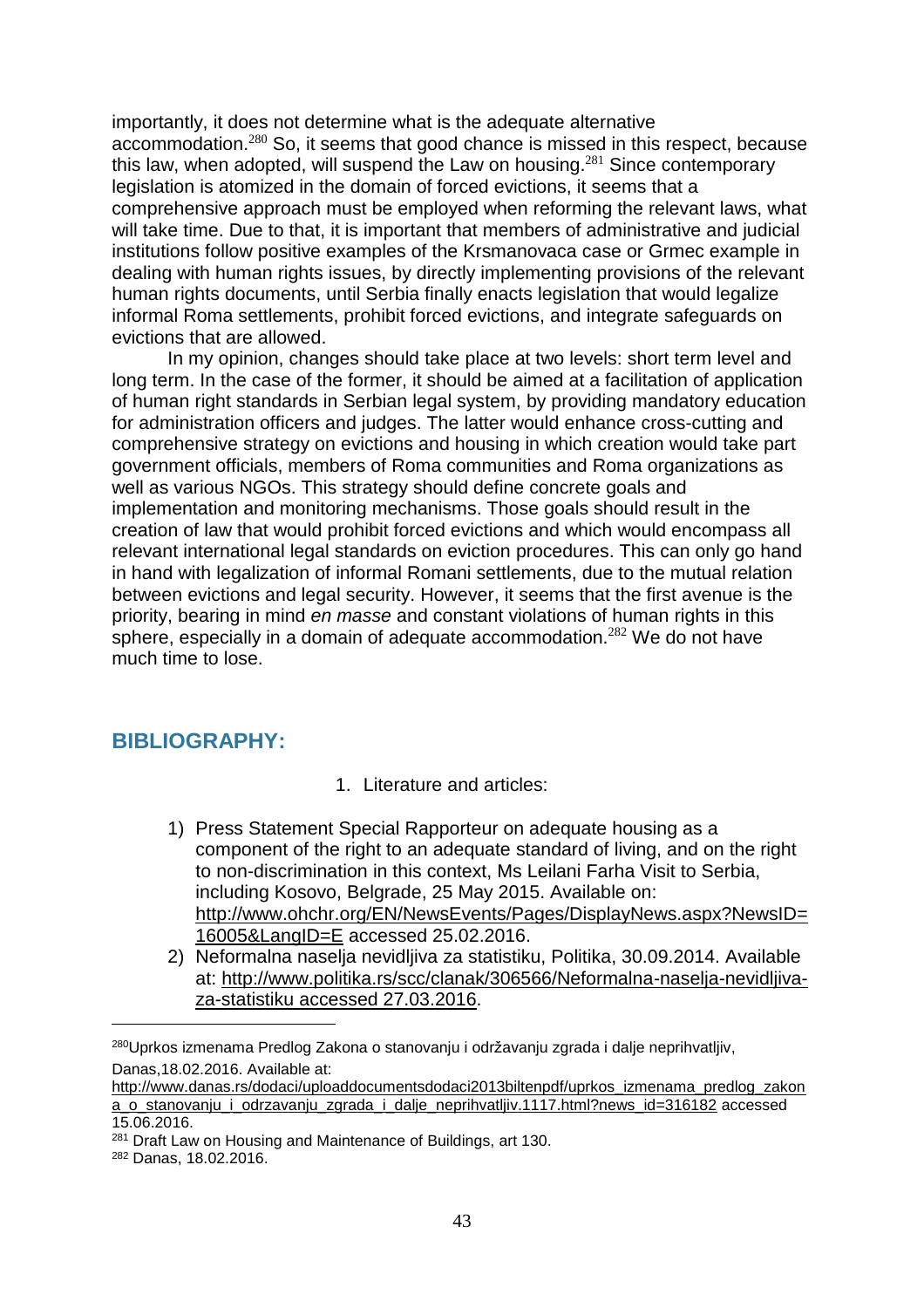- 3) UNHABITAT Issue Paper on Informal Settlements, New York 2015, available at: [http://unhabitat.org/wp-content/uploads/2015/04/Habitat-III-](http://unhabitat.org/wp-content/uploads/2015/04/Habitat-III-Issue-Paper-22_Informal-Settlements-2.0.pdf%20accessed%2022.03.2016)[Issue-Paper-22\\_Informal-Settlements-2.0.pdf](http://unhabitat.org/wp-content/uploads/2015/04/Habitat-III-Issue-Paper-22_Informal-Settlements-2.0.pdf%20accessed%2022.03.2016) accessed 22.03.2016.
- 4) Platforma za predlaganje "lex specijalis" zakona o legalizaciji romskih naselja, p.1, available at: [http://www.mcnis.org.rs/wp](http://www.mcnis.org.rs/wp-content/uploads/2014/02/Predlog-PLATFORMA-ZA-LEX-SPECIJALIS.pdf%20accessed%2023.03.2016)[content/uploads/2014/02/Predlog-PLATFORMA-ZA-LEX-SPECIJALIS.pdf](http://www.mcnis.org.rs/wp-content/uploads/2014/02/Predlog-PLATFORMA-ZA-LEX-SPECIJALIS.pdf%20accessed%2023.03.2016) accessed [23.03.2016.](http://www.mcnis.org.rs/wp-content/uploads/2014/02/Predlog-PLATFORMA-ZA-LEX-SPECIJALIS.pdf%20accessed%2023.03.2016)
- 5) Zlata Vuksanovic Macura, The Mapping and Enumeration of Informal Roma Settlements in Serbia, Environment and Urbanization, vol. 24, no 2, October 2012, p. 687.
- 6) Analysis of the Main Obstacles and Problems in Access of Roma to the Right to Adequate Housing, Praxis, Belgrade 2013, p.8.
- 7) Written Comments of the European Roma Rights Centre, Concerning Serbia For Consideration by the Committee on Economic, Social and Cultural Rights at the 52nd Session (2-6 December 2013), ERRC, p.4.
- 8) Refugee Centre Razed For Belgrade Waterfront, Balkan Insight, 27.04.2016, available at: [http://www.balkaninsight.com/en/article/belgrade](http://www.balkaninsight.com/en/article/belgrade-s-refugee-aid-centre-demolished-for-belgrade-waterfront-04-27-2016%20accessed%2022.05.2016)[s-refugee-aid-centre-demolished-for-belgrade-waterfront-04-27-2016](http://www.balkaninsight.com/en/article/belgrade-s-refugee-aid-centre-demolished-for-belgrade-waterfront-04-27-2016%20accessed%2022.05.2016) accessed [22.05.2016.](http://www.balkaninsight.com/en/article/belgrade-s-refugee-aid-centre-demolished-for-belgrade-waterfront-04-27-2016%20accessed%2022.05.2016)
- 9) Belgrade Roma Families Living in Fear of Eviction, Balkan Insight, 13.08.2015, available at: [http://www.balkaninsight.com/en/article/belgrade](http://www.balkaninsight.com/en/article/belgrade-roma-families-in-fear-of-eviction-08-13-2015%20accessed%2022.04.2016)[roma-families-in-fear-of-eviction-08-13-2015](http://www.balkaninsight.com/en/article/belgrade-roma-families-in-fear-of-eviction-08-13-2015%20accessed%2022.04.2016) accessed 22.04.2016.
- 10)Davenport: Improving lives of Roma key for Opening of Chapter 23, European Western Balkans, 12.04.2016. Available at: [https://europeanwesternbalkans.com/2016/04/12/davenport-improving](https://europeanwesternbalkans.com/2016/04/12/davenport-improving-lives-of-roma-key-for-opening-of-chapter-23/)[lives-of-roma-key-for-opening-of-chapter-23/](https://europeanwesternbalkans.com/2016/04/12/davenport-improving-lives-of-roma-key-for-opening-of-chapter-23/) accessed 18.04.2016.
- 11)Serbia: Forcibly evicted Roma still awaiting resettlement despite EU millions, Amnesty International 2015, available at: [https://www.amnesty.org/en/latest/news/2015/04/serbia-forcibly-evicted](https://www.amnesty.org/en/latest/news/2015/04/serbia-forcibly-evicted-roma-still-awaiting-resettlement-despite-eu-millions/)[roma-still-awaiting-resettlement-despite-eu-millions/](https://www.amnesty.org/en/latest/news/2015/04/serbia-forcibly-evicted-roma-still-awaiting-resettlement-despite-eu-millions/) accessed 02.02.2016.
- 12)Stop the Forced Evictions of Roma Settlements, Amnesty International, June 2010, p. 3.
- 13)Melanie H. Ram, Europeanized Hypocrisy: Roma Inclusion and Exclusion in Central and Eastern Europe, Journal on Ethnopolitics and Minority Issues in Europe, Vol 13, No 3, 2014, p. 15-17.
- 14)For these issues, see full report: No Residence, No Rights, Praxis. Available at: [http://www.praxis.org.rs/images/praxis\\_downloads/No\\_residence\\_no\\_right](http://www.praxis.org.rs/images/praxis_downloads/No_residence_no_rights.pdf%20accessed%2018.03.2016) s.pdf accessed [18.03.2016.](http://www.praxis.org.rs/images/praxis_downloads/No_residence_no_rights.pdf%20accessed%2018.03.2016)
- 15)Serbia: a Report by the European Roma Rights Centre, Country Profile 2011-2012, page 7.
- 16)Barbara Jovanović, Inclusion or Exclusion of Roma Children From the Serbian Educational System?, Journalism and Mass Communication, ISSN 2160-6579, July 2012, Vol. 2, No. 7, 786-790.
- 17)TIjana Joksic, Discrimination of Roma in Serbia, Government Response, Working Paper: Lecture on Discrimination of Roma in the Republic of Serbia, Freiburg, June 2015.
- 18)Home is More Than a Roof Over Your Head, Roma Denied Adequate Housing in Serbia, Amnesty International 2011, page 12.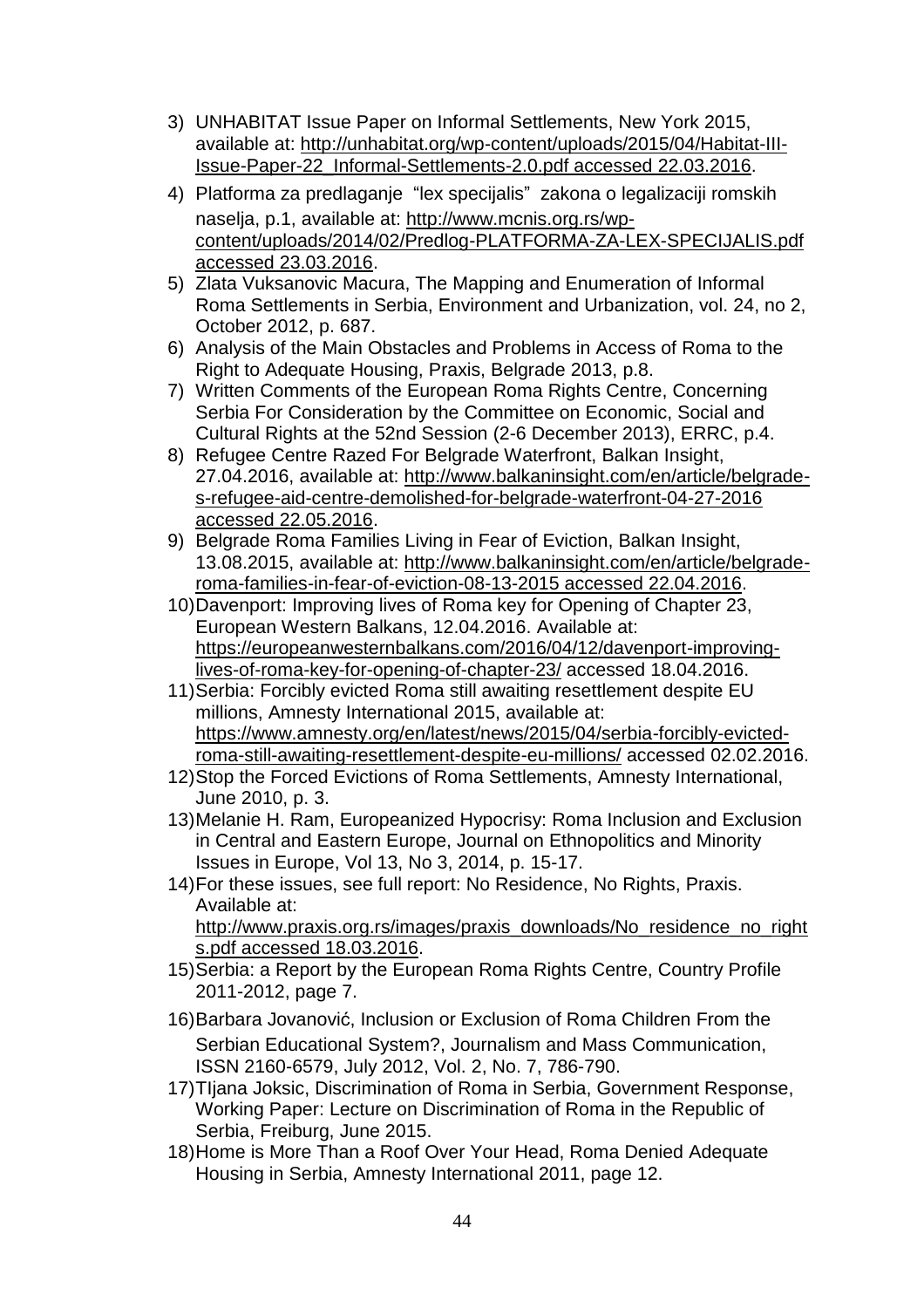- 19)Human Rights of Roma and Travellers in Europe, Council of Europe, 2012.
- 20)Stop Forced Evictions, Protect People Living in slums, Amnesty International 2011.Available at: <https://www.amnesty.org/en/documents/ACT35/026/2011/en/> accessed 01.04.2016.
- 21)Ivana Tomovska, Poverty, Discrimination and Roma: a Human Security Issue, Human Security Perspectives, Volume 7 (2010), Issue 1, p.68.
- 22)Zoran Eric, Urban Feudalism of New Belgrade: The Case of Belville Housing Block, available at: http://www.academia.edu/4317479/ Urban Feudalism of New Belgrade
	- [\\_The\\_Case\\_of\\_Belville\\_Housing\\_Block](http://www.academia.edu/4317479/_Urban_Feudalism_of_New_Belgrade_The_Case_of_Belville_Housing_Block) accessed 06.03.2016.
- 23)Housing and Property Rights in Bosnia and Herzegovina, Croatia and Serbia and Montenegro, UN Habitat, 2005, page 130.
- 24)Regular Annual Report of the Protector of Citizens for 2014, Belgrade 2015, page 37, para 3.7.
- 25)Deca s ulice najugroženija grupa u društvu! Telegraf, 24.11.2014. Available at: [http://www.telegraf.rs/vesti/1322110-deca-s-ulice](http://www.telegraf.rs/vesti/1322110-deca-s-ulice-najugrozenija-grupa-u-drustvu-foto)[najugrozenija-grupa-u-drustvu-foto](http://www.telegraf.rs/vesti/1322110-deca-s-ulice-najugrozenija-grupa-u-drustvu-foto) accessed 15.04.2016.
- 26)Mina Petrovic and Milena Timotijevic, Homelessness and Housing Exclusion in Serbia, European Journal of Homelessness, Volume 7, No. 2, December 2013, p. 269.
- 27)The Situation of Roma in EU candidate countries 2014/2015, European Roma and Travellers Forum, May 2015 p. 12.
- 28)Evictions Unlimited no Summer Break for the Roma, European Roma and Travellers Forum, 03.09.2015. Available at: [http://www.ertf.org/index.php/8-news/250-evictions-unlimited](http://www.ertf.org/index.php/8-news/250-evictions-unlimited%20accessed%2003.06.2016) accessed [03.06.2016.](http://www.ertf.org/index.php/8-news/250-evictions-unlimited%20accessed%2003.06.2016)
- 29)Eviction; Enough Violence; We Want Justice, Environment and Urbanization, Evictions, Volume 6, no.1, April 1994, p.5-6.
- 30)Census: Forced evictions of migrant Roma in France (Year 2014), p.3. Available at: [http://www.errc.org/cms/upload/file/report%20forced%20evictions%20-](http://www.errc.org/cms/upload/file/report%20forced%20evictions%20-%20final%20en.pdf) [%20final%20en.pdf](http://www.errc.org/cms/upload/file/report%20forced%20evictions%20-%20final%20en.pdf) accessed 14.06.2016.
- 31)Forced Evictions Fact Sheet No. 25/Rev.1, UN, New York, Geneva 2014, p.2.
- 32)Ivana Nikolic, Serbia Taken to Euro Court Over Roma Evictions, Balkan Transitional Justice, July 30th 2015. Available at: [http://www.balkaninsight.com/en/article/strasbourg-court-targets-serbia](http://www.balkaninsight.com/en/article/strasbourg-court-targets-serbia-over-1999-idps-eviction-07-30-2015%20accessed%2014.06.2016)[over-1999-idps-eviction-07-30-2015](http://www.balkaninsight.com/en/article/strasbourg-court-targets-serbia-over-1999-idps-eviction-07-30-2015%20accessed%2014.06.2016) accessed 14.06.2016.
- 33)Ivana Marjanovic, Contention of Antiromaism as a Part of the Process of Decoloniality of Europe, Reartikulacija no.7, Ljubljana 2009.
- 34)The Sound of Barking Dogs, Regional Centre for Minorities 07.12.2012. Available at: [http://www.minoritycentre.org/news/sound-barking-dogs](http://www.minoritycentre.org/news/sound-barking-dogs-eviction-roma-belville%20accessed%2003.06.2016)[eviction-roma-belville](http://www.minoritycentre.org/news/sound-barking-dogs-eviction-roma-belville%20accessed%2003.06.2016) accessed 03.06.2016.
- 35)Daniel Moeckli et al, International Human Rights Law, Oxford 2014.
- 36)Fact Sheet No. 21/ Rev.1, The Right to Adequate Housing, available at: [http://www.ohchr.org/Documents/Publications/FS21\\_rev\\_1\\_Housing\\_en.p](http://www.ohchr.org/Documents/Publications/FS21_rev_1_Housing_en.pdf%20accessed%2029.04.2016) df accessed [29.04.2016.](http://www.ohchr.org/Documents/Publications/FS21_rev_1_Housing_en.pdf%20accessed%2029.04.2016)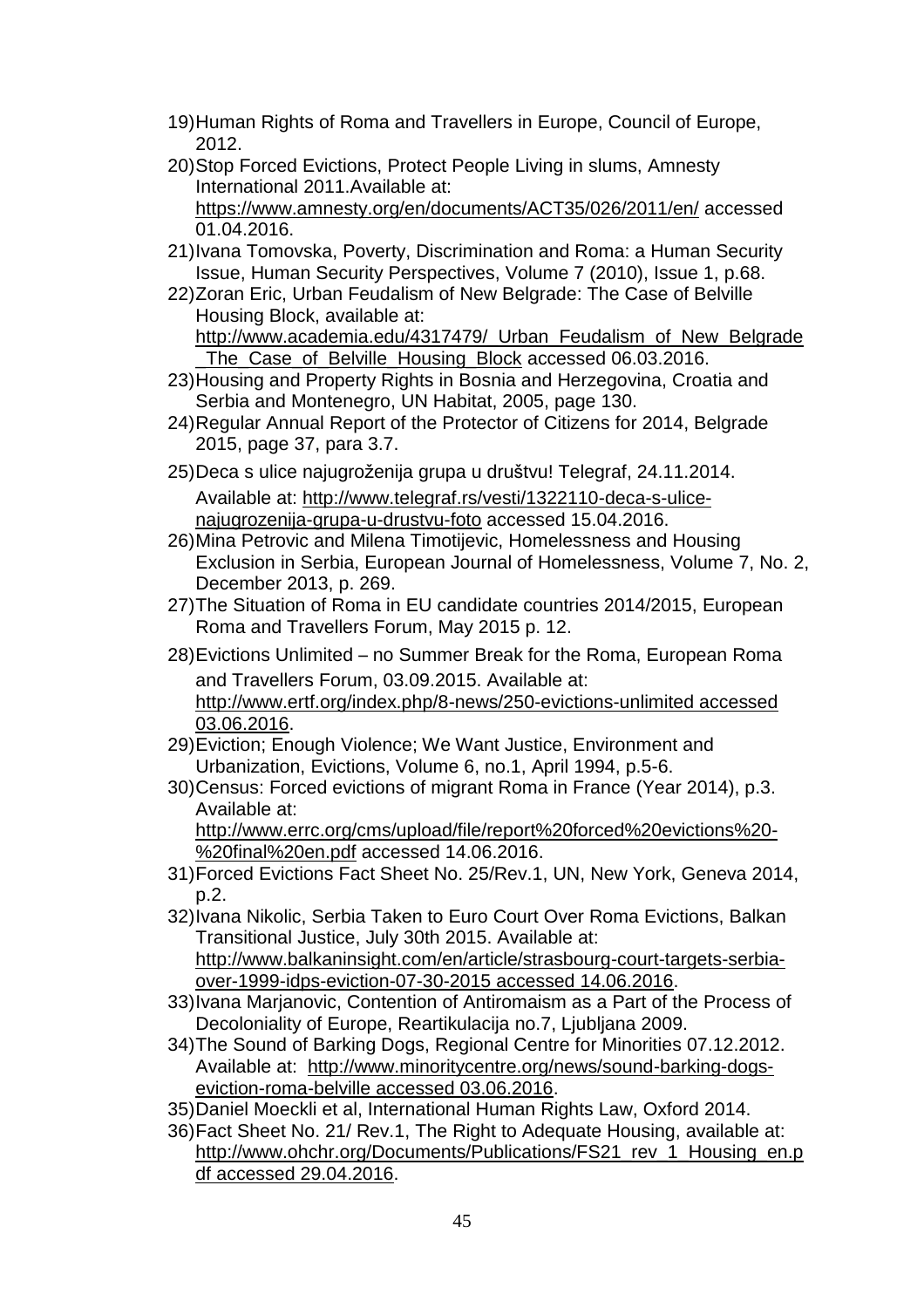- 37)Jessie Hohmann, The Right to Housing, Law, Concepts, Possibilities, Oxford and Portland, Oregon, 2013.
- 38)Arturs Kucs, et al, The Right to Housing: International, European and National Perspectives, Cuadernos Constitucionales de la Cátedra Fadrique Furió Ceriol nº 64/65.
- 39)John G. Sprankling, International property law, Oxford 2014.
- 40)Walter Kälin, Jörg Künzli, The law of international human rights protection, Oxford, 2009.
- 41)Fact Sheet No.25, Forced Evictions and Human Rights. Available at [http://www.ohchr.org/Documents/Publications/FactSheet25en.pdf](http://www.ohchr.org/Documents/Publications/FactSheet25en.pdf%20accessed%2005.03.2016) accessed [05.03.2016.](http://www.ohchr.org/Documents/Publications/FactSheet25en.pdf%20accessed%2005.03.2016)
- 42)Principal Investigator: Wayne Martin, Lead Author: Sabine Michalowski, The Legal Status of General Comments, Essex Autonomy Project, 23. May, 2014.
- 43)Concluding Observations on the Second Periodic Report of Serbia, July 2014.
- 44)First Report on the Non-Accepted Provisions of the European Social Charter, Serbia, European Committee of Social Rights, 2015.
- 45)Country Report, Non-Discrimination, Serbia 2015, European Commission 2015.
- 46)Press release: City municipality Zemun halted forced eviction of informal Roma settlement Grmeč, YUCOM 2015. Available at:

[http://en.yucom.org.rs/press-release-city-municipality-zemun-halted-](http://en.yucom.org.rs/press-release-city-municipality-zemun-halted-forced-eviction-of-informal-roma-settlement-grmec/)

[forced-eviction-of-informal-roma-settlement-grmec/](http://en.yucom.org.rs/press-release-city-municipality-zemun-halted-forced-eviction-of-informal-roma-settlement-grmec/) accessed 26.03.2016. 47)Serbia, Anti-Discrimination Laws, available at:

http://www.equalrightstrust.org/ertdocumentbank/395178321\_5\_\_PILI%20 Project%20-

%20Serbia%20Summary%20Template%20for%20National%20Law.pdf accessed 06.05.2016.

- 48)Advisory Committee on the Framework Convention for the Protection of Nationa Minorities, Third Opinion on Serbia adopted on 28 November 2013.
- 49)Tibor Varadi, et al, Contributions to the Strategy for Improving Roma Status, Belgrade 2014.
- 50)Marko Davinic, Prinudno iseljenje I raseljavanje upravno-pravni aspekti, Anali Pravnog fakulteta u Beogradu, godina LXI, 2/2013.
- 51)Serbia: After Belvil, Serbia needs new laws against forced eviction, Amnesty international.
- 52)Report of the Special Rapporteur on adequate housing as a component of the right to an adequate standard of living, and on the right to nondiscrimination in this context on her mission to Serbia and Kosovo, 26.02.2016.
- 53)Policy Brief, Skrug, 2015, p.7, available at: [http://www.ligaroma.org.rs/images/stories/izvestaji/SKRUG\\_Policy\\_brief\\_F](http://www.ligaroma.org.rs/images/stories/izvestaji/SKRUG_Policy_brief_Final.pdf%20accessed%2024.04.2016) inal.pdf accessed [24.04.2016.](http://www.ligaroma.org.rs/images/stories/izvestaji/SKRUG_Policy_brief_Final.pdf%20accessed%2024.04.2016)
- 54)Press release: New threat by way of forced eviction from Roma settlement in Belgrade, YUCOM 23.07.2015. Available at: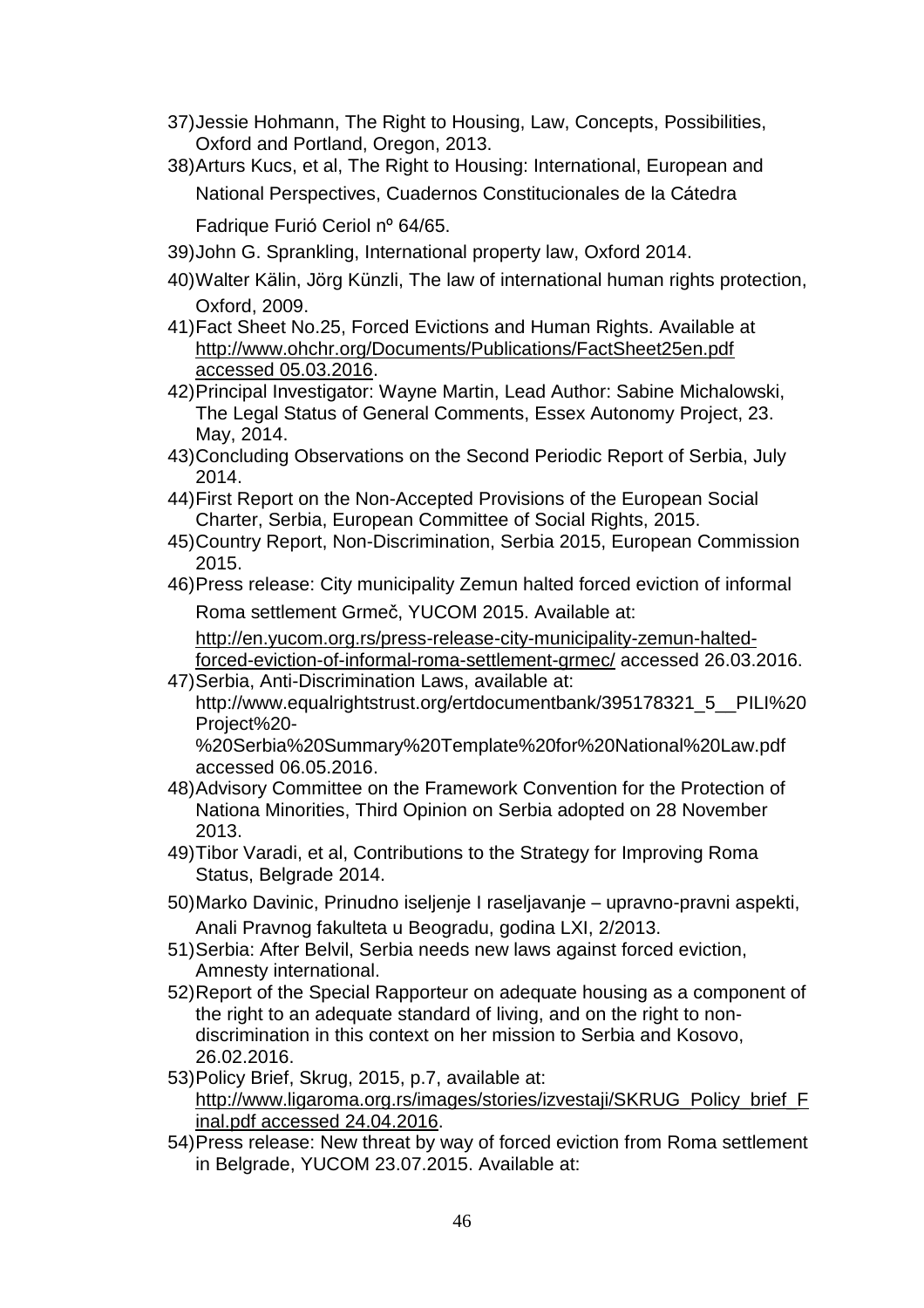http://en.yucom.org.rs/press-release-new-threat-by-way-of-forced-evictionfrom-roma-settlement-in-belgrade/ accessed 23.03.2016.

- 55)Recommendation no. 07-00-365/2015-02, 27.7.2015, available at: http://www.ravnopravnost.gov.rs/sr/preporuke-mera-organima-javnevlasti/preporuka-mera-op%C5%A1tini-zemun, accessed 22.04.2016.
- 56)Serbia, Submission to the UN Committee on Economic, Social and Cultural Rights, 52nd session, Amnesty International.
- 57)Concluding Observations on the Second Periodic Report of Serbia, CESCR, July 2014.
- 58)Serbia 2015 Report, European Commission, Brussels 2015.
	- 2. International and national legislation, government documentation and international case law:
- 1) Basic Principles and Guidelines on Development-Based Evictions and Displacement.
- 2) Universal Declaration of Human Rights (UDHR).
- 3) International Covenant on Economic, Social and Cultural Rights (ICESCR).
- 4) International Covenant on Civil and Political Rights (ICCPR)
- 5) Convention on the Rights of the Child (CRC)
- 6) Convention on the Elimination of all Forms of Discrimination Against Women (CEDAW).
- 7) International Convention on the Elimination of All Forms of Racial Discrimination (ICERD).
- 8) CESCR, General Comment no.4.
- 9) CESCR, General Comment no. 20.
- 10)CESCR, General Comment no. 3.
- 11)Resolution of Forced Evictions, Sub- Commission Resolution, 2003/17.
- 12)CESCR, General Comment no 7.
- 13)European Social Charter (ESC)
- 14) Optional Protocol to the International Covenant on Economic, Social and Cultural Rights (OP-ICESCR).
- 15)CESCR, General Comment no.9.
- 16)Oneryildiz vs. Turkey (Application no. 48939/99), Judgment, Strasbourg, 30 November 2004.
- 17)European Roma Rights Center v. Greece, Complaint No. 15/2003, Decision on Merits, European Committee of Social Rights, 8 December 2004.
- 18)Constitution of the Republic of Serbia, 2006, available at: http://www.srbija.gov.rs/cinjenice\_o\_srbiji/ustav.php?change\_lang=en, accessed 12.05.2016.
- 19) Zakon o zaštitniku gradjana, Sl. glasnik RS, 79/2005, 54/2007.
- 20)Zakon o opštem upravnom postupku, Sl. list SRJ, br. 33/97 i 31/2001 i Sl. glasnik RS, br. 30/2010.
- 21)Zakon o stanovanju, Službeni Glasnik RS, 50/92, 76/92, 84/92, 33/93, 53/93, 67/93, 46/94, 47/94 48/94, 44/95, 49/95, 16/97, 46/98, 26/2001, 101/2005, 99/2011, article 5(2).